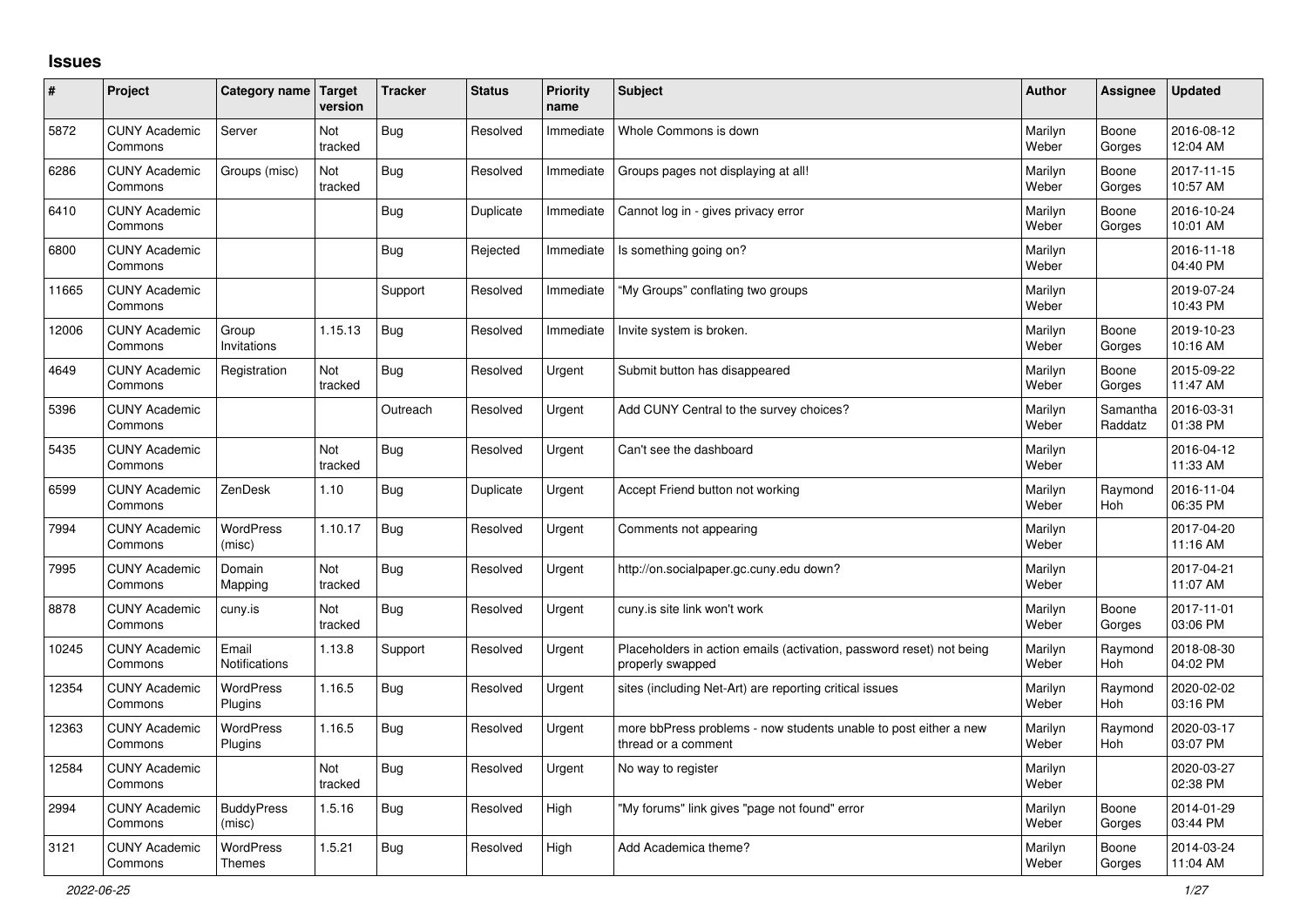| #    | Project                         | Category name                    | Target<br>version | <b>Tracker</b> | <b>Status</b> | <b>Priority</b><br>name | <b>Subject</b>                                                                          | <b>Author</b>    | Assignee         | <b>Updated</b>         |
|------|---------------------------------|----------------------------------|-------------------|----------------|---------------|-------------------------|-----------------------------------------------------------------------------------------|------------------|------------------|------------------------|
| 3417 | <b>CUNY Academic</b><br>Commons | <b>BuddyPress</b><br>(misc)      | Not<br>tracked    | <b>Bug</b>     | Rejected      | High                    | copying two commons groups                                                              | Marilyn<br>Weber | Marilyn<br>Weber | 2014-11-05<br>09:56 AM |
| 3530 | <b>CUNY Academic</b><br>Commons | Server                           | Not<br>tracked    | <b>Bug</b>     | Resolved      | High                    | Commons running very slowly/ "connection lost"                                          | Marilyn<br>Weber | <b>Matt Gold</b> | 2014-10-08<br>09:34 AM |
| 3593 | <b>CUNY Academic</b><br>Commons | Registration                     | 1.7.2             | <b>Bug</b>     | Resolved      | High                    | registration problems                                                                   | Marilyn<br>Weber | Boone<br>Gorges  | 2014-11-01<br>02:57 PM |
| 4657 | <b>CUNY Academic</b><br>Commons | Group Forums                     | 1.8.18            | <b>Bug</b>     | Resolved      | High                    | Submit button disappears in new post mode in forum                                      | Marilyn<br>Weber | Raymond<br>Hoh   | 2015-12-01<br>11:15 PM |
| 4734 | <b>CUNY Academic</b><br>Commons | <b>BuddyPress</b><br><b>Docs</b> | 1.8.13            | <b>Bug</b>     | Resolved      | High                    | Problems with "Create New Doc"                                                          | Marilyn<br>Weber | Boone<br>Gorges  | 2015-10-09<br>07:53 AM |
| 4880 | <b>CUNY Academic</b><br>Commons | Password<br>Reset                | Not<br>tracked    | Support        | Resolved      | High                    | CUNY Central person having password trouble                                             | Marilyn<br>Weber |                  | 2015-11-10<br>12:40 PM |
| 4918 | <b>CUNY Academic</b><br>Commons | ZenDesk                          | Not<br>tracked    | <b>Bug</b>     | Resolved      | High                    | Re-directing Help Requests                                                              | Marilyn<br>Weber | Raymond<br>Hoh   | 2015-11-23<br>11:15 AM |
| 4962 | <b>CUNY Academic</b><br>Commons | Events                           | 1.8.18            | Bug            | Resolved      | High                    | Problems with text entry field in the Events Calendar                                   | Marilyn<br>Weber | Raymond<br>Hoh   | 2015-12-01<br>06:57 PM |
| 5713 | <b>CUNY Academic</b><br>Commons | <b>WordPress</b><br>(misc)       | Not<br>tracked    | Bug            | Abandoned     | High                    | Site freezing                                                                           | Marilyn<br>Weber | Boone<br>Gorges  | 2017-11-15<br>10:58 AM |
| 6039 | <b>CUNY Academic</b><br>Commons | Membership                       | 1.9.28            | <b>Bug</b>     | Resolved      | High                    | User cannot change her email                                                            | Marilyn<br>Weber |                  | 2016-09-19<br>03:03 PM |
| 6101 | <b>CUNY Academic</b><br>Commons | <b>Public Portfolio</b>          |                   | Bug            | Resolved      | High                    | Profile update problems                                                                 | Marilyn<br>Weber | Boone<br>Gorges  | 2016-12-01<br>03:50 PM |
| 6107 | <b>CUNY Academic</b><br>Commons |                                  |                   | Bug            | Resolved      | High                    | site redirect?                                                                          | Marilyn<br>Weber | Boone<br>Gorges  | 2016-09-29<br>03:45 PM |
| 6602 | <b>CUNY Academic</b><br>Commons | ZenDesk                          | 1.10              | <b>Bug</b>     | Resolved      | High                    | Add Friend button not working                                                           | Marilyn<br>Weber | Raymond<br>Hoh   | 2016-11-04<br>12:14 PM |
| 7100 | <b>CUNY Academic</b><br>Commons | WordPress<br>Plugins             | 1.10.5            | <b>Bug</b>     | Resolved      | High                    | Cincopa plugin problem                                                                  | Marilyn<br>Weber | Boone<br>Gorges  | 2016-12-19<br>10:32 AM |
| 7684 | <b>CUNY Academic</b><br>Commons | Reply By Email                   | 1.10.12           | Bug            | Resolved      | High                    | trying to post too often error                                                          | Marilyn<br>Weber | Raymond<br>Hoh   | 2017-02-28<br>12:43 PM |
| 8125 | <b>CUNY Academic</b><br>Commons | WordPress<br><b>Themes</b>       | 1.10.19           | <b>Bug</b>     | Resolved      | High                    | careerplan admin page failing to load with "currently unable to handle<br>this request" | Marilyn<br>Weber |                  | 2017-07-13<br>12:54 PM |
| 8620 | <b>CUNY Academic</b><br>Commons | ZenDesk                          | 1.11.11           | Bug            | Resolved      | High                    | 'Send us a message" not working                                                         | Marilyn<br>Weber | Raymond<br>Hoh   | 2017-08-29<br>04:13 PM |
| 8917 | <b>CUNY Academic</b><br>Commons | <b>Group Files</b>               | 1.12.3            | <b>Bug</b>     | Resolved      | High                    | Files not downloading from Groups properly                                              | Marilyn<br>Weber | Boone<br>Gorges  | 2017-11-29<br>10:04 PM |
| 8934 | <b>CUNY Academic</b><br>Commons | Reply By Email                   | 1.12.4            | Support        | Resolved      | High                    | RBE "could not post" email should have info about attempted From<br>address             | Marilyn<br>Weber | Raymond<br>Hoh   | 2017-12-12<br>11:25 AM |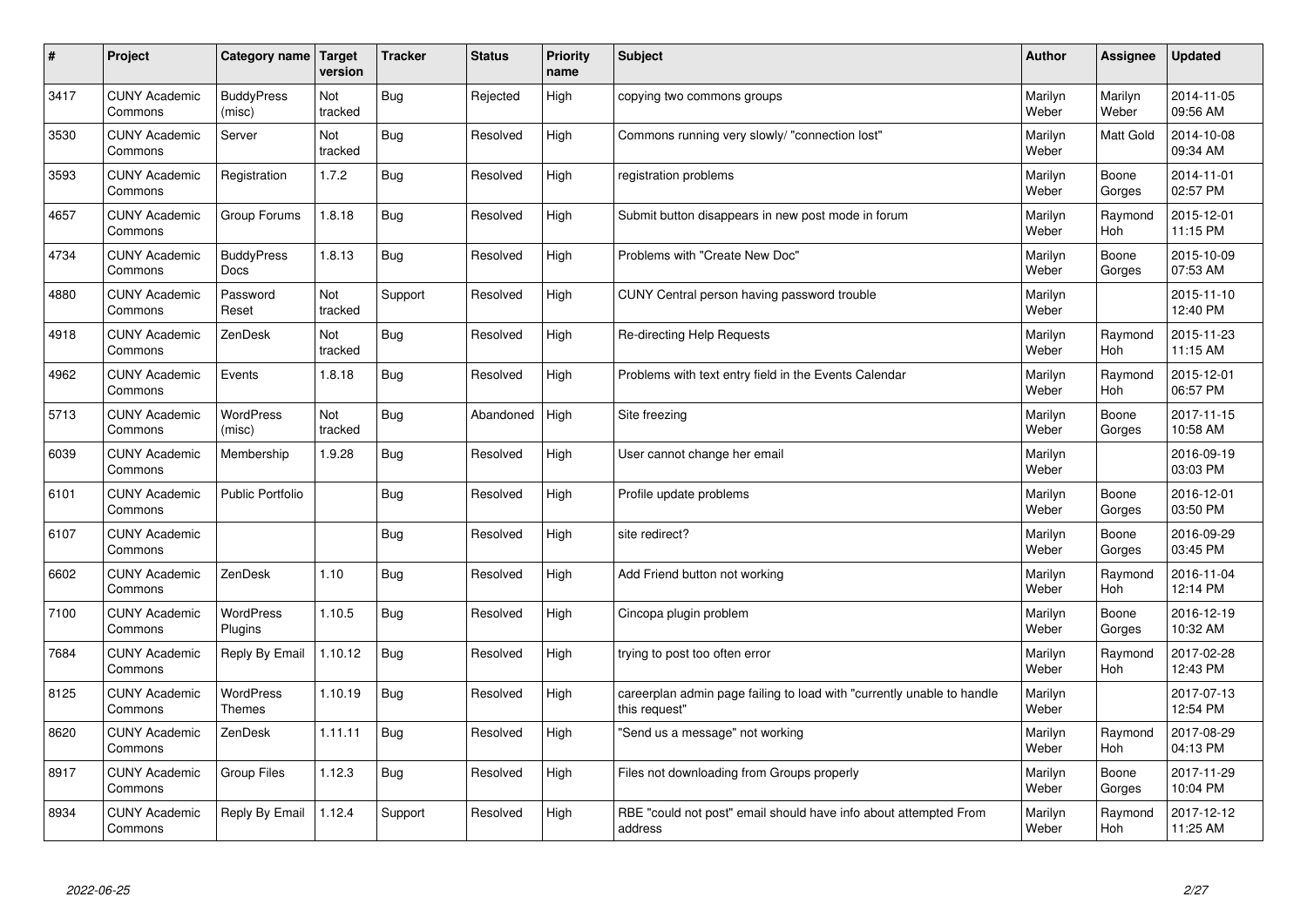| $\vert$ # | Project                         | Category name   Target     | version        | <b>Tracker</b> | <b>Status</b> | <b>Priority</b><br>name | <b>Subject</b>                                                                        | <b>Author</b>    | Assignee              | Updated                |
|-----------|---------------------------------|----------------------------|----------------|----------------|---------------|-------------------------|---------------------------------------------------------------------------------------|------------------|-----------------------|------------------------|
| 9276      | <b>CUNY Academic</b><br>Commons |                            |                | <b>Bug</b>     | Resolved      | High                    | problem adding a member to a group - wrong username?                                  | Marilyn<br>Weber |                       | 2018-02-25<br>12:47 PM |
| 9768      | <b>CUNY Academic</b><br>Commons |                            | 1.13.2         | <b>Bug</b>     | Resolved      | High                    | search function on the Directory page                                                 | Marilyn<br>Weber | Boone<br>Gorges       | 2018-05-14<br>08:45 PM |
| 9828      | <b>CUNY Academic</b><br>Commons | Domain<br>Mapping          | 1.13.3         | <b>Bug</b>     | Resolved      | High                    | redirecting problem                                                                   | Marilyn<br>Weber | Raymond<br><b>Hoh</b> | 2018-05-24<br>02:39 PM |
| 12393     | <b>CUNY Academic</b><br>Commons | <b>WordPress</b><br>(misc) |                | Support        | Resolved      | High                    | size limit for files                                                                  | Marilyn<br>Weber |                       | 2020-02-18<br>10:13 AM |
| 12483     | <b>CUNY Academic</b><br>Commons |                            | 1.16.7         | <b>Bug</b>     | Resolved      | High                    | post error                                                                            | Marilyn<br>Weber |                       | 2020-02-28<br>02:44 PM |
| 13173     | <b>CUNY Academic</b><br>Commons | Group Library              | 1.17.1         | Support        | Resolved      | High                    | all uploads to the library are silent                                                 | Marilyn<br>Weber |                       | 2020-08-10<br>04:12 PM |
| 13227     | <b>CUNY Academic</b><br>Commons | Group Library              | 1.17.2         | <b>Bug</b>     | Resolved      | High                    | folder not appearing in library                                                       | Marilyn<br>Weber |                       | 2020-08-21<br>04:22 PM |
| 13633     | <b>CUNY Academic</b><br>Commons |                            | Not<br>tracked | Bug            | Resolved      | High                    | PublicsLab site down                                                                  | Marilyn<br>Weber |                       | 2020-11-30<br>02:01 PM |
| 13656     | <b>CUNY Academic</b><br>Commons |                            |                | Bug            | Resolved      | High                    | site down                                                                             | Marilyn<br>Weber |                       | 2020-12-11<br>12:50 PM |
| 13675     | <b>CUNY Academic</b><br>Commons | Group Library              | 1.18.1         | Bug            | Resolved      | High                    | broken Library                                                                        | Marilyn<br>Weber |                       | 2020-12-09<br>05:02 PM |
| 13715     | <b>CUNY Academic</b><br>Commons |                            | Not<br>tracked | Bug            | Resolved      | High                    | https://ulysses.commons.gc.cuny.edu down                                              | Marilyn<br>Weber |                       | 2020-12-22<br>03:02 PM |
| 13878     | <b>CUNY Academic</b><br>Commons | Group cloning              | 1.18.4         | Support        | Resolved      | High                    | When creating Group + Site and choosing 'Clone existing', cannot<br>advance to step 2 | Marilyn<br>Weber | Jeremy<br>Felt        | 2021-02-02<br>11:02 AM |
| 14008     | <b>CUNY Academic</b><br>Commons |                            |                | <b>Bug</b>     | Resolved      | High                    | invisible user                                                                        | Marilyn<br>Weber |                       | 2021-02-18<br>05:53 PM |
| 14526     | <b>CUNY Academic</b><br>Commons | Registration               | 1.18.12        | <b>Bug</b>     | Resolved      | High                    | registration interface won't show a space to enter nonCUNY code                       | Marilyn<br>Weber |                       | 2021-06-03<br>04:02 PM |
| 14799     | <b>CUNY Academic</b><br>Commons |                            | 1.18.19        | Support        | Resolved      | High                    | install the official Classic Widgets?                                                 | Marilyn<br>Weber |                       | 2021-09-22<br>02:17 PM |
| 15022     | <b>CUNY Academic</b><br>Commons |                            |                | Support        | Rejected      | High                    | ArabStages                                                                            | Marilyn<br>Weber |                       | 2021-12-06<br>10:16 AM |
| 15685     | <b>CUNY Academic</b><br>Commons |                            |                | Support        | New           | High                    | problem with chrome?                                                                  | Marilyn<br>Weber |                       | 2022-04-25<br>03:40 PM |
| 2777      | <b>CUNY Academic</b><br>Commons | WordPress<br>(misc)        | Not<br>tracked | <b>Bug</b>     | Resolved      | Normal                  | Hero slide access                                                                     | Marilyn<br>Weber | Boone<br>Gorges       | 2013-09-07<br>12:26 PM |
| 3001      | <b>CUNY Academic</b><br>Commons | <b>WordPress</b><br>(misc) | Not<br>tracked | Support        | Resolved      | Normal                  | shortlink requested                                                                   | Marilyn<br>Weber | Boone<br>Gorges       | 2014-01-30<br>01:26 PM |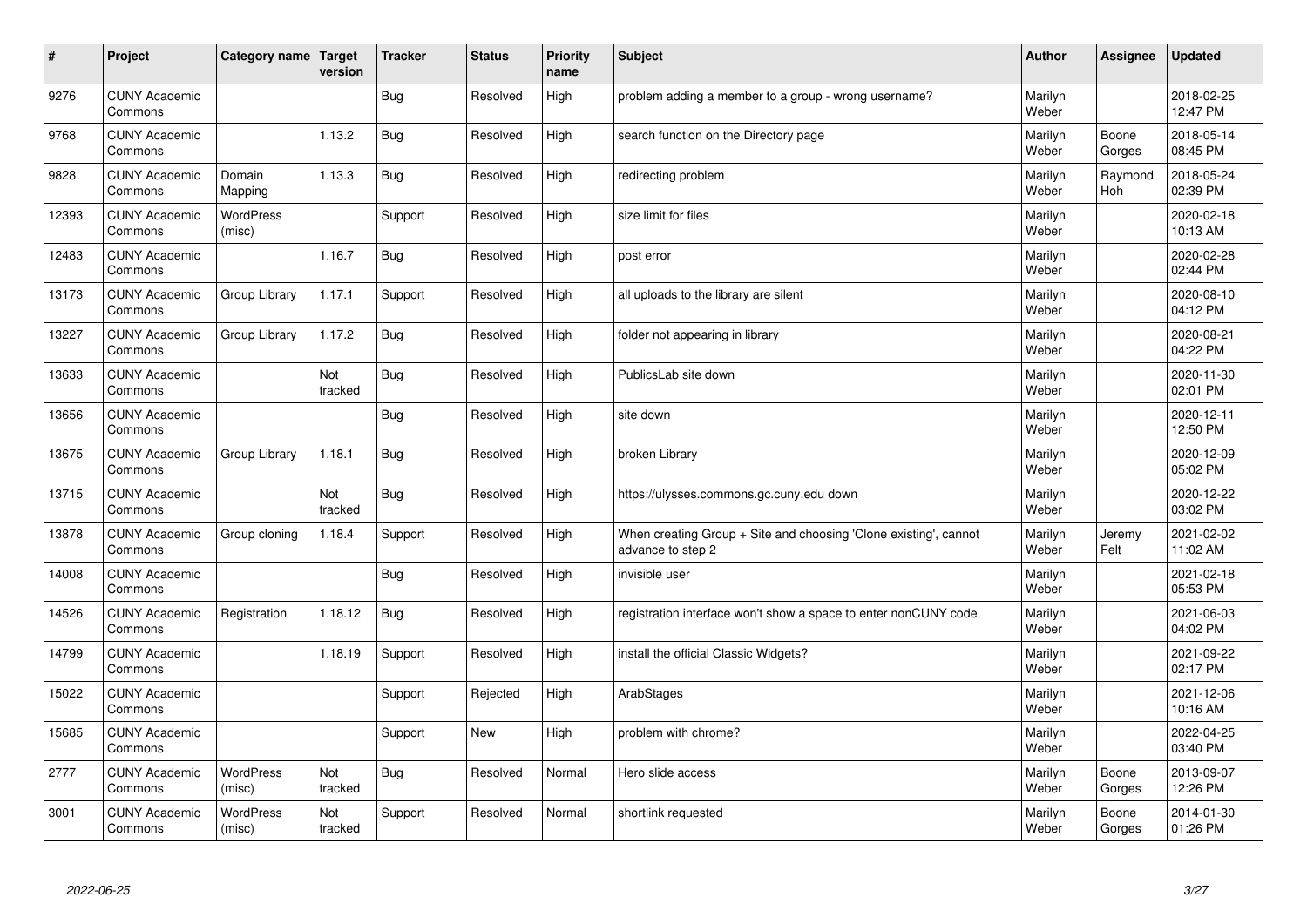| $\sharp$ | Project                         | Category name   Target            | version        | <b>Tracker</b> | <b>Status</b> | <b>Priority</b><br>name | <b>Subject</b>                                        | <b>Author</b>    | Assignee          | <b>Updated</b>         |
|----------|---------------------------------|-----------------------------------|----------------|----------------|---------------|-------------------------|-------------------------------------------------------|------------------|-------------------|------------------------|
| 3029     | <b>CUNY Academic</b><br>Commons | cuny.is                           | Not<br>tracked | Support        | Resolved      | Normal                  | shortlink request                                     | Marilyn<br>Weber | Boone<br>Gorges   | 2014-02-12<br>10:03 AM |
| 3035     | <b>CUNY Academic</b><br>Commons | <b>Ground Control</b>             | Not<br>tracked | Publicity      | Deferred      | Normal                  | Ground Control article                                | Marilyn<br>Weber | Marilyn<br>Weber  | 2015-03-21<br>08:54 PM |
| 3036     | <b>CUNY Academic</b><br>Commons | <b>Ground Control</b>             | Not<br>tracked | Publicity      | Deferred      | Normal                  | <b>Ground Control</b>                                 | Marilyn<br>Weber | Dominic<br>Giglio | 2015-03-21<br>09:10 PM |
| 3037     | <b>CUNY Academic</b><br>Commons | <b>Ground Control</b>             | Not<br>tracked | Publicity      | Resolved      | Normal                  | <b>Ground Control</b>                                 | Marilyn<br>Weber | scott voth        | 2016-01-26<br>05:23 PM |
| 3038     | <b>CUNY Academic</b><br>Commons | <b>Ground Control</b>             | Not<br>tracked | Publicity      | Resolved      | Normal                  | <b>Ground Control</b>                                 | Marilyn<br>Weber | Matt Gold         | 2016-01-26<br>05:10 PM |
| 3039     | <b>CUNY Academic</b><br>Commons | <b>Ground Control</b>             | Not<br>tracked | Publicity      | Resolved      | Normal                  | Ground Control                                        | Marilyn<br>Weber | Sarah<br>Morgano  | 2016-01-26<br>05:19 PM |
| 3040     | <b>CUNY Academic</b><br>Commons | <b>Ground Control</b>             | Not<br>tracked | Publicity      | Resolved      | Normal                  | <b>Ground Control</b>                                 | Marilyn<br>Weber | Micki<br>Kaufman  | 2016-01-26<br>05:16 PM |
| 3041     | <b>CUNY Academic</b><br>Commons | <b>Ground Control</b>             | Not<br>tracked | Publicity      | Resolved      | Normal                  | <b>Ground Control</b>                                 | Marilyn<br>Weber | Chris Stein       | 2016-01-26<br>04:52 PM |
| 3071     | <b>CUNY Academic</b><br>Commons | <b>WordPress</b><br><b>Themes</b> | 1.5.22         | Bug            | Resolved      | Normal                  | Twenty Fourteen theme differences                     | Marilyn<br>Weber | Boone<br>Gorges   | 2014-04-01<br>08:18 PM |
| 3093     | <b>CUNY Academic</b><br>Commons | WordPress<br>Plugins              |                | Bug            | Rejected      | Normal                  | <b>Custom Google Maps</b>                             | Marilyn<br>Weber | Boone<br>Gorges   | 2014-05-02<br>10:52 AM |
| 3116     | <b>CUNY Academic</b><br>Commons | WordPress<br>(Permissions)        |                | <b>Bug</b>     | Resolved      | Normal                  | Updating the FAQ page                                 | Marilyn<br>Weber | Boone<br>Gorges   | 2014-04-01<br>10:12 PM |
| 3136     | <b>CUNY Academic</b><br>Commons | <b>WordPress</b><br>Plugins       |                | <b>Bug</b>     | Rejected      | Normal                  | The Easy Rotator                                      | Marilyn<br>Weber | Boone<br>Gorges   | 2014-04-01<br>10:26 PM |
| 3138     | <b>CUNY Academic</b><br>Commons | Documentation                     | Not<br>tracked | Bug            | Resolved      | Normal                  | Codex documentation                                   | Marilyn<br>Weber | scott voth        | 2016-03-04<br>08:49 AM |
| 3197     | <b>CUNY Academic</b><br>Commons | Groups (misc)                     | 1.6.4          | Bug            | Resolved      | Normal                  | trying to set up a hidden group blog with no RSS feed | Marilyn<br>Weber | Boone<br>Gorges   | 2014-05-21<br>09:39 PM |
| 3466     | <b>CUNY Academic</b><br>Commons | Membership                        | 1.6.16         | Feature        | Resolved      | Normal                  | restricting undergrad registration                    | Marilyn<br>Weber | Boone<br>Gorges   | 2014-09-18<br>12:02 AM |
| 3592     | <b>CUNY Academic</b><br>Commons | WordPress<br>(Permissions)        | Not<br>tracked | Publicity      | Resolved      | Normal                  | Oops - Announcing 1.6!                                | Marilyn<br>Weber | Boone<br>Gorges   | 2014-10-22<br>03:03 PM |
| 3620     | <b>CUNY Academic</b><br>Commons | Groups (misc)                     | Not<br>tracked | Bug            | Resolved      | Normal                  | admins of The Group for Group Admins                  | Marilyn<br>Weber |                   | 2014-11-03<br>08:38 AM |
| 3673     | <b>CUNY Academic</b><br>Commons |                                   |                | Bug            | Rejected      | Normal                  | CBox pagination issue with the Wiki                   | Marilyn<br>Weber |                   | 2014-11-20<br>04:08 PM |
| 3674     | <b>CUNY Academic</b><br>Commons |                                   |                | Bug            | Rejected      | Normal                  | CBox pagination issue with the Wiki                   | Marilyn<br>Weber |                   | 2014-11-20<br>05:03 PM |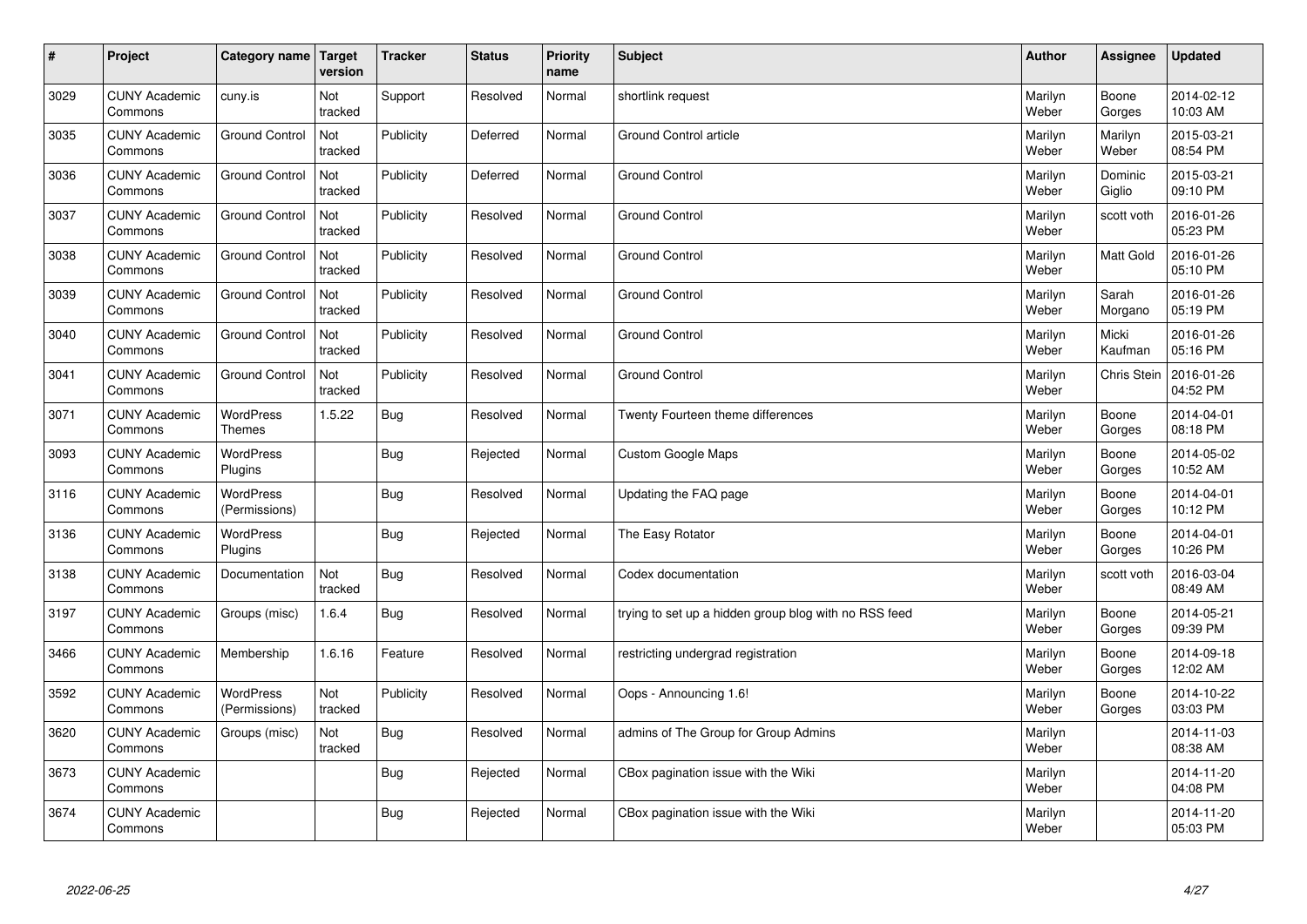| $\sharp$ | Project                         | Category name   Target       | version        | <b>Tracker</b> | <b>Status</b> | <b>Priority</b><br>name | <b>Subject</b>                                              | <b>Author</b>    | Assignee            | <b>Updated</b>         |
|----------|---------------------------------|------------------------------|----------------|----------------|---------------|-------------------------|-------------------------------------------------------------|------------------|---------------------|------------------------|
| 4012     | <b>CUNY Academic</b><br>Commons |                              | 1.7.20         | Bug            | Resolved      | Normal                  | Two users reporting same Forbidden 403 error message.       | Marilyn<br>Weber |                     | 2015-05-01<br>08:13 PM |
| 4013     | <b>CUNY Academic</b><br>Commons |                              |                | Bug            | Duplicate     | Normal                  | Math question?                                              | Marilyn<br>Weber |                     | 2015-04-22<br>04:05 PM |
| 4102     | <b>CUNY Academic</b><br>Commons | User<br>Experience           | 1.8.1          | Design/UX      | Resolved      | Normal                  | Username rules                                              | Marilyn<br>Weber | Samantha<br>Raddatz | 2015-06-01<br>01:23 PM |
| 4340     | <b>CUNY Academic</b><br>Commons | WordPress -<br>Media         | 1.8.14         | Feature        | Resolved      | Normal                  | embedding a video                                           | Marilyn<br>Weber | Daniel<br>Jones     | 2015-10-20<br>12:01 AM |
| 4496     | <b>CUNY Academic</b><br>Commons | cuny.is                      | 1.8.9          | Bug            | Resolved      | Normal                  | Quick links broken?                                         | Marilyn<br>Weber | Boone<br>Gorges     | 2015-08-28<br>10:39 AM |
| 4542     | <b>CUNY Academic</b><br>Commons | WordPress<br>Plugins         | 1.8.10         | <b>Bug</b>     | Resolved      | Normal                  | Emailing group users problem                                | Marilyn<br>Weber | Boone<br>Gorges     | 2015-09-11<br>11:16 AM |
| 4577     | <b>CUNY Academic</b><br>Commons | Registration                 | Not<br>tracked | Bug            | Resolved      | Normal                  | New users are not getting their email verification          | Marilyn<br>Weber | Boone<br>Gorges     | 2016-01-26<br>03:30 PM |
| 4831     | <b>CUNY Academic</b><br>Commons | <b>Public Portfolio</b>      | 1.9.4          | Bug            | Resolved      | Normal                  | User cannot update profile                                  | Marilyn<br>Weber | Boone<br>Gorges     | 2016-01-11<br>10:46 PM |
| 4834     | <b>CUNY Academic</b><br>Commons | <b>Blogs</b><br>(BuddyPress) |                | Bug            | Resolved      | Normal                  | Admin invite problem                                        | Marilyn<br>Weber | Boone<br>Gorges     | 2015-11-13<br>12:25 PM |
| 4881     | <b>CUNY Academic</b><br>Commons | ZenDesk                      | Not<br>tracked | Bug            | Resolved      | Normal                  | ZenDesk emails not being sent                               | Marilyn<br>Weber |                     | 2015-12-07<br>01:34 AM |
| 4965     | <b>CUNY Academic</b><br>Commons | WordPress<br><b>Themes</b>   | Not<br>tracked | Feature        | Resolved      | Normal                  | Theme requested                                             | Marilyn<br>Weber | Boone<br>Gorges     | 2016-02-24<br>09:46 PM |
| 4997     | <b>CUNY Academic</b><br>Commons | <b>WordPress</b><br>Plugins  | 1.9.4          | Feature        | Resolved      | Normal                  | ability to embed maps from StoryMapJS?                      | Marilyn<br>Weber | Boone<br>Gorges     | 2016-01-07<br>12:34 PM |
| 5019     | <b>CUNY Academic</b><br>Commons | Registration                 | Not<br>tracked | Support        | Resolved      | Normal                  | Forgotten password for user with new email address          | Marilyn<br>Weber | Marilyn<br>Weber    | 2015-12-11<br>04:18 PM |
| 5036     | <b>CUNY Academic</b><br>Commons | WordPress<br>Plugins         | 1.9.1.1        | Feature        | Resolved      | Normal                  | <b>Embeds request</b>                                       | Marilyn<br>Weber | Boone<br>Gorges     | 2015-12-18<br>10:12 PM |
| 5037     | <b>CUNY Academic</b><br>Commons | Registration                 | Not<br>tracked | Support        | Resolved      | Normal                  | Another Forgotten password for user with new email address  | Marilyn<br>Weber | Boone<br>Gorges     | 2015-12-22<br>05:24 PM |
| 5059     | <b>CUNY Academic</b><br>Commons |                              | Not<br>tracked | Bug            | Resolved      | Normal                  | Instagram embed?                                            | Marilyn<br>Weber |                     | 2016-01-26<br>12:05 AM |
| 5072     | <b>CUNY Academic</b><br>Commons |                              |                | Feature        | Duplicate     | Normal                  | redirect shortcode handler                                  | Marilyn<br>Weber | Boone<br>Gorges     | 2016-01-07<br>12:34 PM |
| 5083     | <b>CUNY Academic</b><br>Commons | <b>WordPress</b><br>Plugins  | 1.9.5          | Support        | Rejected      | Normal                  | creating a shortcode for the iframe code of the google form | Marilyn<br>Weber | Marilyn<br>Weber    | 2016-01-12<br>04:25 PM |
| 5176     | <b>CUNY Academic</b><br>Commons | <b>Public Portfolio</b>      | 1.9.6          | Bug            | Resolved      | Normal                  | Widgets in Profile not saving                               | Marilyn<br>Weber | Boone<br>Gorges     | 2016-02-01<br>11:07 AM |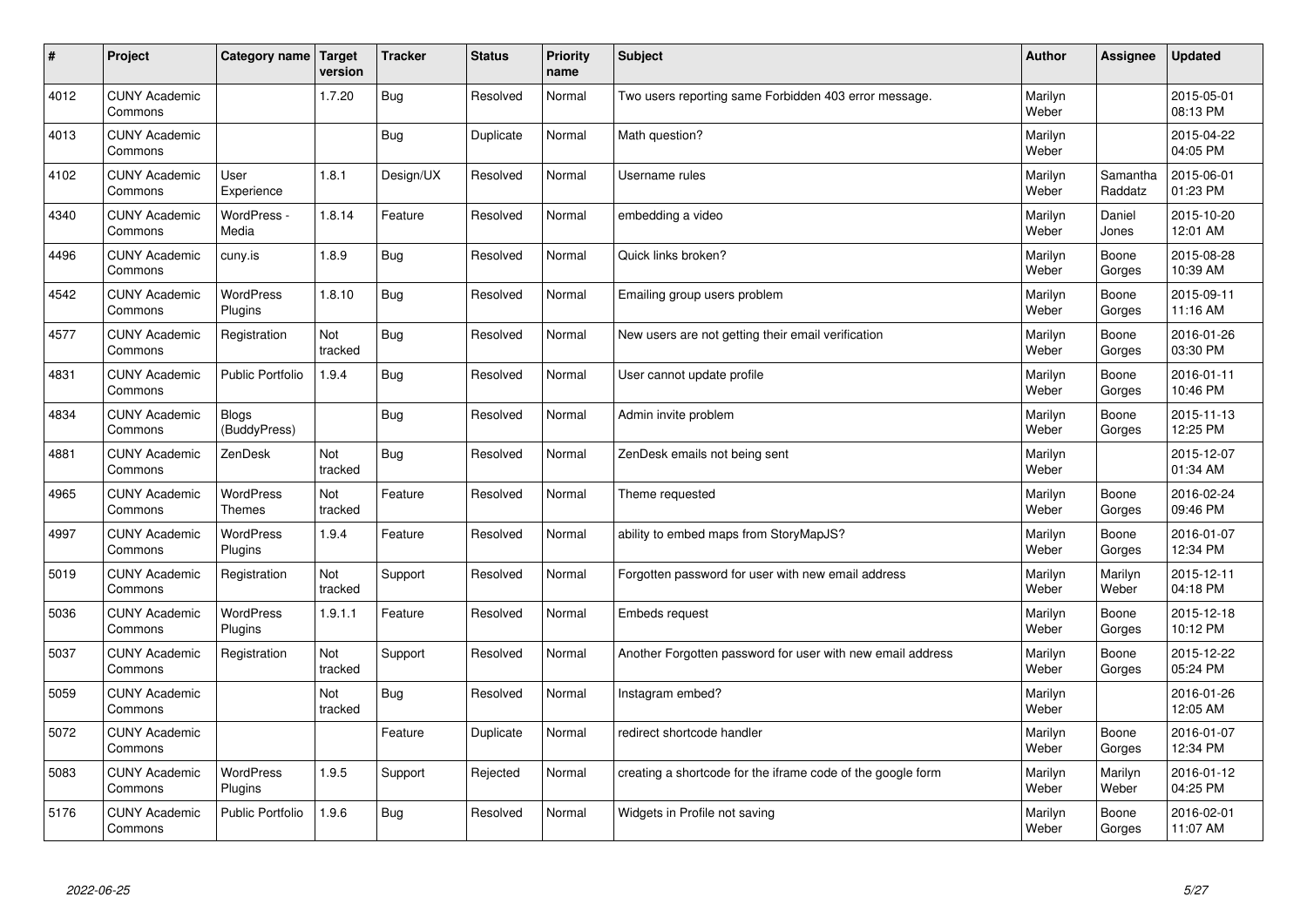| $\sharp$ | Project                         | Category name   Target            | version           | <b>Tracker</b> | <b>Status</b> | <b>Priority</b><br>name | <b>Subject</b>                                                  | <b>Author</b>    | Assignee            | <b>Updated</b>         |
|----------|---------------------------------|-----------------------------------|-------------------|----------------|---------------|-------------------------|-----------------------------------------------------------------|------------------|---------------------|------------------------|
| 5177     | <b>CUNY Academic</b><br>Commons | Toolbar                           | 1.9.6             | Bug            | Resolved      | Normal                  | No "My Papers" tab                                              | Marilyn<br>Weber | Raymond<br>Hoh      | 2016-01-29<br>08:37 AM |
| 5184     | <b>CUNY Academic</b><br>Commons | Social Paper                      |                   | Bug            | Rejected      | Normal                  | Problem linking SP to a group                                   | Marilyn<br>Weber | Boone<br>Gorges     | 2016-02-21<br>12:27 PM |
| 5199     | <b>CUNY Academic</b><br>Commons | Social Paper                      | Future<br>release | Feature        | New           | Normal                  | add tables to the SP editor                                     | Marilyn<br>Weber |                     | 2016-10-24<br>11:27 AM |
| 5205     | <b>CUNY Academic</b><br>Commons | Social Paper                      | Future<br>release | Feature        | <b>New</b>    | Normal                  | Social Paper folders                                            | Marilyn<br>Weber |                     | 2016-02-11<br>10:24 PM |
| 5282     | <b>CUNY Academic</b><br>Commons | Social Paper                      | Future<br>release | Bug            | <b>New</b>    | Normal                  | Replying via email directs to paper but not individual comment. | Marilyn<br>Weber | Raymond<br>Hoh      | 2016-03-02<br>01:48 PM |
| 5302     | <b>CUNY Academic</b><br>Commons | WordPress<br>Plugins              | 1.9.10            | Feature        | Resolved      | Normal                  | request for WP Gallery Custom Links plug-in                     | Marilyn<br>Weber | Boone<br>Gorges     | 2016-03-11<br>09:20 PM |
| 5319     | <b>CUNY Academic</b><br>Commons |                                   | Not<br>tracked    | Bug            | Resolved      | Normal                  | <b>Broken URL</b>                                               | Marilyn<br>Weber | Marilyn<br>Weber    | 2017-11-15<br>05:46 PM |
| 5345     | <b>CUNY Academic</b><br>Commons | Social Paper                      | 1.9.17            | Feature        | Rejected      | Normal                  | Plus symbol problem in SP                                       | Marilyn<br>Weber | Christian<br>Wach   | 2016-05-27<br>04:26 AM |
| 5346     | <b>CUNY Academic</b><br>Commons | Toolbar                           | 1.9.11            | Bug            | Resolved      | Normal                  | possible dynamic HTML code bug?                                 | Marilyn<br>Weber | Boone<br>Gorges     | 2016-03-22<br>10:53 AM |
| 5397     | <b>CUNY Academic</b><br>Commons | Social Paper                      | Future<br>release | Feature        | New           | Normal                  | frustrating to have to enable/disable in SP                     | Marilyn<br>Weber | Samantha<br>Raddatz | 2016-04-20<br>03:39 PM |
| 5436     | <b>CUNY Academic</b><br>Commons |                                   | Not<br>tracked    | Bug            | Resolved      | Normal                  | Trying to change email settings for                             | Marilyn<br>Weber | Boone<br>Gorges     | 2016-04-21<br>10:12 PM |
| 5448     | <b>CUNY Academic</b><br>Commons | Email<br>Notifications            | 1.10.2            | <b>Bug</b>     | Rejected      | Normal                  | garbled CAC activity digests                                    | Marilyn<br>Weber | Raymond<br>Hoh      | 2016-11-20<br>02:38 AM |
| 5522     | <b>CUNY Academic</b><br>Commons | <b>WordPress</b><br>Plugins       | 1.9.15            | Feature        | Resolved      | Normal                  | plugin request                                                  | Marilyn<br>Weber | Boone<br>Gorges     | 2016-05-09<br>10:36 AM |
| 5621     | <b>CUNY Academic</b><br>Commons | WordPress<br>Plugins              | 1.9.17            | Feature        | Resolved      | Normal                  | Taxonomy plugin request                                         | Marilyn<br>Weber | Boone<br>Gorges     | 2016-06-01<br>11:28 PM |
| 5629     | <b>CUNY Academic</b><br>Commons | <b>Public Portfolio</b>           | 1.10.4            | Support        | Resolved      | Normal                  | Title field in profile can't be edited                          | Marilyn<br>Weber |                     | 2016-12-13<br>11:19 AM |
| 5630     | <b>CUNY Academic</b><br>Commons | <b>WordPress</b><br><b>Themes</b> | 1.9.17            | Feature        | Resolved      | Normal                  | Bavota magazine Pro theme                                       | Marilyn<br>Weber | Boone<br>Gorges     | 2016-06-02<br>12:09 AM |
| 5657     | <b>CUNY Academic</b><br>Commons | WordPress<br>Plugins              | 1.9.18            | Feature        | Resolved      | Normal                  | Plugin Request - Instagram Feed WD                              | Marilyn<br>Weber | Boone<br>Gorges     | 2016-06-08<br>12:36 PM |
| 5667     | <b>CUNY Academic</b><br>Commons | Public Portfolio                  | 1.9.18            | Bug            | Resolved      | Normal                  | publication section on my public portfolio won't update         | Marilyn<br>Weber | Boone<br>Gorges     | 2016-06-12<br>10:19 AM |
| 5684     | <b>CUNY Academic</b><br>Commons | <b>Group Files</b>                | Not<br>tracked    | Bug            | Resolved      | Normal                  | Making Group files appear as Blog entries                       | Marilyn<br>Weber | Boone<br>Gorges     | 2017-11-20<br>03:28 PM |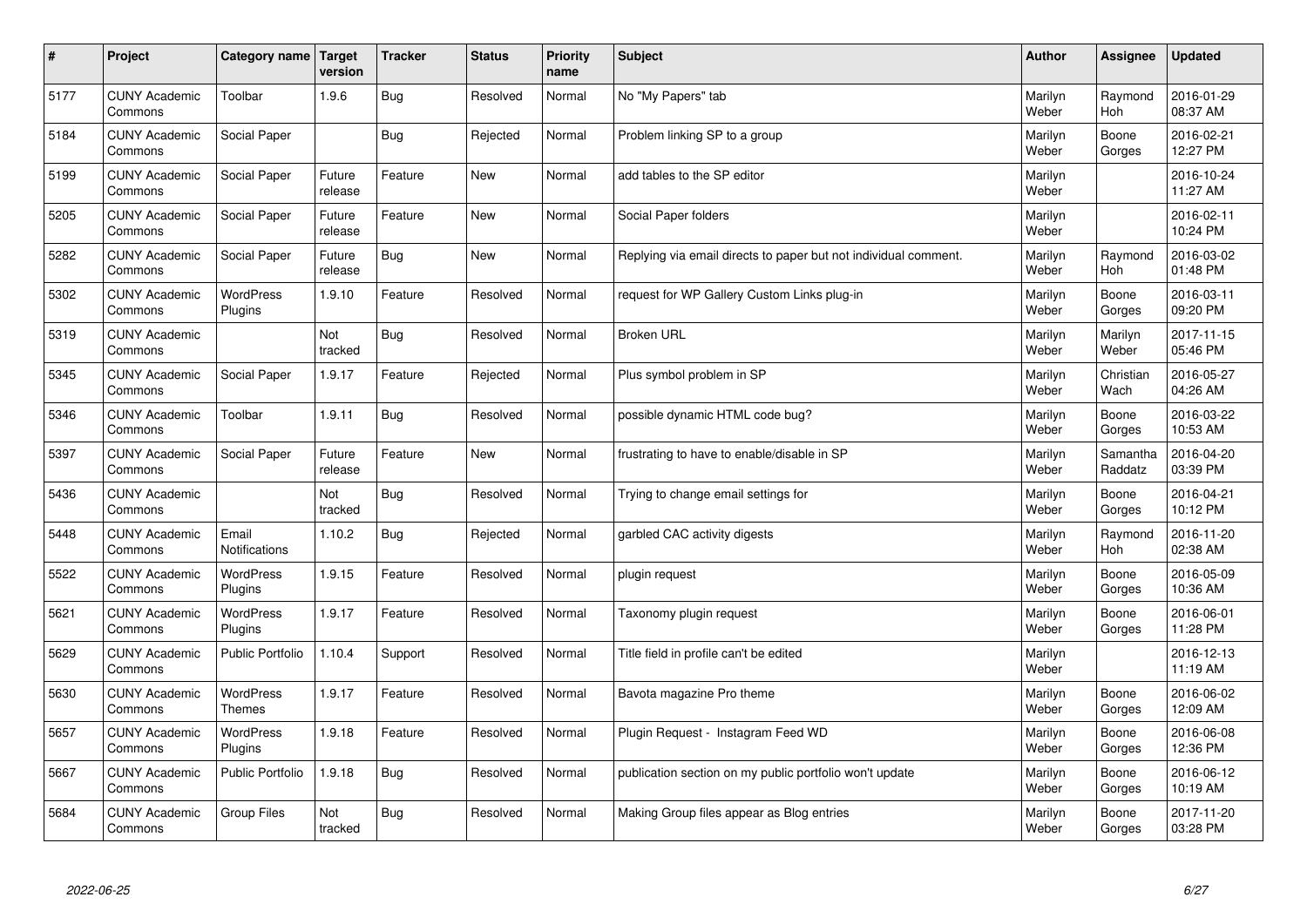| $\sharp$ | Project                         | Category name   Target       | version           | <b>Tracker</b> | <b>Status</b> | Priority<br>name | <b>Subject</b>                                      | <b>Author</b>    | <b>Assignee</b>  | <b>Updated</b>         |
|----------|---------------------------------|------------------------------|-------------------|----------------|---------------|------------------|-----------------------------------------------------|------------------|------------------|------------------------|
| 5753     | <b>CUNY Academic</b><br>Commons | <b>WordPress</b><br>(misc)   | Not<br>tracked    | Support        | Resolved      | Normal           | merging blogs and groups                            | Marilyn<br>Weber | Boone<br>Gorges  | 2016-08-29<br>03:09 PM |
| 5772     | <b>CUNY Academic</b><br>Commons | Membership                   | Not<br>tracked    | Support        | Resolved      | Normal           | User email change and forgotten password            | Marilyn<br>Weber | <b>Matt Gold</b> | 2017-11-15<br>06:18 PM |
| 5799     | <b>CUNY Academic</b><br>Commons | <b>Blogs</b><br>(BuddyPress) | Not<br>tracked    | Feature        | Resolved      | Normal           | removing one's own access to sites?                 | Marilyn<br>Weber | Boone<br>Gorges  | 2016-07-26<br>01:55 PM |
| 5834     | <b>CUNY Academic</b><br>Commons |                              |                   | <b>Bug</b>     | Resolved      | Normal           | My access to cdev                                   | Marilyn<br>Weber | Boone<br>Gorges  | 2016-07-25<br>03:12 PM |
| 5844     | <b>CUNY Academic</b><br>Commons |                              | Not<br>tracked    | Support        | Resolved      | Normal           | edit Host Files on Windows 10 problems              | Marilyn<br>Weber |                  | 2016-07-27<br>09:08 AM |
| 5875     | <b>CUNY Academic</b><br>Commons | <b>WordPress</b><br>Plugins  | Not<br>tracked    | Bug            | Resolved      | Normal           | Events Calendar garbled in IE                       | Marilyn<br>Weber | Marilyn<br>Weber | 2017-11-15<br>05:45 PM |
| 5968     | <b>CUNY Academic</b><br>Commons | Membership                   | Not<br>tracked    | Bug            | Resolved      | Normal           | Deleting account without knowing password           | Marilyn<br>Weber | <b>Matt Gold</b> | 2017-11-15<br>06:19 PM |
| 5969     | <b>CUNY Academic</b><br>Commons | Registration                 | 1.9.27            | <b>Bug</b>     | Resolved      | Normal           | Queens students unable to join                      | Marilyn<br>Weber | Boone<br>Gorges  | 2016-09-04<br>09:41 PM |
| 5985     | <b>CUNY Academic</b><br>Commons | Support                      | Not<br>tracked    | Support        | Resolved      | Normal           | change user's email address (she cannot access old) | Marilyn<br>Weber | Boone<br>Gorges  | 2016-09-07<br>01:43 PM |
| 5988     | <b>CUNY Academic</b><br>Commons | Support                      |                   | Support        | Rejected      | Normal           | Forbidden error when trying to join                 | Marilyn<br>Weber | Boone<br>Gorges  | 2016-09-08<br>01:42 PM |
| 5991     | <b>CUNY Academic</b><br>Commons | Email<br>Notifications       | Future<br>release | Support        | Resolved      | Normal           | change format of autogenerated blog emails          | Marilyn<br>Weber | Paige<br>Dupont  | 2018-01-12<br>02:55 PM |
| 5992     | <b>CUNY Academic</b><br>Commons | Email<br>Notifications       | Future<br>release | Feature        | <b>New</b>    | Normal           | Changing the From line of autogenerated blog emails | Marilyn<br>Weber |                  | 2018-09-27<br>05:19 PM |
| 6025     | <b>CUNY Academic</b><br>Commons | Search                       | Not<br>tracked    | <b>Bug</b>     | Resolved      | Normal           | Search function not working                         | Marilyn<br>Weber | Boone<br>Gorges  | 2016-10-12<br>09:41 AM |
| 6091     | <b>CUNY Academic</b><br>Commons | Group<br>Invitations         | Not<br>tracked    | <b>Bug</b>     | Resolved      | Normal           | User cannot re-join a group                         | Marilyn<br>Weber | Boone<br>Gorges  | 2016-09-28<br>01:47 PM |
| 6106     | <b>CUNY Academic</b><br>Commons | Server                       | Not<br>tracked    | Bug            | Resolved      | Normal           | 504 error                                           | Marilyn<br>Weber |                  | 2017-11-15<br>01:55 PM |
| 6118     | <b>CUNY Academic</b><br>Commons | cuny.is                      |                   | Feature        | Resolved      | Normal           | Cuny. Is request from Javier Otero Peña             | Marilyn<br>Weber | Sarah<br>Morgano | 2016-10-04<br>07:02 PM |
| 6175     | <b>CUNY Academic</b><br>Commons | Account<br>settings          |                   | Support        | Resolved      | Normal           | Email address (user cannot access old)              | Marilyn<br>Weber | <b>Matt Gold</b> | 2016-11-29<br>06:31 PM |
| 6313     | <b>CUNY Academic</b><br>Commons | Groups (misc)                |                   | <b>Bug</b>     | Duplicate     | Normal           | group member no longer in group, can't rejoin.      | Marilyn<br>Weber |                  | 2016-10-14<br>09:27 PM |
| 6338     | <b>CUNY Academic</b><br>Commons |                              |                   | <b>Bug</b>     | Rejected      | Normal           | Multiple email notifications for each blog post     | Marilyn<br>Weber | Boone<br>Gorges  | 2016-10-18<br>08:45 PM |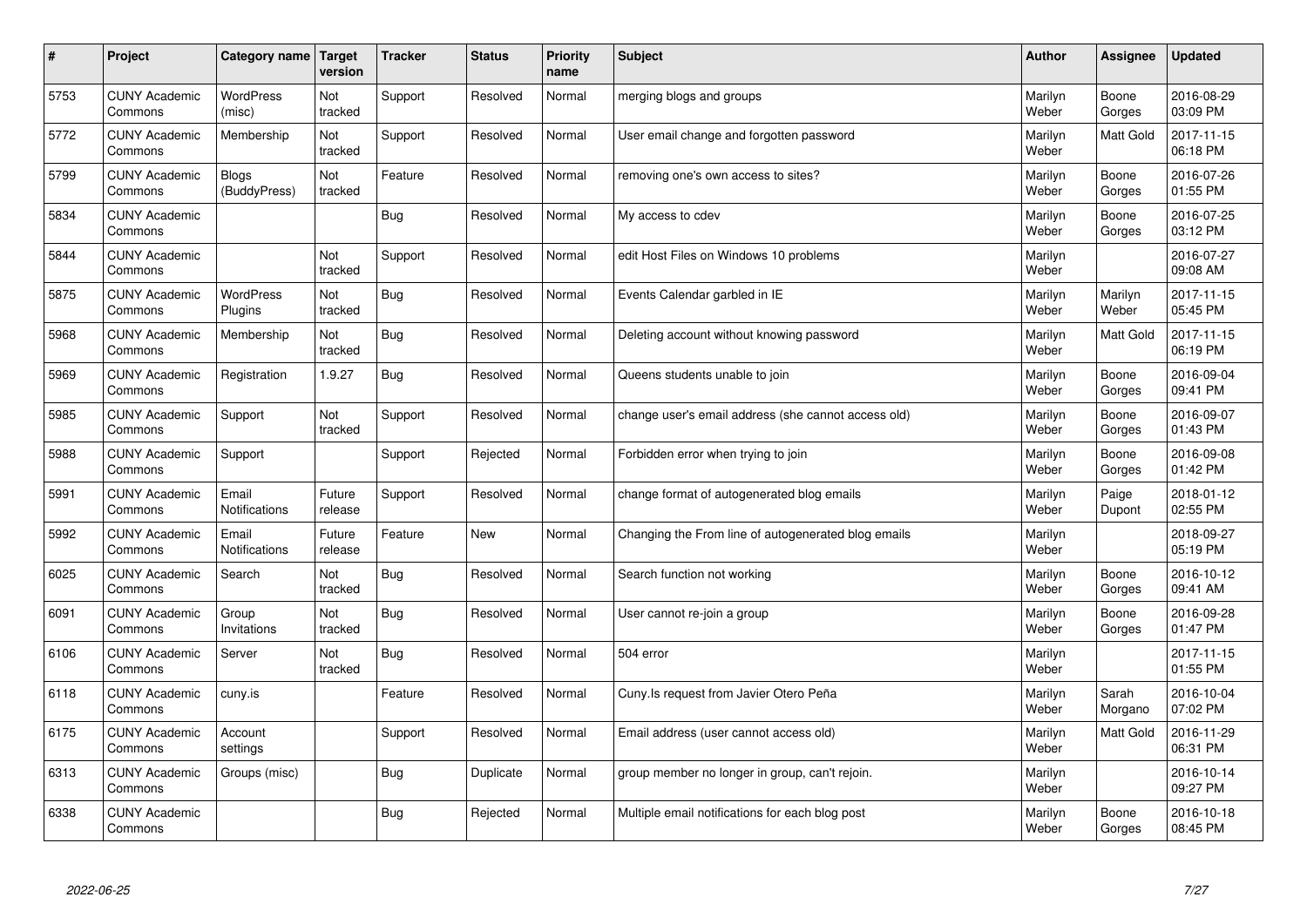| $\pmb{\#}$ | Project                         | Category name                 | Target<br>version | <b>Tracker</b> | <b>Status</b> | <b>Priority</b><br>name | <b>Subject</b>                                                              | <b>Author</b>    | Assignee        | <b>Updated</b>         |
|------------|---------------------------------|-------------------------------|-------------------|----------------|---------------|-------------------------|-----------------------------------------------------------------------------|------------------|-----------------|------------------------|
| 6575       | <b>CUNY Academic</b><br>Commons | Groups (misc)                 |                   | <b>Bug</b>     | Rejected      | Normal                  | No papers link for the group "social paper"                                 | Marilyn<br>Weber |                 | 2016-11-02<br>10:39 PM |
| 6626       | <b>CUNY Academic</b><br>Commons | Group Files                   | 1.10.1            | <b>Bug</b>     | Resolved      | Normal                  | Files from non-member showing up in private group                           | Marilyn<br>Weber | Boone<br>Gorges | 2016-11-07<br>03:54 PM |
| 6656       | <b>CUNY Academic</b><br>Commons | Support                       | Not<br>tracked    | Support        | Resolved      | Normal                  | Remove user profile                                                         | Marilyn<br>Weber | Matt Gold       | 2016-11-10<br>02:18 PM |
| 6812       | <b>CUNY Academic</b><br>Commons |                               | Not<br>tracked    | Support        | Resolved      | Normal                  | User cannot change email                                                    | Marilyn<br>Weber | Matt Gold       | 2016-12-01<br>06:24 PM |
| 6815       | <b>CUNY Academic</b><br>Commons | Password<br>Reset             | Not<br>tracked    | Support        | Resolved      | Normal                  | password reset requested                                                    | Marilyn<br>Weber | Matt Gold       | 2016-11-22<br>10:30 AM |
| 6818       | <b>CUNY Academic</b><br>Commons | Email<br><b>Notifications</b> | 1.10.3            | Support        | Resolved      | Normal                  | No more email notifications?                                                | Marilyn<br>Weber |                 | 2016-11-22<br>02:51 PM |
| 6851       | <b>CUNY Academic</b><br>Commons | Redmine                       | Not<br>tracked    | Support        | Resolved      | Normal                  | How do I help users join Redmine?                                           | Marilyn<br>Weber | Matt Gold       | 2016-11-28<br>10:16 AM |
| 6857       | <b>CUNY Academic</b><br>Commons | <b>Blogs</b><br>(BuddyPress)  | Not<br>tracked    | Support        | Resolved      | Normal                  | Committee on Religion website                                               | Marilyn<br>Weber | Boone<br>Gorges | 2017-08-17<br>10:24 AM |
| 6860       | <b>CUNY Academic</b><br>Commons | User<br>Onboarding            | 1.12              | Bug            | Resolved      | Normal                  | Invitation to join a group is appearing as an invitiation to join the site! | Marilyn<br>Weber | Boone<br>Gorges | 2017-10-30<br>10:03 AM |
| 6866       | <b>CUNY Academic</b><br>Commons |                               | Not<br>tracked    | Support        | Resolved      | Normal                  | User would like to have her account deleted                                 | Marilyn<br>Weber | Matt Gold       | 2017-11-15<br>05:49 PM |
| 6893       | <b>CUNY Academic</b><br>Commons | Group Forums                  |                   | <b>Bug</b>     | Resolved      | Normal                  | Forum for CUNY Academic Commons Team is gone                                | Marilyn<br>Weber | Boone<br>Gorges | 2016-12-01<br>08:08 AM |
| 6899       | <b>CUNY Academic</b><br>Commons | Account<br>settings           | Not<br>tracked    | Support        | Resolved      | Normal                  | New user has misspelled her own name                                        | Marilyn<br>Weber | Boone<br>Gorges | 2016-12-01<br>05:10 PM |
| 7223       | <b>CUNY Academic</b><br>Commons | Membership                    | Not<br>tracked    | Bug            | Resolved      | Normal                  | User with two profiles would like to merge them                             | Marilyn<br>Weber | Boone<br>Gorges | 2017-01-10<br>02:07 PM |
| 7226       | <b>CUNY Academic</b><br>Commons | Registration                  | Not<br>tracked    | <b>Bug</b>     | Abandoned     | Normal                  | Community college student cannot register?                                  | Marilyn<br>Weber |                 | 2017-11-15<br>01:55 PM |
| 7310       | <b>CUNY Academic</b><br>Commons |                               | 1.10.7            | Bug            | Resolved      | Normal                  | Friendship request mystery.                                                 | Marilyn<br>Weber | Boone<br>Gorges | 2017-01-05<br>03:12 PM |
| 7328       | <b>CUNY Academic</b><br>Commons | <b>WordPress</b><br>Plugins   | Not<br>tracked    | <b>Bug</b>     | Resolved      | Normal                  | technical issue with the Events Manager plugin                              | Marilyn<br>Weber | Raymond<br>Hoh  | 2017-11-15<br>06:19 PM |
| 7337       | <b>CUNY Academic</b><br>Commons | Membership                    | Not<br>tracked    | <b>Bug</b>     | Resolved      | Normal                  | User with new email                                                         | Marilyn<br>Weber |                 | 2017-01-06<br>11:05 AM |
| 7349       | <b>CUNY Academic</b><br>Commons | Membership                    | Not<br>tracked    | <b>Bug</b>     | Resolved      | Normal                  | <b>LACUNY Institute website</b>                                             | Marilyn<br>Weber | Boone<br>Gorges | 2017-01-11<br>04:26 PM |
| 7376       | <b>CUNY Academic</b><br>Commons | Email<br>Notifications        |                   | Bug            | Rejected      | Normal                  | automatic forwarding of blog posts not working                              | Marilyn<br>Weber | Boone<br>Gorges | 2017-05-01<br>10:36 PM |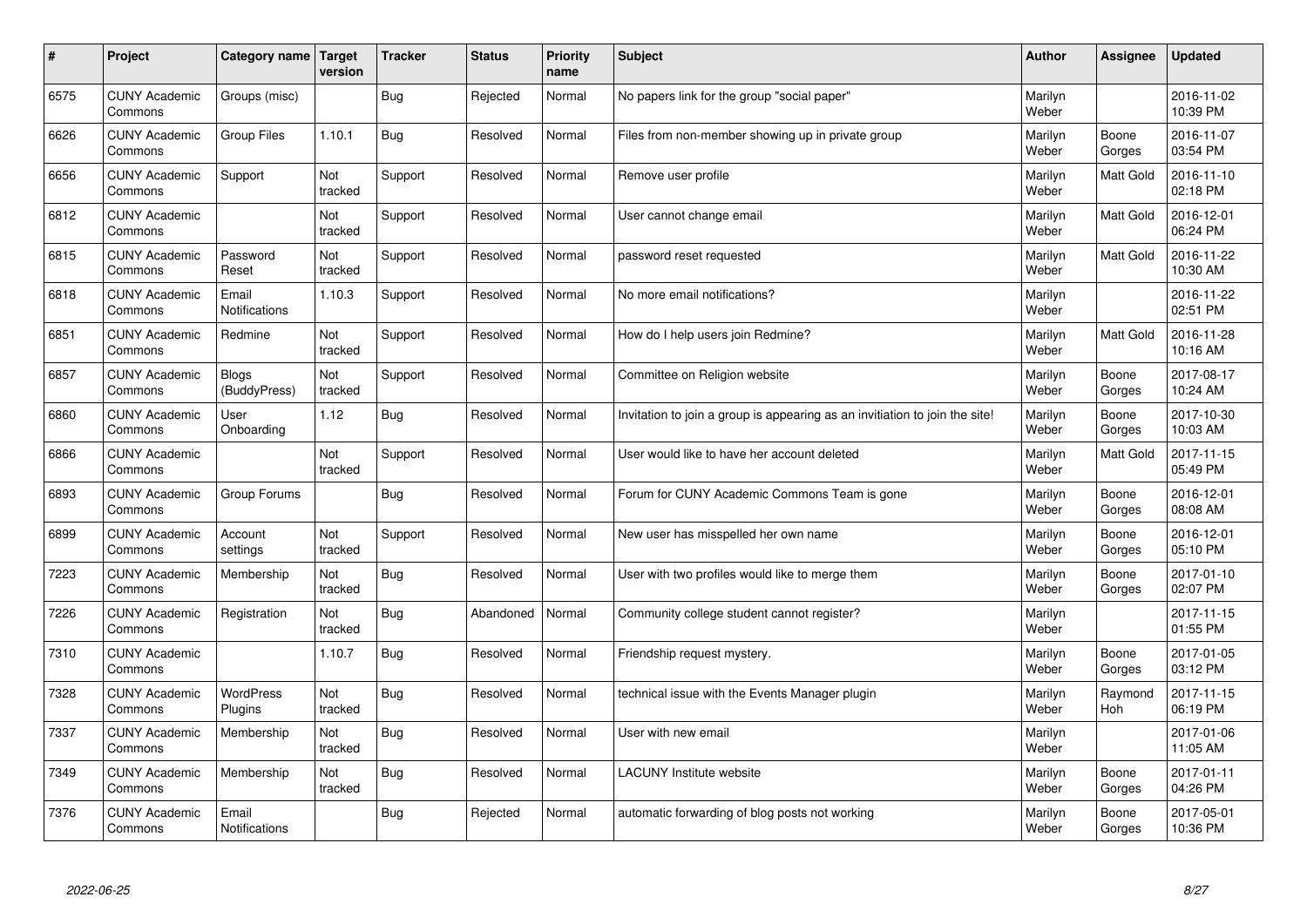| #    | Project                         | Category name   Target            | version        | <b>Tracker</b> | <b>Status</b> | Priority<br>name | <b>Subject</b>                               | <b>Author</b>    | <b>Assignee</b>  | <b>Updated</b>         |
|------|---------------------------------|-----------------------------------|----------------|----------------|---------------|------------------|----------------------------------------------|------------------|------------------|------------------------|
| 7460 | <b>CUNY Academic</b><br>Commons | <b>WordPress</b><br><b>Themes</b> | 1.10.8         | Support        | Resolved      | Normal           | install Independent Publisher theme?         | Marilyn<br>Weber | Boone<br>Gorges  | 2017-01-21<br>09:34 PM |
| 7486 | <b>CUNY Academic</b><br>Commons | Membership                        | Not<br>tracked | Support        | Resolved      | Normal           | changed email address                        | Marilyn<br>Weber |                  | 2017-01-24<br>10:00 PM |
| 7607 | <b>CUNY Academic</b><br>Commons | <b>WordPress</b><br>(misc)        | Not<br>tracked | Feature        | Resolved      | Normal           | mp4 files                                    | Marilyn<br>Weber |                  | 2017-02-15<br>07:37 PM |
| 7608 | <b>CUNY Academic</b><br>Commons | Registration                      | Not<br>tracked | Feature        | Resolved      | Normal           | create an account                            | Marilyn<br>Weber |                  | 2017-02-15<br>10:45 PM |
| 7613 | <b>CUNY Academic</b><br>Commons | Registration                      | Not<br>tracked | Support        | Resolved      | Normal           | non-matriculated students                    | Marilyn<br>Weber | Boone<br>Gorges  | 2017-11-15<br>11:03 AM |
| 7619 | <b>CUNY Academic</b><br>Commons | Membership                        | Not<br>tracked | Support        | Resolved      | Normal           | outside users for a site that isn't a class? | Marilyn<br>Weber | <b>Matt Gold</b> | 2017-11-15<br>06:18 PM |
| 7668 | <b>CUNY Academic</b><br>Commons | WordPress<br>Plugins              |                | Support        | Rejected      | Normal           | Iframes question                             | Marilyn<br>Weber |                  | 2017-04-11<br>09:29 PM |
| 7678 | <b>CUNY Academic</b><br>Commons | Groups (misc)                     | Not<br>tracked | Support        | Resolved      | Normal           | add admin to student group                   | Marilyn<br>Weber | Boone<br>Gorges  | 2017-02-15<br>11:58 AM |
| 7685 | <b>CUNY Academic</b><br>Commons | Password<br>Reset                 | Not<br>tracked | Support        | Resolved      | Normal           | temporary password                           | Marilyn<br>Weber | Boone<br>Gorges  | 2017-02-15<br>07:36 PM |
| 7700 | <b>CUNY Academic</b><br>Commons |                                   | Not<br>tracked | Support        | Abandoned     | Normal           | slow loading Page on site                    | Marilyn<br>Weber | Boone<br>Gorges  | 2017-11-15<br>11:02 AM |
| 7724 | <b>CUNY Academic</b><br>Commons |                                   | Not<br>tracked | Support        | Abandoned     | Normal           | User name confusion                          | Marilyn<br>Weber | Boone<br>Gorges  | 2017-11-15<br>11:12 AM |
| 7745 | <b>CUNY Academic</b><br>Commons | <b>WordPress</b><br>Plugins       | 1.10.13        | Support        | Resolved      | Normal           | Featured Video Plus plugin requested         | Marilyn<br>Weber |                  | 2017-03-03<br>01:51 PM |
| 7767 | <b>CUNY Academic</b><br>Commons |                                   | Not<br>tracked | Bug            | Resolved      | Normal           | Site loading problems                        | Marilyn<br>Weber |                  | 2017-03-21<br>09:57 PM |
| 7770 | <b>CUNY Academic</b><br>Commons | WordPress<br>Plugins              | Not<br>tracked | <b>Bug</b>     | Abandoned     | Normal           | Timeline.js problem                          | Marilyn<br>Weber |                  | 2017-11-15<br>01:43 PM |
| 7771 | <b>CUNY Academic</b><br>Commons | Membership                        | Not<br>tracked | Support        | Resolved      | Normal           | User would like to be uncoupled from sites   | Marilyn<br>Weber | Boone<br>Gorges  | 2017-03-09<br>12:38 PM |
| 7775 | <b>CUNY Academic</b><br>Commons | Membership                        | Not<br>tracked | Support        | Resolved      | Normal           | Email change                                 | Marilyn<br>Weber |                  | 2017-03-08<br>10:09 PM |
| 7785 | <b>CUNY Academic</b><br>Commons |                                   | Not<br>tracked | Support        | Resolved      | Normal           | ftp access or files?                         | Marilyn<br>Weber | Boone<br>Gorges  | 2017-03-13<br>02:34 PM |
| 7803 | <b>CUNY Academic</b><br>Commons |                                   |                | <b>Bug</b>     | Resolved      | Normal           | user email change                            | Marilyn<br>Weber |                  | 2017-03-16<br>11:58 AM |
| 7836 | <b>CUNY Academic</b><br>Commons | Social Paper                      | Not<br>tracked | Support        | Resolved      | Normal           | missing Social Paper                         | Marilyn<br>Weber |                  | 2017-11-15<br>01:31 PM |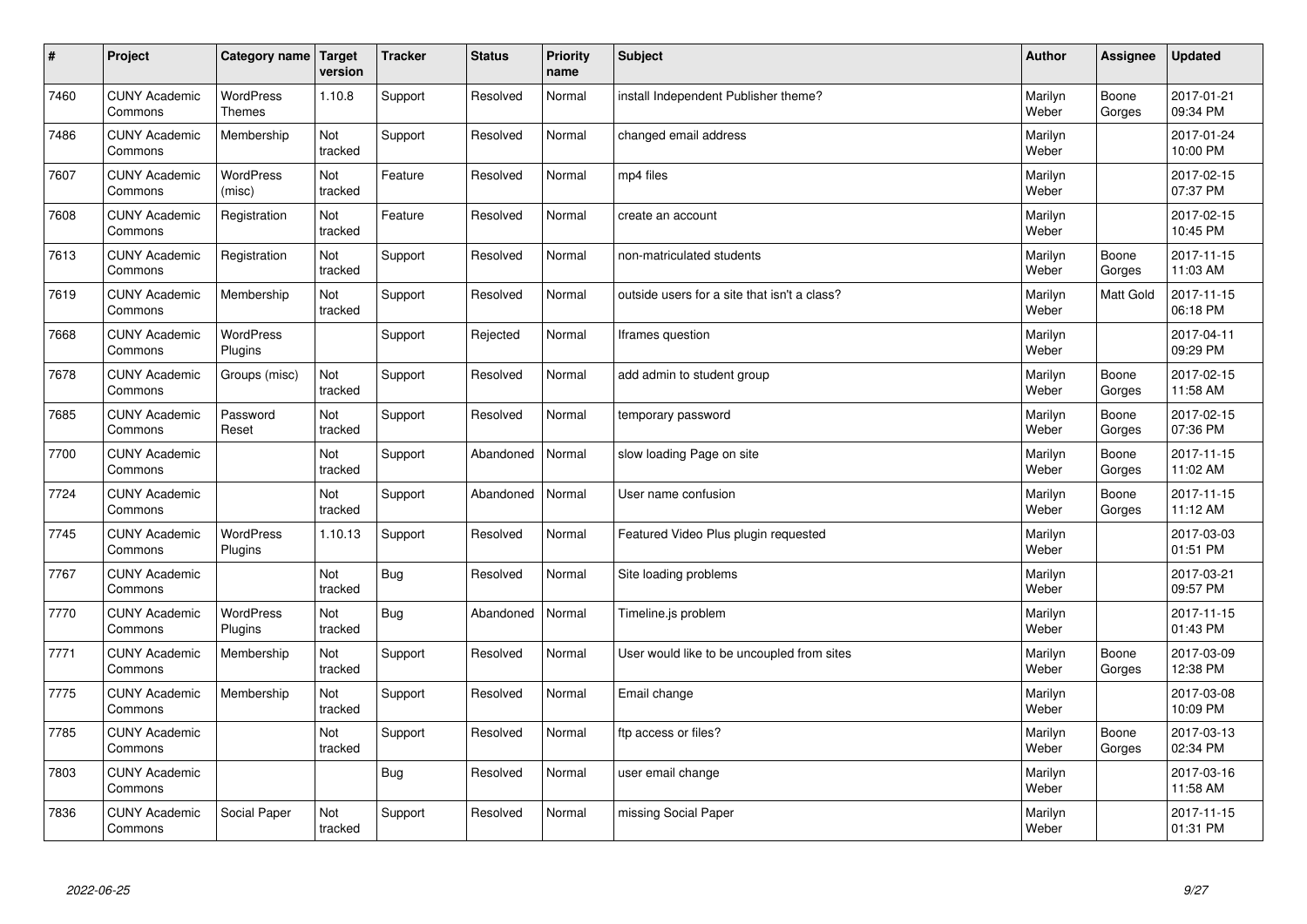| #    | Project                         | Category name               | Target<br>version | <b>Tracker</b>    | <b>Status</b> | <b>Priority</b><br>name | <b>Subject</b>                                              | <b>Author</b>    | Assignee        | <b>Updated</b>         |
|------|---------------------------------|-----------------------------|-------------------|-------------------|---------------|-------------------------|-------------------------------------------------------------|------------------|-----------------|------------------------|
| 7922 | <b>CUNY Academic</b><br>Commons | Membership                  | Not<br>tracked    | Support           | Resolved      | Normal                  | add me as an admin to the MALs alumni site?                 | Marilyn<br>Weber |                 | 2017-04-06<br>05:19 PM |
| 7972 | <b>CUNY Academic</b><br>Commons |                             | Not<br>tracked    | Support           | Resolved      | Normal                  | expand the memory limit for videos?                         | Marilyn<br>Weber |                 | 2017-04-20<br>10:07 AM |
| 8071 | <b>CUNY Academic</b><br>Commons | <b>WordPress</b><br>Plugins | Not<br>tracked    | Support           | Rejected      | Normal                  | Anthologize                                                 | Marilyn<br>Weber |                 | 2017-05-10<br>10:15 AM |
| 8098 | <b>CUNY Academic</b><br>Commons | <b>Public Portfolio</b>     | Not<br>tracked    | <b>Bug</b>        | Abandoned     | Normal                  | Widget in profile not working                               | Marilyn<br>Weber |                 | 2017-11-15<br>01:28 PM |
| 8120 | <b>CUNY Academic</b><br>Commons | Membership                  | Not<br>tracked    | Support           | Resolved      | Normal                  | add me as an admin to https://nyslavery.commons.gc.cuny.edu | Marilyn<br>Weber |                 | 2017-05-10<br>02:19 PM |
| 8131 | <b>CUNY Academic</b><br>Commons | <b>WordPress</b><br>Plugins | 1.11              | Bug               | Resolved      | Normal                  | Newsletters plug-in                                         | Marilyn<br>Weber | Boone<br>Gorges | 2017-05-11<br>09:42 PM |
| 8195 | <b>CUNY Academic</b><br>Commons |                             |                   | Support           | Rejected      | Normal                  | possible to make the Profile pic semi-hidden?               | Marilyn<br>Weber |                 | 2017-05-24<br>11:00 PM |
| 8200 | <b>CUNY Academic</b><br>Commons | Groups (misc)               | Not<br>tracked    | Bug               | Resolved      | Normal                  | Announcements has disappeared                               | Marilyn<br>Weber | Boone<br>Gorges | 2017-05-26<br>04:04 PM |
| 8222 | <b>CUNY Academic</b><br>Commons | Membership                  | Not<br>tracked    | Support           | Resolved      | Normal                  | Admin for iletc.commons.gc.cuny.edu                         | Marilyn<br>Weber | Boone<br>Gorges | 2017-06-08<br>10:06 AM |
| 8259 | <b>CUNY Academic</b><br>Commons |                             | Not<br>tracked    | <b>Bug</b>        | Resolved      | Normal                  | missing dashboard                                           | Marilyn<br>Weber |                 | 2017-11-15<br>01:28 PM |
| 8289 | <b>CUNY Academic</b><br>Commons |                             | Not<br>tracked    | Support           | Resolved      | Normal                  | removing my access to sites                                 | Marilyn<br>Weber | Luke<br>Waltzer | 2017-06-19<br>12:40 PM |
| 8308 | <b>CUNY Academic</b><br>Commons | <b>WordPress</b><br>Plugins | Not<br>tracked    | Support           | Resolved      | Normal                  | WP Migration plugin                                         | Marilyn<br>Weber |                 | 2017-11-15<br>01:27 PM |
| 8379 | <b>CUNY Academic</b><br>Commons |                             | Not<br>tracked    | Support           | Resolved      | Normal                  | request for site build help                                 | Marilyn<br>Weber |                 | 2017-07-01<br>10:48 AM |
| 8401 | <b>CUNY Academic</b><br>Commons | Membership                  | Not<br>tracked    | Support           | Resolved      | Normal                  | add me as an admin                                          | Marilyn<br>Weber | Boone<br>Gorges | 2017-07-11<br>11:40 AM |
| 8429 | <b>CUNY Academic</b><br>Commons | Membership                  | Not<br>tracked    | Support           | Resolved      | Normal                  | Please make me an admin of https://arc.commons.gc.cuny.edu  | Marilyn<br>Weber | Boone<br>Gorges | 2017-07-24<br>03:33 PM |
| 8446 | <b>CUNY Academic</b><br>Commons | <b>WordPress</b><br>Plugins | 1.11.14           | Support           | Resolved      | Normal                  | request for multiple accordion menu plugins                 | Marilyn<br>Weber |                 | 2018-05-07<br>09:57 PM |
| 8459 | <b>CUNY Academic</b><br>Commons |                             | Not<br>tracked    | Documentatio<br>n | Resolved      | Normal                  | comprehensive list of plugins?                              | Marilyn<br>Weber |                 | 2017-10-11<br>11:24 AM |
| 8464 | <b>CUNY Academic</b><br>Commons |                             | Not<br>tracked    | Support           | Resolved      | Normal                  | WP UI                                                       | Marilyn<br>Weber |                 | 2017-10-11<br>11:23 AM |
| 8471 | <b>CUNY Academic</b><br>Commons |                             | Not<br>tracked    | Support           | Resolved      | Normal                  | admin at https://commons.gc.cuny.edu/                       | Marilyn<br>Weber |                 | 2017-09-06<br>01:50 PM |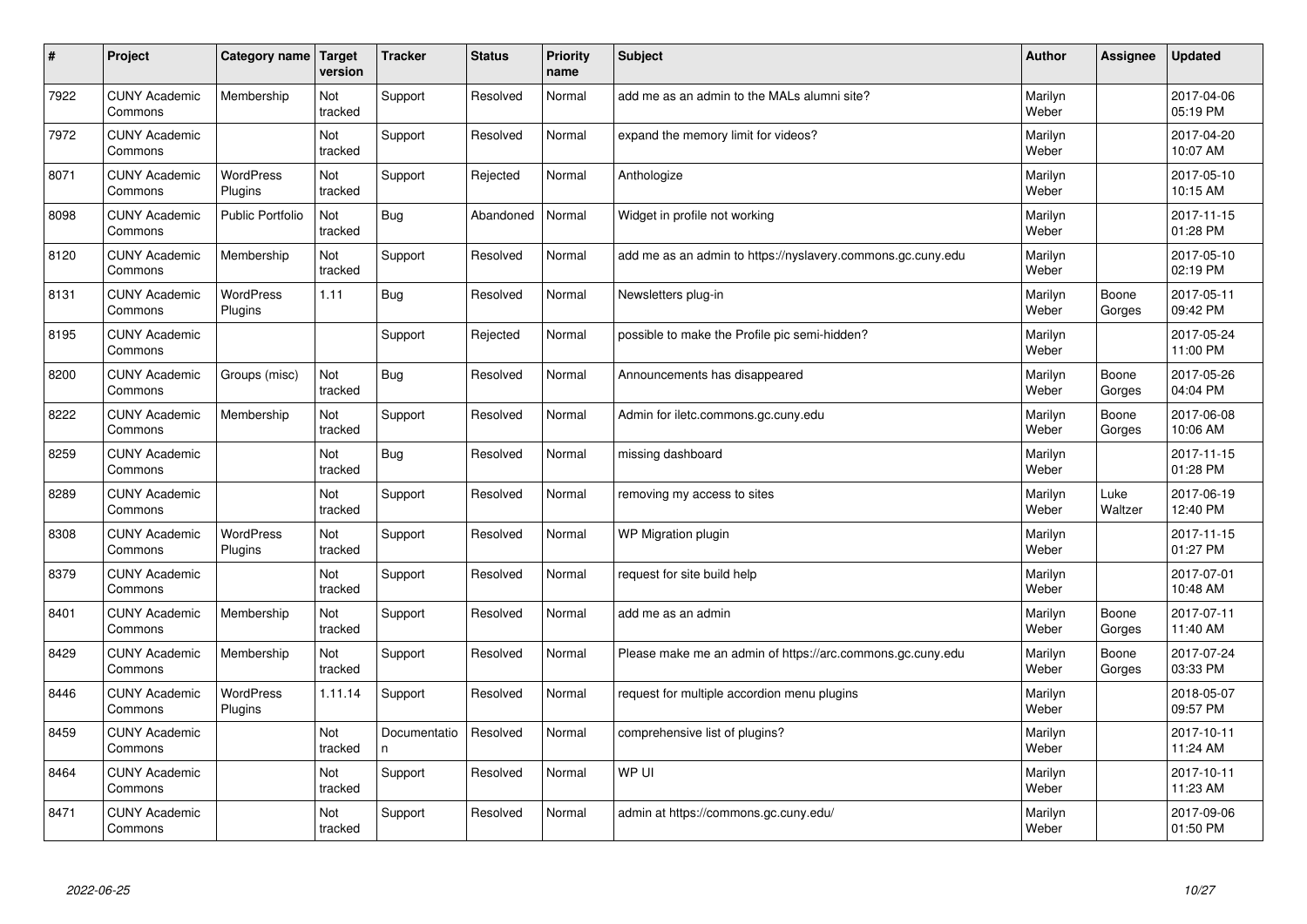| $\vert$ # | Project                         | Category name   Target      | version        | <b>Tracker</b> | <b>Status</b> | <b>Priority</b><br>name | <b>Subject</b>                                           | <b>Author</b>    | <b>Assignee</b> | <b>Updated</b>         |
|-----------|---------------------------------|-----------------------------|----------------|----------------|---------------|-------------------------|----------------------------------------------------------|------------------|-----------------|------------------------|
| 8481      | <b>CUNY Academic</b><br>Commons | Membership                  | Not<br>tracked | Support        | Resolved      | Normal                  | admin of http://swipanalytic.org/organizers/             | Marilyn<br>Weber |                 | 2019-02-19<br>01:58 PM |
| 8529      | <b>CUNY Academic</b><br>Commons |                             | Not<br>tracked | Support        | Resolved      | Normal                  | Iframe regiest?                                          | Marilyn<br>Weber |                 | 2017-08-16<br>04:40 PM |
| 8531      | <b>CUNY Academic</b><br>Commons | Membership                  | Not<br>tracked | Support        | Resolved      | Normal                  | admin of https://admissions.commons.gc.cuny.edu          | Marilyn<br>Weber |                 | 2017-08-15<br>04:20 PM |
| 8552      | <b>CUNY Academic</b><br>Commons | <b>WordPress</b><br>Plugins | 1.11.10        | Bug            | Resolved      | Normal                  | Events Calendar problem                                  | Marilyn<br>Weber |                 | 2017-08-18<br>04:36 PM |
| 8553      | <b>CUNY Academic</b><br>Commons |                             | Not<br>tracked | Support        | Resolved      | Normal                  | storage limits?                                          | Marilyn<br>Weber |                 | 2017-08-18<br>04:36 PM |
| 8566      | <b>CUNY Academic</b><br>Commons | Membership                  | Not<br>tracked | Support        | Resolved      | Normal                  | user email change                                        | Marilyn<br>Weber |                 | 2017-11-15<br>01:27 PM |
| 8576      | <b>CUNY Academic</b><br>Commons | WordPress<br>Plugins        | 1.11.11        | Support        | Resolved      | Normal                  | Digital Measures plugin request                          | Marilyn<br>Weber |                 | 2017-09-01<br>03:44 PM |
| 8577      | <b>CUNY Academic</b><br>Commons | Membership                  | Not<br>tracked | Support        | Resolved      | Normal                  | another user email change                                | Marilyn<br>Weber |                 | 2017-08-25<br>10:23 AM |
| 8607      | <b>CUNY Academic</b><br>Commons |                             | Not<br>tracked | Support        | <b>New</b>    | Normal                  | Paypal?                                                  | Marilyn<br>Weber | Matt Gold       | 2018-05-15<br>01:37 PM |
| 8630      | <b>CUNY Academic</b><br>Commons | Membership                  | Not<br>tracked | Support        | Resolved      | Normal                  | Change in email/campus                                   | Marilyn<br>Weber |                 | 2017-08-30<br>03:48 PM |
| 8638      | <b>CUNY Academic</b><br>Commons | Group Blogs                 | 1.11.11        | <b>Bug</b>     | Resolved      | Normal                  | members not syncing from group to site                   | Marilyn<br>Weber |                 | 2017-09-01<br>03:50 PM |
| 8661      | <b>CUNY Academic</b><br>Commons | Group Blogs                 | Not<br>tracked | <b>Bug</b>     | Resolved      | Normal                  | new group, old site, can't link?                         | Marilyn<br>Weber |                 | 2017-11-15<br>01:26 PM |
| 8693      | <b>CUNY Academic</b><br>Commons | WordPress<br>Plugins        |                | Support        | Resolved      | Normal                  | Existing blog wants to replace Mailpoet with Newsletters | Marilyn<br>Weber |                 | 2017-09-12<br>02:24 PM |
| 8721      | <b>CUNY Academic</b><br>Commons | WordPress<br>Plugins        | 1.11.13        | <b>Bug</b>     | Resolved      | Normal                  | more problems with Events calendar                       | Marilyn<br>Weber |                 | 2017-09-21<br>10:35 AM |
| 8726      | <b>CUNY Academic</b><br>Commons |                             |                | Support        | Resolved      | Normal                  | Redirect problem                                         | Marilyn<br>Weber |                 | 2017-09-21<br>12:14 PM |
| 8729      | <b>CUNY Academic</b><br>Commons |                             | Not<br>tracked | Support        | Resolved      | Normal                  | email change                                             | Marilyn<br>Weber |                 | 2017-09-25<br>02:14 PM |
| 8768      | <b>CUNY Academic</b><br>Commons |                             | Not<br>tracked | Support        | Resolved      | Normal                  | unsafe redirect?                                         | Marilyn<br>Weber |                 | 2017-10-06<br>12:14 PM |
| 8848      | <b>CUNY Academic</b><br>Commons |                             | Not<br>tracked | Support        | Resolved      | Normal                  | email change request                                     | Marilyn<br>Weber |                 | 2017-10-24<br>11:19 AM |
| 8855      | <b>CUNY Academic</b><br>Commons |                             | Not<br>tracked | Support        | Resolved      | Normal                  | another email change request                             | Marilyn<br>Weber |                 | 2017-10-25<br>10:55 AM |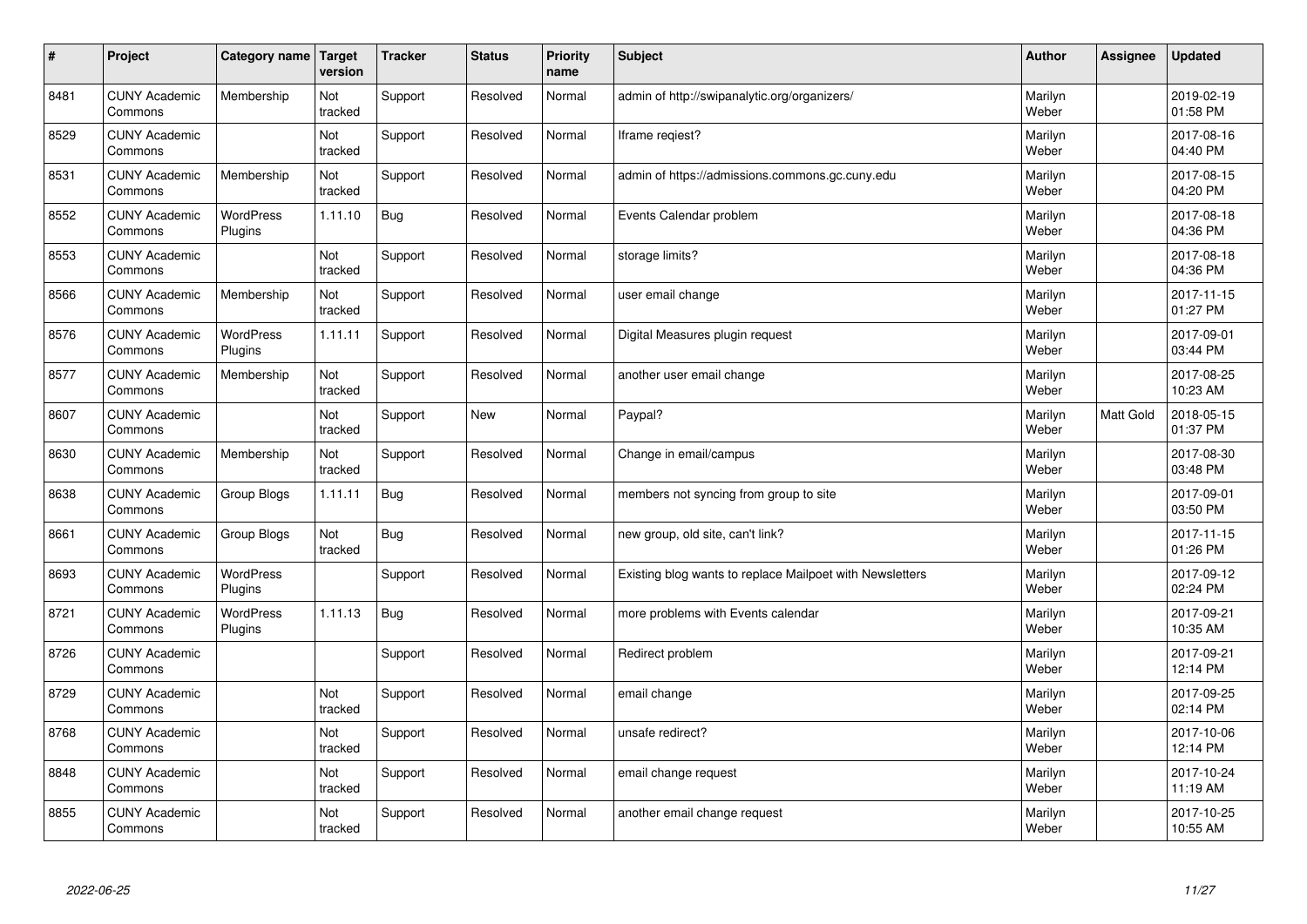| $\sharp$ | Project                         | Category name   Target      | version        | <b>Tracker</b> | <b>Status</b> | <b>Priority</b><br>name | <b>Subject</b>                                     | <b>Author</b>    | Assignee         | <b>Updated</b>         |
|----------|---------------------------------|-----------------------------|----------------|----------------|---------------|-------------------------|----------------------------------------------------|------------------|------------------|------------------------|
| 8873     | <b>CUNY Academic</b><br>Commons |                             | Not<br>tracked | Support        | Resolved      | Normal                  | maximum file upload size?                          | Marilyn<br>Weber |                  | 2017-10-30<br>11:23 AM |
| 8882     | <b>CUNY Academic</b><br>Commons |                             | Not<br>tracked | Support        | Resolved      | Normal                  | question about search engines                      | Marilyn<br>Weber |                  | 2017-11-01<br>03:26 PM |
| 8893     | <b>CUNY Academic</b><br>Commons | Social Paper                | 1.12.1         | Support        | Resolved      | Normal                  | Social paper won't connect to group?               | Marilyn<br>Weber |                  | 2017-12-11<br>01:16 PM |
| 8906     | <b>CUNY Academic</b><br>Commons | Redmine                     | Not<br>tracked | Support        | Resolved      | Normal                  | Redmine access?                                    | Marilyn<br>Weber | Matt Gold        | 2017-11-13<br>06:02 PM |
| 8908     | <b>CUNY Academic</b><br>Commons | <b>WordPress</b><br>Plugins | 1.12.2         | Support        | Resolved      | Normal                  | Plugin request from Steve Brier                    | Marilyn<br>Weber |                  | 2017-11-27<br>11:39 AM |
| 8924     | <b>CUNY Academic</b><br>Commons | <b>WordPress</b><br>Plugins | 1.12.4         | <b>Bug</b>     | Resolved      | Normal                  | auto-remove feature on http://pcp.gc.cuny.edu      | Marilyn<br>Weber | Matt Gold        | 2017-12-04<br>10:18 AM |
| 8937     | <b>CUNY Academic</b><br>Commons |                             | Not<br>tracked | <b>Bug</b>     | Resolved      | Normal                  | videos gone                                        | Marilyn<br>Weber |                  | 2017-12-01<br>11:27 AM |
| 8941     | <b>CUNY Academic</b><br>Commons | WordPress<br><b>Themes</b>  | 1.13.1         | Support        | Resolved      | Normal                  | Theme request: ColorNews                           | Marilyn<br>Weber |                  | 2018-05-08<br>10:42 AM |
| 8978     | <b>CUNY Academic</b><br>Commons | Groups (misc)               | Not<br>tracked | Support        | Resolved      | Normal                  | removing old groups                                | Marilyn<br>Weber |                  | 2018-12-10<br>03:52 PM |
| 9004     | <b>CUNY Academic</b><br>Commons | Membership                  | Not<br>tracked | Support        | Resolved      | Normal                  | email change request                               | Marilyn<br>Weber |                  | 2017-12-14<br>12:27 PM |
| 9026     | <b>CUNY Academic</b><br>Commons | <b>WordPress</b><br>Plugins | 1.12.6         | Support        | Resolved      | Normal                  | plugin request from Carlos Guevara                 | Marilyn<br>Weber |                  | 2018-01-03<br>09:33 AM |
| 9033     | <b>CUNY Academic</b><br>Commons |                             |                | Support        | Rejected      | Normal                  | Site search terms                                  | Marilyn<br>Weber |                  | 2017-12-22<br>01:10 PM |
| 9062     | <b>CUNY Academic</b><br>Commons |                             | Not<br>tracked | Bug            | Resolved      | Normal                  | re-add me as admin of https://commons.gc.cuny.edu/ | Marilyn<br>Weber |                  | 2018-01-08<br>12:03 PM |
| 9078     | <b>CUNY Academic</b><br>Commons | WordPress<br>Plugins        | 1.12.7         | Support        | Resolved      | Normal                  | arcgis web maps?                                   | Marilyn<br>Weber | Raymond<br>Hoh   | 2018-01-23<br>11:11 AM |
| 9087     | <b>CUNY Academic</b><br>Commons | WordPress<br>Plugins        | 1.12.7         | Support        | Resolved      | Normal                  | request for WP Social Sharing                      | Marilyn<br>Weber |                  | 2018-01-23<br>11:17 AM |
| 9130     | <b>CUNY Academic</b><br>Commons | Homepage<br>Slides          | Not<br>tracked | Bug            | Resolved      | Normal                  | too many redirects                                 | Marilyn<br>Weber |                  | 2018-01-29<br>10:27 AM |
| 9131     | <b>CUNY Academic</b><br>Commons |                             |                | Support        | Resolved      | Normal                  | webrecorder.io via Firefox                         | Marilyn<br>Weber |                  | 2018-01-29<br>11:11 AM |
| 9133     | <b>CUNY Academic</b><br>Commons |                             |                | Support        | Duplicate     | Normal                  | webrecorder.io                                     | Marilyn<br>Weber |                  | 2018-01-29<br>10:34 AM |
| 9134     | <b>CUNY Academic</b><br>Commons | Membership                  | Not<br>tracked | Support        | Abandoned     | Normal                  | former user                                        | Marilyn<br>Weber | <b>Matt Gold</b> | 2019-09-18<br>10:26 AM |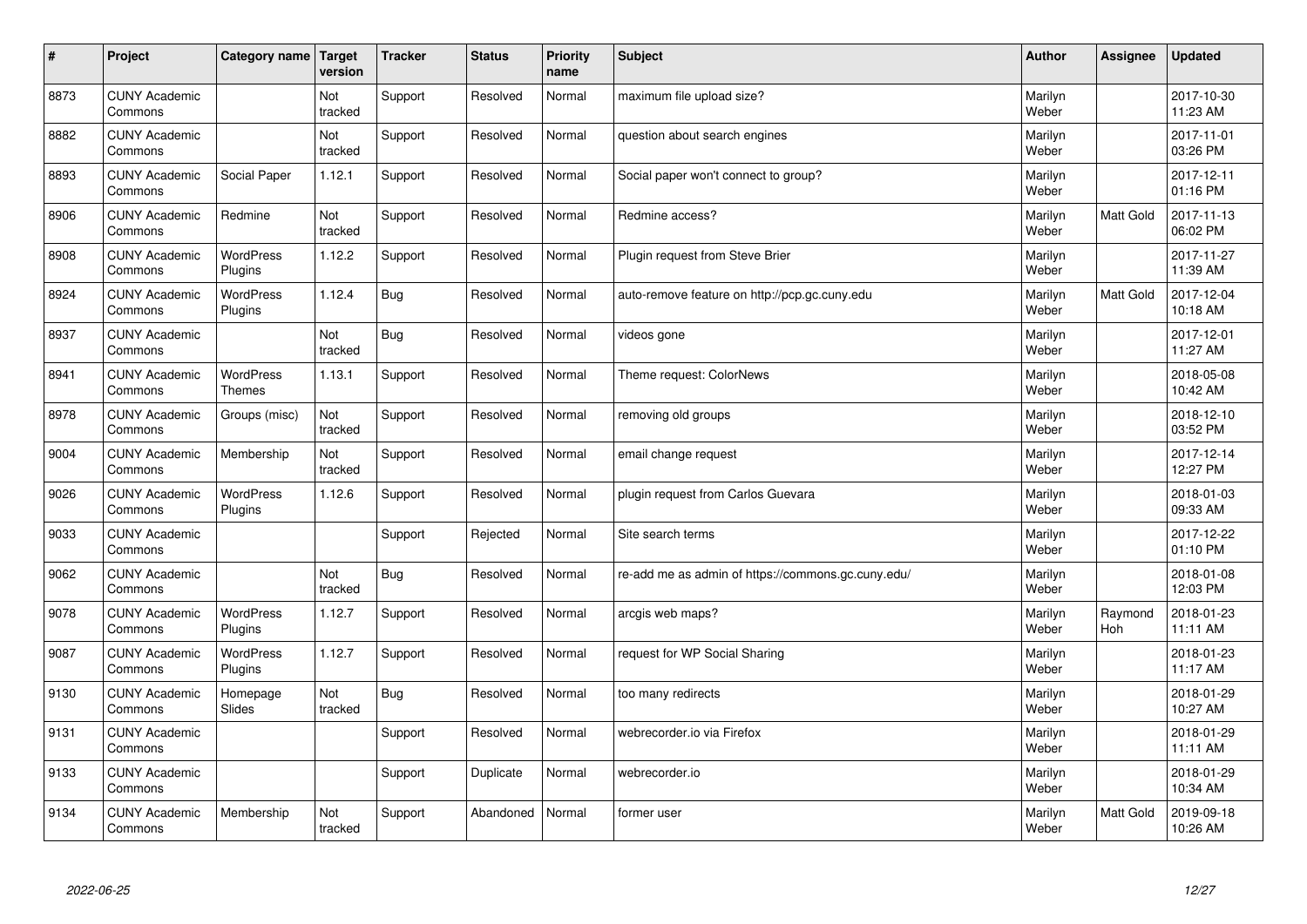| $\vert$ # | Project                         | Category name                     | <b>Target</b><br>version | <b>Tracker</b> | <b>Status</b>        | <b>Priority</b><br>name | <b>Subject</b>                                      | <b>Author</b>    | <b>Assignee</b>       | <b>Updated</b>         |
|-----------|---------------------------------|-----------------------------------|--------------------------|----------------|----------------------|-------------------------|-----------------------------------------------------|------------------|-----------------------|------------------------|
| 9154      | <b>CUNY Academic</b><br>Commons | Events                            | 1.12.8                   | Bug            | Resolved             | Normal                  | problem with group calendar                         | Marilyn<br>Weber | Raymond<br>Hoh        | 2018-02-13<br>10:49 AM |
| 9162      | <b>CUNY Academic</b><br>Commons | Registration                      | Not<br>tracked           | Support        | Resolved             | Normal                  | email change due to user error                      | Marilyn<br>Weber | Matt Gold             | 2018-02-13<br>11:11 AM |
| 9163      | <b>CUNY Academic</b><br>Commons | Layout                            | 1.12.8                   | Support        | Resolved             | Normal                  | Mobile responsiveness issues                        | Marilyn<br>Weber | Raymond<br>Hoh        | 2018-02-13<br>10:49 AM |
| 9192      | <b>CUNY Academic</b><br>Commons | <b>WordPress</b><br>Plugins       | 1.12.8                   | <b>Bug</b>     | Resolved             | Normal                  | problems with the Leaflet plug -in                  | Marilyn<br>Weber | Boone<br>Gorges       | 2018-02-13<br>11:07 AM |
| 9207      | <b>CUNY Academic</b><br>Commons |                                   | Future<br>release        | Support        | Reporter<br>Feedback | Normal                  | display dashboards made in Tableau?                 | Marilyn<br>Weber | Boone<br>Gorges       | 2018-04-10<br>10:42 AM |
| 9223      | <b>CUNY Academic</b><br>Commons |                                   | Not<br>tracked           | Support        | Resolved             | Normal                  | moving wordpress sites                              | Marilyn<br>Weber |                       | 2018-02-18<br>08:44 PM |
| 9224      | <b>CUNY Academic</b><br>Commons | <b>Group Files</b>                | 1.13                     | Feature        | Resolved             | Normal                  | attachments to forum posts clutter up Files area    | Marilyn<br>Weber | Boone<br>Gorges       | 2018-03-22<br>03:34 PM |
| 9275      | <b>CUNY Academic</b><br>Commons |                                   |                          | Support        | Rejected             | Normal                  | soft chalk page?                                    | Marilyn<br>Weber | Boone<br>Gorges       | 2018-04-09<br>10:37 AM |
| 9282      | <b>CUNY Academic</b><br>Commons | Group Forums                      | 1.12.9                   | Bug            | Resolved             | Normal                  | 'Forum ID is missing" error?                        | Marilyn<br>Weber |                       | 2018-02-27<br>10:32 AM |
| 9330      | <b>CUNY Academic</b><br>Commons | WordPress<br>Plugins              | 1.12.10                  | Bug            | Resolved             | Normal                  | part 2 of problems with the Leaflet plug -in        | Marilyn<br>Weber |                       | 2018-03-04<br>05:58 PM |
| 9335      | <b>CUNY Academic</b><br>Commons | <b>WordPress</b><br><b>Themes</b> | 1.12.10                  | Bug            | Resolved             | Normal                  | clone http://digitalscholarship.ccny.cuny.edu site? | Marilyn<br>Weber | Boone<br>Gorges       | 2018-03-14<br>12:43 PM |
| 9340      | <b>CUNY Academic</b><br>Commons | <b>WordPress</b><br>Plugins       | 1.12.10                  | <b>Bug</b>     | Resolved             | Normal                  | change the web preview?                             | Marilyn<br>Weber | Raymond<br>Hoh        | 2018-03-13<br>11:50 AM |
| 9355      | <b>CUNY Academic</b><br>Commons |                                   | Not<br>tracked           | Support        | Resolved             | Normal                  | 14gb of video?                                      | Marilyn<br>Weber |                       | 2018-03-13<br>11:56 AM |
| 9470      | <b>CUNY Academic</b><br>Commons |                                   |                          | Bug            | Resolved             | Normal                  | Users not appearing via "Add New"                   | Marilyn<br>Weber |                       | 2018-03-22<br>07:44 PM |
| 9477      | <b>CUNY Academic</b><br>Commons | Account<br>settings               |                          | Support        | Resolved             | Normal                  | email change request                                | Marilyn<br>Weber | Matt Gold             | 2018-03-24<br>08:53 AM |
| 9499      | <b>CUNY Academic</b><br>Commons | WordPress<br>(misc)               | Not<br>tracked           | Support        | Resolved             | Normal                  | tiny question - preventing dates on posts?          | Marilyn<br>Weber | Raymond<br>Hoh        | 2018-04-04<br>03:55 PM |
| 9500      | <b>CUNY Academic</b><br>Commons | WordPress<br>Plugins              | 1.12.12                  | Support        | Resolved             | Normal                  | PowerPoint in the media library?                    | Marilyn<br>Weber | Raymond<br>Hoh        | 2018-04-12<br>02:28 PM |
| 9518      | <b>CUNY Academic</b><br>Commons |                                   | Not<br>tracked           | Support        | Rejected             | Normal                  | problems with site on Internet Explorer             | Marilyn<br>Weber | Raymond<br><b>Hoh</b> | 2019-03-11<br>11:18 PM |
| 9535      | <b>CUNY Academic</b><br>Commons |                                   | Not<br>tracked           | Support        | Resolved             | Normal                  | admin for https://video.commons.gc.cuny.edu/?       | Marilyn<br>Weber | <b>Matt Gold</b>      | 2018-04-13<br>05:06 PM |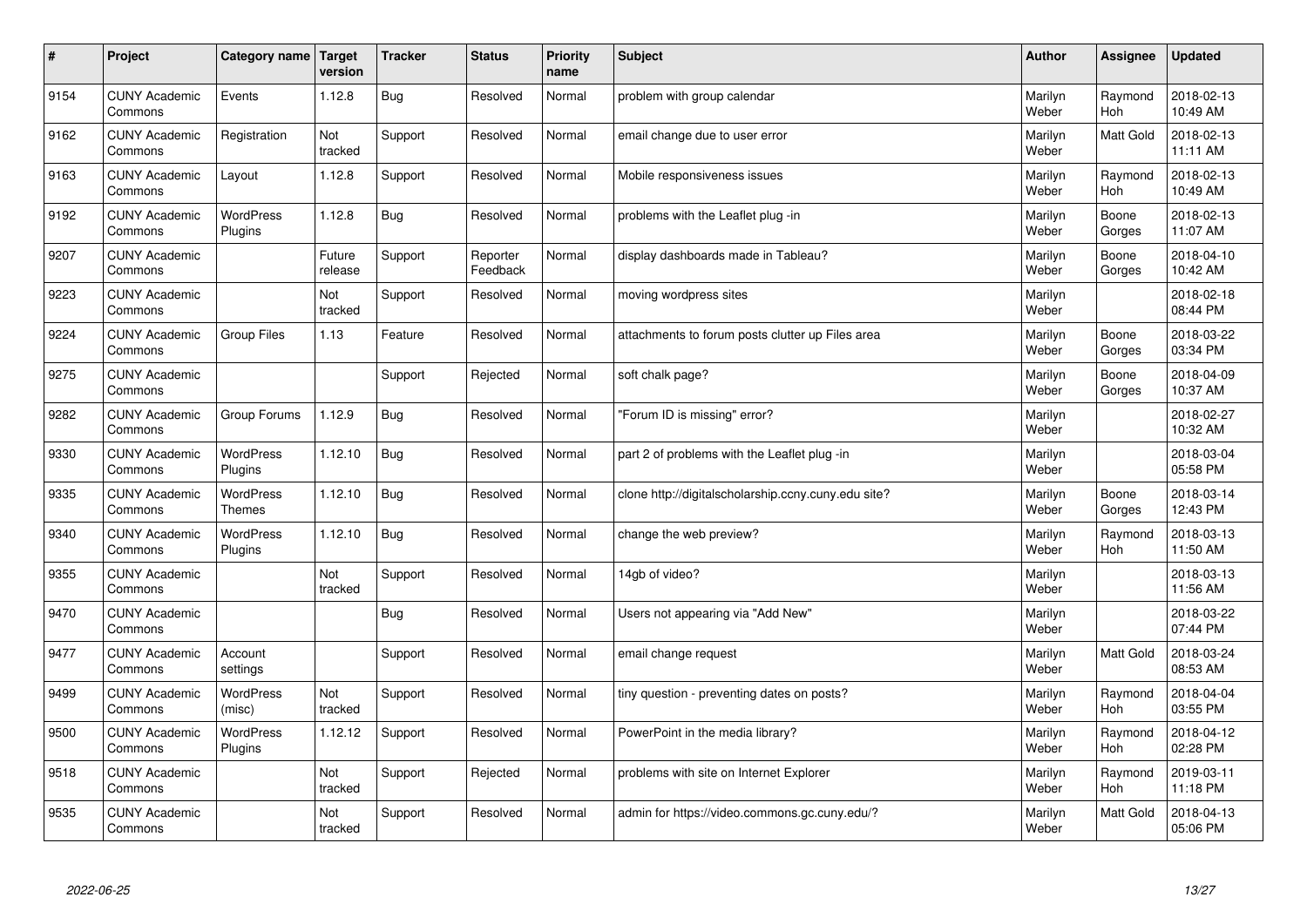| $\vert$ # | Project                         | Category name   Target      | version           | <b>Tracker</b> | <b>Status</b> | <b>Priority</b><br>name | <b>Subject</b>                                     | <b>Author</b>    | Assignee              | <b>Updated</b>         |
|-----------|---------------------------------|-----------------------------|-------------------|----------------|---------------|-------------------------|----------------------------------------------------|------------------|-----------------------|------------------------|
| 9541      | <b>CUNY Academic</b><br>Commons | <b>WordPress</b><br>(misc)  | Not<br>tracked    | Support        | Resolved      | Normal                  | repeating header banner                            | Marilyn<br>Weber | Raymond<br><b>Hoh</b> | 2018-04-06<br>12:33 PM |
| 9587      | <b>CUNY Academic</b><br>Commons |                             |                   | Support        | Rejected      | Normal                  | possible request for the "PDF Poster" plugin       | Marilyn<br>Weber |                       | 2018-04-24<br>10:52 AM |
| 9604      | <b>CUNY Academic</b><br>Commons |                             | Not<br>tracked    | Support        | Resolved      | Normal                  | I (Marilyn) can only log into cdev as teststudent  | Marilyn<br>Weber |                       | 2018-04-21<br>10:20 AM |
| 9659      | <b>CUNY Academic</b><br>Commons | Account<br>settings         |                   | Support        | Resolved      | Normal                  | user email change                                  | Marilyn<br>Weber | Matt Gold             | 2018-04-24<br>12:08 PM |
| 9684      | <b>CUNY Academic</b><br>Commons |                             |                   | Support        | Rejected      | Normal                  | SEO cleanup for newlaborforum.cuny.edu             | Marilyn<br>Weber |                       | 2018-04-30<br>10:29 AM |
| 9725      | <b>CUNY Academic</b><br>Commons |                             | Not<br>tracked    | Support        | Resolved      | Normal                  | problems with deleting a site                      | Marilyn<br>Weber |                       | 2018-05-07<br>10:24 PM |
| 9726      | <b>CUNY Academic</b><br>Commons | <b>WordPress</b><br>Plugins | Not<br>tracked    | Support        | Abandoned     | Normal                  | technical error on Contact page                    | Marilyn<br>Weber |                       | 2018-12-10<br>03:53 PM |
| 9767      | <b>CUNY Academic</b><br>Commons | Registration                | Not<br>tracked    | Support        | Resolved      | Normal                  | user deleted account but now needs one             | Marilyn<br>Weber |                       | 2018-05-11<br>02:39 PM |
| 9779      | <b>CUNY Academic</b><br>Commons | Membership                  | Not<br>tracked    | Support        | Resolved      | Normal                  | user not sure if she is registered.                | Marilyn<br>Weber |                       | 2018-12-10<br>03:53 PM |
| 9780      | <b>CUNY Academic</b><br>Commons |                             | Not<br>tracked    | Support        | Resolved      | Normal                  | remove the phone number on this profile?           | Marilyn<br>Weber |                       | 2018-05-15<br>10:35 AM |
| 9787      | <b>CUNY Academic</b><br>Commons | Registration                |                   | Support        | Resolved      | Normal                  | email change request                               | Marilyn<br>Weber | Matt Gold             | 2018-05-16<br>09:55 PM |
| 9823      | <b>CUNY Academic</b><br>Commons | Account<br>settings         | Not<br>tracked    | Support        | Resolved      | Normal                  | email change                                       | Marilyn<br>Weber | Matt Gold             | 2018-05-23<br>01:58 PM |
| 9834      | <b>CUNY Academic</b><br>Commons |                             |                   | Support        | Duplicate     | Normal                  | add a "like" function                              | Marilyn<br>Weber |                       | 2018-05-25<br>10:38 AM |
| 9835      | <b>CUNY Academic</b><br>Commons | Group Forums                | Future<br>release | <b>Bug</b>     | Assigned      | Normal                  | add a "like" function?                             | Marilyn<br>Weber | Erik<br>Trainer       | 2018-06-05<br>01:49 PM |
| 9885      | <b>CUNY Academic</b><br>Commons |                             |                   | Support        | Rejected      | Normal                  | Publications field problem                         | Marilyn<br>Weber |                       | 2018-06-06<br>01:18 PM |
| 9886      | <b>CUNY Academic</b><br>Commons | cuny.is                     | Not<br>tracked    | Support        | Resolved      | Normal                  | cuny.is SSL                                        | Marilyn<br>Weber |                       | 2018-10-26<br>02:07 PM |
| 9888      | <b>CUNY Academic</b><br>Commons | WordPress<br>Plugins        | 1.13.3            | Support        | Resolved      | Normal                  | Business directory Plug-in request                 | Marilyn<br>Weber |                       | 2018-06-12<br>11:52 AM |
| 9889      | <b>CUNY Academic</b><br>Commons |                             | Not<br>tracked    | Support        | Resolved      | Normal                  | remove comments from activity feed?                | Marilyn<br>Weber |                       | 2018-12-10<br>03:53 PM |
| 9919      | <b>CUNY Academic</b><br>Commons |                             | Not<br>tracked    | Bug            | Resolved      | Normal                  | admin of https://sphcurriculum.commons.gc.cuny.edu | Marilyn<br>Weber |                       | 2018-06-12<br>09:37 PM |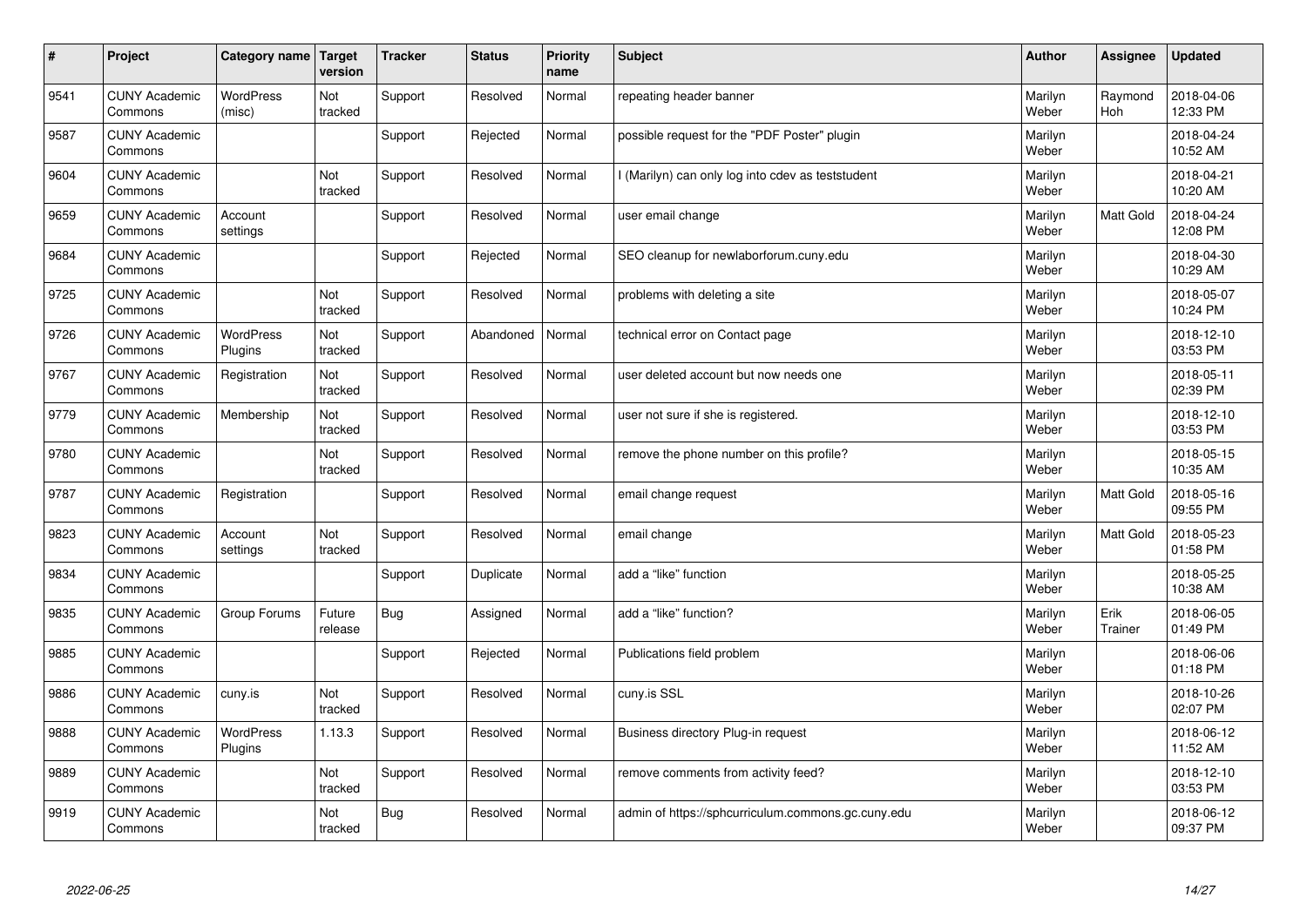| $\sharp$ | Project                         | Category name   Target            | version        | <b>Tracker</b> | <b>Status</b> | <b>Priority</b><br>name | <b>Subject</b>                                          | <b>Author</b>    | Assignee         | <b>Updated</b>         |
|----------|---------------------------------|-----------------------------------|----------------|----------------|---------------|-------------------------|---------------------------------------------------------|------------------|------------------|------------------------|
| 9927     | <b>CUNY Academic</b><br>Commons | Membership                        | Not<br>tracked | Support        | Resolved      | Normal                  | wrong email used                                        | Marilyn<br>Weber | <b>Matt Gold</b> | 2018-06-14<br>10:21 AM |
| 9928     | <b>CUNY Academic</b><br>Commons | Account<br>settings               |                | Support        | Resolved      | Normal                  | email change request from former student                | Marilyn<br>Weber | <b>Matt Gold</b> | 2018-06-14<br>10:20 AM |
| 9949     | <b>CUNY Academic</b><br>Commons |                                   | 1.13.4         | Support        | Resolved      | Normal                  | raise storage space limit?                              | Marilyn<br>Weber | Boone<br>Gorges  | 2018-06-26<br>12:00 PM |
| 9955     | <b>CUNY Academic</b><br>Commons | <b>WordPress</b><br>Plugins       | 1.13.4         | Support        | Rejected      | Normal                  | docx converter plugin?                                  | Marilyn<br>Weber |                  | 2018-06-26<br>11:39 AM |
| 9965     | <b>CUNY Academic</b><br>Commons | <b>WordPress</b><br>Plugins       | 1.13.4         | Support        | Resolved      | Normal                  | plug-in request for OneTone Companion                   | Marilyn<br>Weber | Raymond<br>Hoh   | 2018-06-26<br>12:00 PM |
| 9992     | <b>CUNY Academic</b><br>Commons |                                   | 1.13.6         | <b>Bug</b>     | Resolved      | Normal                  | ACERT website down again                                | Marilyn<br>Weber |                  | 2018-07-10<br>12:15 PM |
| 9996     | <b>CUNY Academic</b><br>Commons | Membership                        | Not<br>tracked | Support        | Rejected      | Normal                  | user email change request                               | Marilyn<br>Weber |                  | 2018-07-16<br>10:49 AM |
| 10006    | <b>CUNY Academic</b><br>Commons | Membership                        | Not<br>tracked | Support        | Resolved      | Normal                  | another email change request                            | Marilyn<br>Weber |                  | 2018-07-13<br>12:36 PM |
| 10035    | <b>CUNY Academic</b><br>Commons |                                   | Not<br>tracked | <b>Bug</b>     | Resolved      | Normal                  | Reconnecting user to site                               | Marilyn<br>Weber |                  | 2018-07-23<br>11:55 AM |
| 10059    | <b>CUNY Academic</b><br>Commons | <b>WordPress</b><br><b>Themes</b> | Not<br>tracked | Support        | Resolved      | Normal                  | Magazine Premium theme for new site                     | Marilyn<br>Weber |                  | 2020-02-17<br>03:39 PM |
| 10066    | <b>CUNY Academic</b><br>Commons | Membership                        | Not<br>tracked | Support        | Resolved      | Normal                  | add me as an admin to https://pkms.commons.gc.cuny.edu/ | Marilyn<br>Weber |                  | 2018-07-26<br>11:54 AM |
| 10101    | <b>CUNY Academic</b><br>Commons |                                   | 1.13.7         | <b>Bug</b>     | Resolved      | Normal                  | URL changes within Manage section of groups             | Marilyn<br>Weber |                  | 2018-08-03<br>01:54 PM |
| 10133    | <b>CUNY Academic</b><br>Commons | <b>WordPress</b><br>(misc)        | Not<br>tracked | Support        | Resolved      | Normal                  | two Commons sites to be migrated elsewhere              | Marilyn<br>Weber |                  | 2018-12-10<br>03:54 PM |
| 10176    | <b>CUNY Academic</b><br>Commons | Documentation                     | Not<br>tracked | <b>Bug</b>     | Resolved      | Normal                  | domain mapping requests                                 | Marilyn<br>Weber | scott voth       | 2018-08-29<br>05:30 PM |
| 10227    | <b>CUNY Academic</b><br>Commons |                                   |                | Support        | Resolved      | Normal                  | user incorrectly entered her email address              | Marilyn<br>Weber | Matt Gold        | 2018-08-26<br>08:55 PM |
| 10239    | <b>CUNY Academic</b><br>Commons |                                   | Not<br>tracked | Support        | Resolved      | Normal                  | musicroombooking.commons.gc.cuny.edu                    | Marilyn<br>Weber |                  | 2018-08-29<br>03:06 PM |
| 10240    | <b>CUNY Academic</b><br>Commons | WordPress<br>Plugins              | 1.13.8         | Support        | Resolved      | Normal                  | require-featured-image plug-in request                  | Marilyn<br>Weber |                  | 2018-08-29<br>05:15 PM |
| 10256    | <b>CUNY Academic</b><br>Commons |                                   |                | Support        | Resolved      | Normal                  | email change requested                                  | Marilyn<br>Weber | Matt Gold        | 2018-08-29<br>02:52 PM |
| 10257    | <b>CUNY Academic</b><br>Commons | Membership                        | Not<br>tracked | Support        | Resolved      | Normal                  | change the email from @login.cuny.edu to campu email    | Marilyn<br>Weber |                  | 2018-12-10<br>03:55 PM |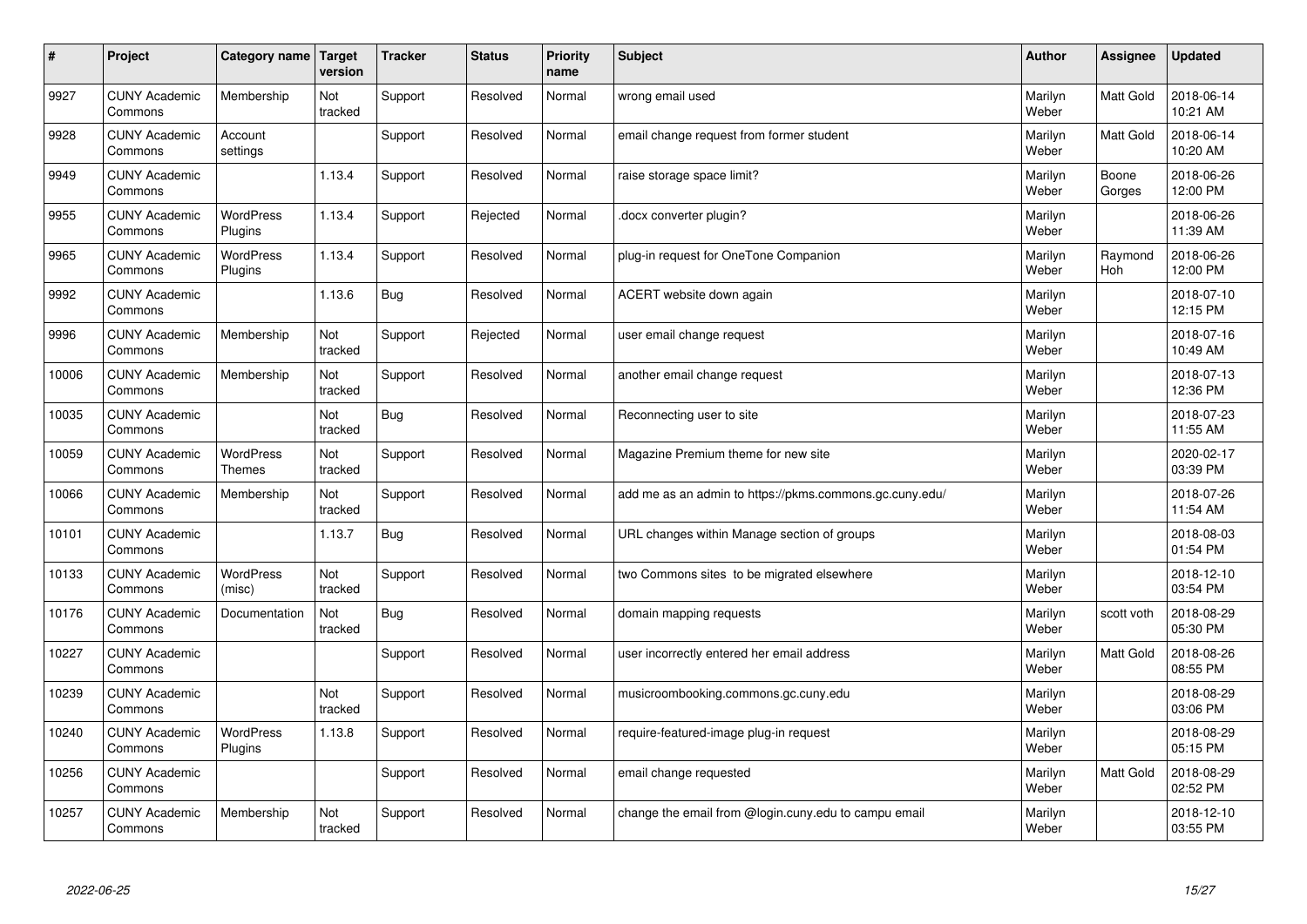| #     | Project                         | Category name         | Target<br>version | <b>Tracker</b> | <b>Status</b>        | <b>Priority</b><br>name | <b>Subject</b>                                  | <b>Author</b>    | Assignee        | <b>Updated</b>         |
|-------|---------------------------------|-----------------------|-------------------|----------------|----------------------|-------------------------|-------------------------------------------------|------------------|-----------------|------------------------|
| 10260 | <b>CUNY Academic</b><br>Commons |                       |                   | Bug            | Rejected             | Normal                  | bad activation email                            | Marilyn<br>Weber |                 | 2018-08-30<br>01:25 PM |
| 10266 | <b>CUNY Academic</b><br>Commons |                       |                   | Support        | Resolved             | Normal                  | GC email change requested                       | Marilyn<br>Weber | Matt Gold       | 2018-08-30<br>03:07 PM |
| 10273 | <b>CUNY Academic</b><br>Commons | Registration          | Not<br>tracked    | Support        | Reporter<br>Feedback | Normal                  | users combining CF and campus address           | Marilyn<br>Weber |                 | 2019-09-18<br>10:58 AM |
| 10298 | <b>CUNY Academic</b><br>Commons |                       | Not<br>tracked    | Support        | Resolved             | Normal                  | RSS feed to itunes problem                      | Marilyn<br>Weber |                 | 2018-12-10<br>03:57 PM |
| 10361 | <b>CUNY Academic</b><br>Commons | Group Forums          | 1.13.10           | <b>Bug</b>     | Resolved             | Normal                  | forum post pending oddity                       | Marilyn<br>Weber |                 | 2018-09-25<br>10:45 AM |
| 10387 | <b>CUNY Academic</b><br>Commons | Membership            | Not<br>tracked    | Support        | Resolved             | Normal                  | remove user page                                | Marilyn<br>Weber |                 | 2018-09-28<br>02:26 PM |
| 10407 | <b>CUNY Academic</b><br>Commons |                       | Not<br>tracked    | Support        | Resolved             | Normal                  | toolbar problem                                 | Marilyn<br>Weber | Boone<br>Gorges | 2018-10-23<br>10:52 AM |
| 10440 | <b>CUNY Academic</b><br>Commons |                       | Not<br>tracked    | Support        | Resolved             | Normal                  | Acert post problem                              | Marilyn<br>Weber |                 | 2018-12-10<br>03:57 PM |
| 10537 | <b>CUNY Academic</b><br>Commons |                       | Not<br>tracked    | <b>Bug</b>     | Resolved             | Normal                  | jpegs not showing                               | Marilyn<br>Weber |                 | 2018-10-23<br>10:51 AM |
| 10562 | <b>CUNY Academic</b><br>Commons |                       |                   | Bug            | Rejected             | Normal                  | Commons is down                                 | Marilyn<br>Weber |                 | 2018-10-23<br>10:49 AM |
| 10571 | <b>CUNY Academic</b><br>Commons |                       | Not<br>tracked    | Support        | Abandoned            | Normal                  | newsletter queue problem                        | Marilyn<br>Weber |                 | 2018-12-10<br>03:58 PM |
| 10606 | <b>CUNY Academic</b><br>Commons | cdev.gc.cuny.ed<br>u. | Not<br>tracked    | Support        | Resolved             | Normal                  | problems with testing environment               | Marilyn<br>Weber |                 | 2018-11-02<br>10:27 AM |
| 10657 | <b>CUNY Academic</b><br>Commons |                       | Not<br>tracked    | Support        | Reporter<br>Feedback | Normal                  | child theme problems                            | Marilyn<br>Weber |                 | 2018-11-08<br>01:19 PM |
| 10772 | <b>CUNY Academic</b><br>Commons | Groups (misc)         | 1.14.2            | Bug            | Resolved             | Normal                  | can't create groups                             | Marilyn<br>Weber |                 | 2018-12-04<br>10:42 AM |
| 10810 | <b>CUNY Academic</b><br>Commons | WordPress<br>(misc)   | 1.14.2            | <b>Bug</b>     | Resolved             | Normal                  | Sites set as public are becoming private        | Marilyn<br>Weber |                 | 2018-12-11<br>10:15 AM |
| 10820 | <b>CUNY Academic</b><br>Commons |                       | Not<br>tracked    | Support        | Resolved             | Normal                  | retrieve deleted pages/posts                    | Marilyn<br>Weber |                 | 2018-12-13<br>06:33 PM |
| 10838 | <b>CUNY Academic</b><br>Commons |                       | 1.15.3            | Support        | Rejected             | Normal                  | two plugin/theme requests from a digital fellow | Marilyn<br>Weber |                 | 2019-06-11<br>10:31 AM |
| 10850 | <b>CUNY Academic</b><br>Commons |                       |                   | Support        | Rejected             | Normal                  | Gravity form being resent                       | Marilyn<br>Weber |                 | 2018-12-20<br>10:18 PM |
| 10910 | <b>CUNY Academic</b><br>Commons | Membership            | Not<br>tracked    | Support        | Resolved             | Normal                  | request to be an admin to a prof's site         | Marilyn<br>Weber |                 | 2019-01-04<br>10:45 AM |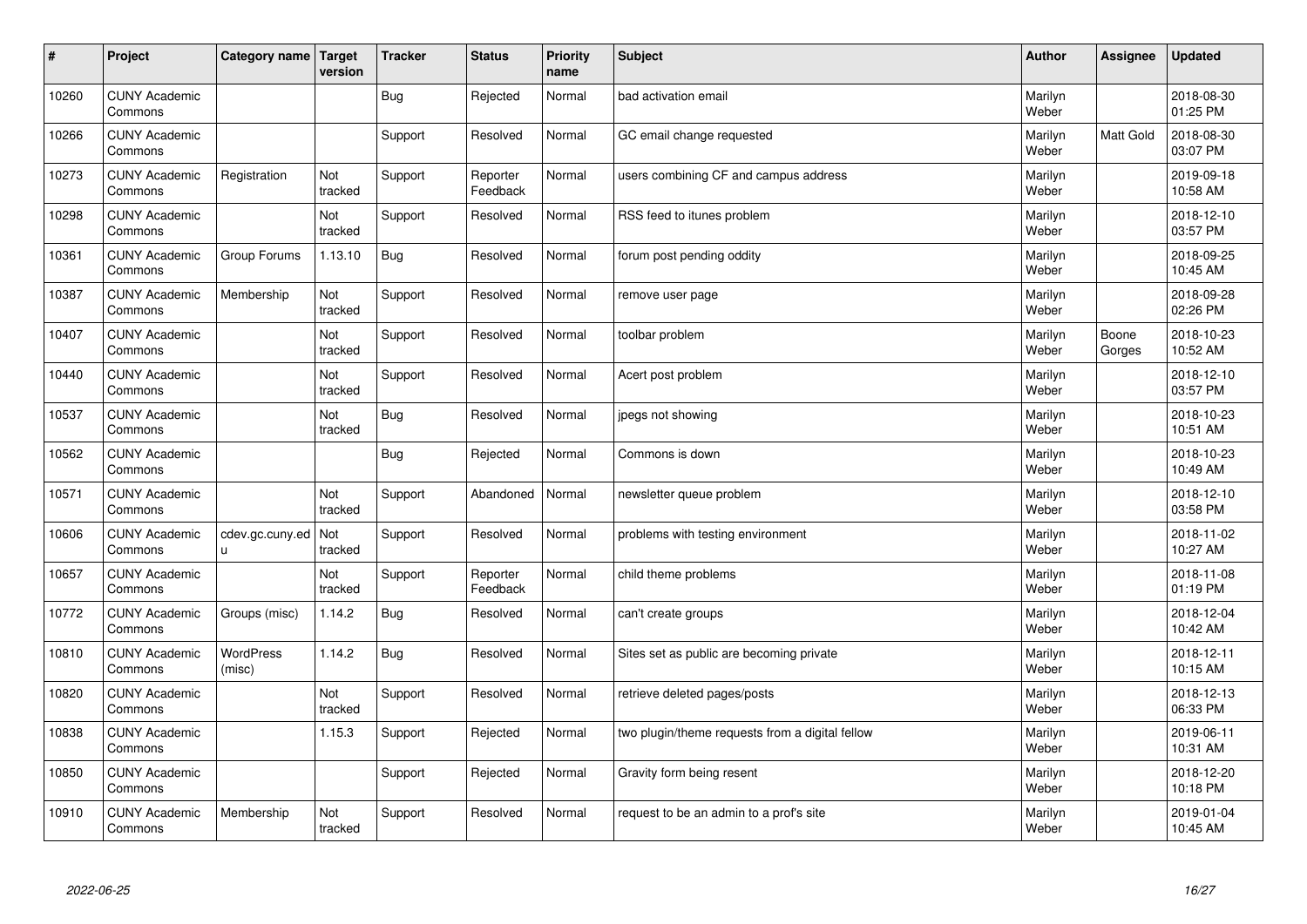| #     | Project                         | Category name                     | Target<br>version | <b>Tracker</b> | <b>Status</b>        | <b>Priority</b><br>name | <b>Subject</b>                              | <b>Author</b>    | Assignee         | <b>Updated</b>         |
|-------|---------------------------------|-----------------------------------|-------------------|----------------|----------------------|-------------------------|---------------------------------------------|------------------|------------------|------------------------|
| 10932 | <b>CUNY Academic</b><br>Commons |                                   |                   | Support        | Resolved             | Normal                  | add me as admin to meenaalexander.com       | Marilyn<br>Weber | <b>Matt Gold</b> | 2019-01-09<br>02:12 PM |
| 10941 | <b>CUNY Academic</b><br>Commons | Membership                        | Not<br>tracked    | Support        | Resolved             | Normal                  | update user email                           | Marilyn<br>Weber |                  | 2019-02-13<br>02:24 PM |
| 10986 | <b>CUNY Academic</b><br>Commons |                                   | Not<br>tracked    | Support        | Resolved             | Normal                  | PDF embedder provoking error                | Marilyn<br>Weber |                  | 2019-03-29<br>04:28 PM |
| 11002 | <b>CUNY Academic</b><br>Commons |                                   | Not<br>tracked    | Support        | Resolved             | Normal                  | open link in a new tab not working          | Marilyn<br>Weber |                  | 2019-06-03<br>07:57 PM |
| 11003 | <b>CUNY Academic</b><br>Commons |                                   | Not<br>tracked    | Support        | Resolved             | Normal                  | user email change                           | Marilyn<br>Weber |                  | 2019-01-24<br>02:50 PM |
| 11006 | <b>CUNY Academic</b><br>Commons | Groups (misc)                     | 1.14.6            | Support        | Resolved             | Normal                  | removing members from a group isn't working | Marilyn<br>Weber |                  | 2019-01-24<br>03:18 PM |
| 11017 | <b>CUNY Academic</b><br>Commons |                                   | Not<br>tracked    | Support        | Resolved             | Normal                  | site didn't save?                           | Marilyn<br>Weber |                  | 2019-01-25<br>03:47 PM |
| 11029 | <b>CUNY Academic</b><br>Commons | Authentication                    | 1.14.9            | Support        | Resolved             | Normal                  | Sujatha Fernandes cannot edit her site      | Marilyn<br>Weber | Raymond<br>Hoh   | 2019-03-26<br>12:10 PM |
| 11031 | <b>CUNY Academic</b><br>Commons |                                   | Not<br>tracked    | Support        | Resolved             | Normal                  | new group with seemingly old topics         | Marilyn<br>Weber |                  | 2019-02-11<br>12:17 PM |
| 11088 | <b>CUNY Academic</b><br>Commons | Group Blogs                       | Not<br>tracked    | <b>Bug</b>     | Resolved             | Normal                  | no notification for comments                | Marilyn<br>Weber |                  | 2019-02-15<br>03:30 PM |
| 11091 | <b>CUNY Academic</b><br>Commons | <b>BuddyPress</b><br>Docs         | 1.14.7            | Support        | Resolved             | Normal                  | word limit for comments on a group doc?     | Marilyn<br>Weber |                  | 2019-02-26<br>02:04 PM |
| 11127 | <b>CUNY Academic</b><br>Commons | Membership                        | Not<br>tracked    | Support        | Resolved             | Normal                  | user with new campus affiliation            | Marilyn<br>Weber |                  | 2019-02-19<br>02:09 PM |
| 11147 | <b>CUNY Academic</b><br>Commons | Membership                        | Not<br>tracked    | Support        | Resolved             | Normal                  | employee email change                       | Marilyn<br>Weber |                  | 2019-03-12<br>03:58 PM |
| 11149 | <b>CUNY Academic</b><br>Commons |                                   | Not<br>tracked    | Support        | Reporter<br>Feedback | Normal                  | comments getting blocked                    | Marilyn<br>Weber | Raymond<br>Hoh   | 2019-03-26<br>11:40 AM |
| 11198 | <b>CUNY Academic</b><br>Commons |                                   | Not<br>tracked    | Support        | Resolved             | Normal                  | former CUNY employee                        | Marilyn<br>Weber |                  | 2019-03-07<br>02:21 PM |
| 11205 | <b>CUNY Academic</b><br>Commons | <b>WordPress</b><br>Plugins       | Not<br>tracked    | Support        | Resolved             | Normal                  | problems with Google calendar               | Marilyn<br>Weber | Raymond<br>Hoh   | 2019-03-11<br>02:17 PM |
| 11210 | <b>CUNY Academic</b><br>Commons | Membership                        | Not<br>tracked    | Support        | Resolved             | Normal                  | Please change the email                     | Marilyn<br>Weber |                  | 2019-03-11<br>04:16 PM |
| 11211 | <b>CUNY Academic</b><br>Commons | <b>WordPress</b><br><b>Themes</b> | 1.14.8            | Support        | Resolved             | Normal                  | user needs to edit the HTML coding          | Marilyn<br>Weber |                  | 2019-03-12<br>11:20 AM |
| 11217 | <b>CUNY Academic</b><br>Commons | Membership                        | Not<br>tracked    | Support        | Resolved             | Normal                  | Another email update                        | Marilyn<br>Weber |                  | 2019-03-12<br>03:37 PM |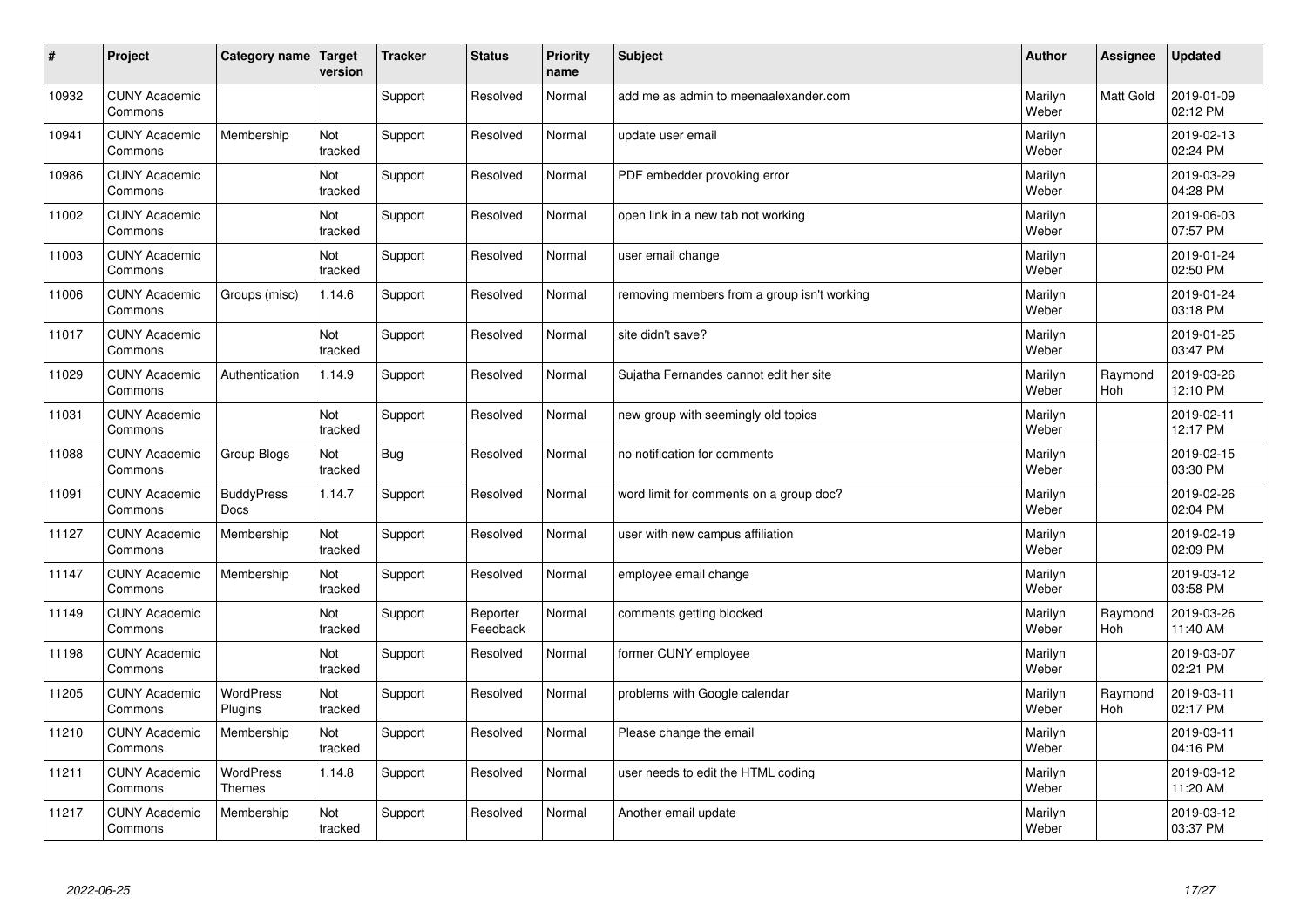| $\vert$ # | Project                         | Category name               | Target<br>version | <b>Tracker</b> | <b>Status</b>        | <b>Priority</b><br>name | <b>Subject</b>                                                                                         | <b>Author</b>    | Assignee        | <b>Updated</b>         |
|-----------|---------------------------------|-----------------------------|-------------------|----------------|----------------------|-------------------------|--------------------------------------------------------------------------------------------------------|------------------|-----------------|------------------------|
| 11225     | <b>CUNY Academic</b><br>Commons |                             | Not<br>tracked    | Support        | Resolved             | Normal                  | bulk upload?                                                                                           | Marilyn<br>Weber |                 | 2019-09-18<br>10:31 AM |
| 11233     | <b>CUNY Academic</b><br>Commons |                             | 1.14.9            | Support        | Resolved             | Normal                  | Hotiar?                                                                                                | Marilyn<br>Weber |                 | 2019-03-26<br>12:10 PM |
| 11267     | <b>CUNY Academic</b><br>Commons |                             |                   | Support        | Rejected             | Normal                  | signing up with a nonCUNY signup code from the Register page                                           | Marilyn<br>Weber |                 | 2019-03-26<br>03:00 PM |
| 11294     | <b>CUNY Academic</b><br>Commons | Account<br>settings         | Not<br>tracked    | Support        | Resolved             | Normal                  | student emqail change                                                                                  | Marilyn<br>Weber | Matt Gold       | 2019-04-07<br>09:11 PM |
| 11448     | <b>CUNY Academic</b><br>Commons | <b>BuddyPress</b><br>(misc) | 1.15.1            | Support        | Resolved             | Normal                  | sole administrator listed on sites is not an admin at all?                                             | Marilyn<br>Weber | Raymond<br>Hoh  | 2019-05-14<br>11:15 AM |
| 11453     | <b>CUNY Academic</b><br>Commons | WordPress<br>(misc)         | 1.15.2            | Bug            | Resolved             | Normal                  | 403 error on Firefox                                                                                   | Marilyn<br>Weber | Raymond<br>Hoh  | 2019-05-28<br>11:46 AM |
| 11483     | <b>CUNY Academic</b><br>Commons |                             | 1.15.2            | Bug            | Resolved             | Normal                  | 'Add New user" not working                                                                             | Marilyn<br>Weber |                 | 2019-05-21<br>02:26 PM |
| 11509     | <b>CUNY Academic</b><br>Commons |                             | Not<br>tracked    | Support        | Reporter<br>Feedback | Normal                  | deleted Page causing a Menu problem?                                                                   | Marilyn<br>Weber |                 | 2019-06-04<br>09:54 AM |
| 11516     | <b>CUNY Academic</b><br>Commons | Membership                  | Not<br>tracked    | Support        | Resolved             | Normal                  | request for email change                                                                               | Marilyn<br>Weber |                 | 2019-06-04<br>01:48 PM |
| 11519     | <b>CUNY Academic</b><br>Commons |                             | Not<br>tracked    | Support        | Assigned             | Normal                  | comment option not appearing                                                                           | Marilyn<br>Weber |                 | 2019-09-24<br>10:28 AM |
| 11567     | <b>CUNY Academic</b><br>Commons | <b>Group Files</b>          | 1.15.4            | <b>Bug</b>     | Resolved             | Normal                  | Group files pagination doesn't work properly in folders                                                | Marilyn<br>Weber | Boone<br>Gorges | 2019-06-25<br>04:22 PM |
| 11609     | <b>CUNY Academic</b><br>Commons |                             | 1.15.5            | Support        | Resolved             | Normal                  | <b>Mixed Content flag</b>                                                                              | Marilyn<br>Weber |                 | 2019-06-27<br>06:54 PM |
| 11634     | <b>CUNY Academic</b><br>Commons | <b>WordPress</b><br>(misc)  | Not<br>tracked    | Bug            | Rejected             | Normal                  | 'Insert Read More Tag" working oddly                                                                   | Marilyn<br>Weber | Raymond<br>Hoh  | 2019-07-15<br>11:48 PM |
| 11647     | <b>CUNY Academic</b><br>Commons |                             | 1.15.6            | Support        | Resolved             | Normal                  | <b>Tribulant Newsletters update</b>                                                                    | Marilyn<br>Weber |                 | 2019-07-18<br>02:27 PM |
| 11650     | <b>CUNY Academic</b><br>Commons |                             | Not<br>tracked    | Support        | Resolved             | Normal                  | https://commons.gc.cuny.edu/groups/introduction-to-literary-studies-engl<br>ish-252-at-hunter-college/ | Marilyn<br>Weber |                 | 2019-07-18<br>02:28 PM |
| 11771     | <b>CUNY Academic</b><br>Commons |                             | Not<br>tracked    | Support        | Reporter<br>Feedback | Normal                  | post displays in sections                                                                              | Marilyn<br>Weber |                 | 2019-08-20<br>10:34 AM |
| 11787     | <b>CUNY Academic</b><br>Commons |                             | Not<br>tracked    | Support        | Reporter<br>Feedback | Normal                  | automated comments notifications on ZenDesk                                                            | Marilyn<br>Weber |                 | 2019-08-26<br>06:18 PM |
| 11811     | <b>CUNY Academic</b><br>Commons |                             | Not<br>tracked    | Support        | Duplicate            | Normal                  | Content of Publications widget on profile page being erased on save                                    | Marilyn<br>Weber |                 | 2019-10-08<br>11:16 AM |
| 11813     | <b>CUNY Academic</b><br>Commons | <b>WordPress</b><br>Plugins | 1.15.9            | Support        | Resolved             | Normal                  | 'Change Password Protected Message" plugin requests                                                    | Marilyn<br>Weber |                 | 2019-09-10<br>05:57 PM |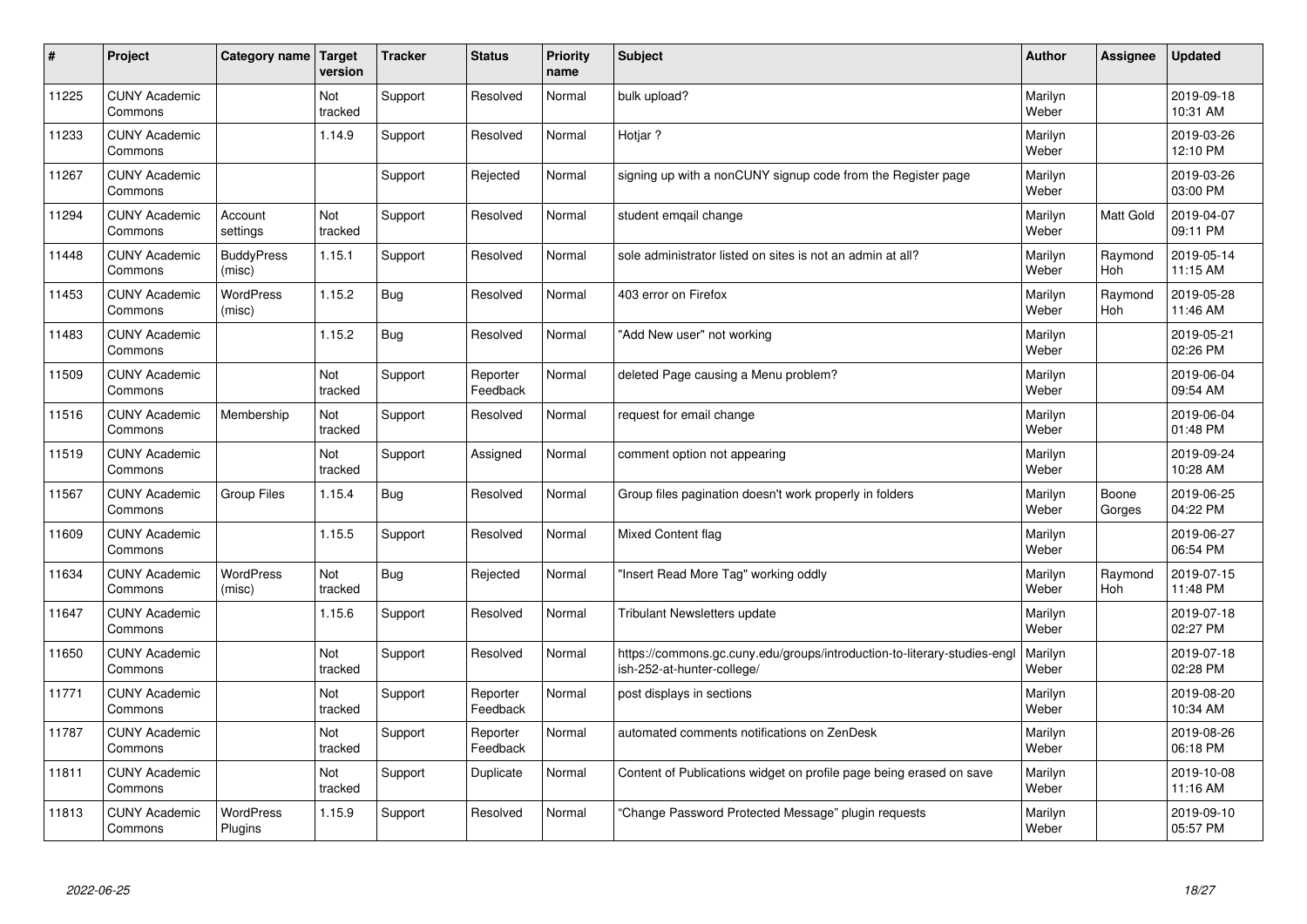| #     | Project                         | Category name   Target            | version        | <b>Tracker</b> | <b>Status</b> | <b>Priority</b><br>name | <b>Subject</b>                                                                       | <b>Author</b>    | Assignee        | <b>Updated</b>         |
|-------|---------------------------------|-----------------------------------|----------------|----------------|---------------|-------------------------|--------------------------------------------------------------------------------------|------------------|-----------------|------------------------|
| 11832 | <b>CUNY Academic</b><br>Commons | <b>WordPress</b><br>Plugins       | 1.15.11        | Support        | Resolved      | Normal                  | Yoast SEO premium for sexgenlab.org                                                  | Marilyn<br>Weber |                 | 2019-10-08<br>11:22 AM |
| 11848 | <b>CUNY Academic</b><br>Commons |                                   | Not<br>tracked | Support        | Hold          | Normal                  | a Dean of Faculty wants to share a large file                                        | Marilyn<br>Weber |                 | 2019-09-24<br>08:44 AM |
| 11865 | <b>CUNY Academic</b><br>Commons | Onboarding                        | 1.15.10        | <b>Bug</b>     | Resolved      | Normal                  | Site name not appearing in "Membership" lists of Invitation modal                    | Marilyn<br>Weber | Boone<br>Gorges | 2019-09-24<br>11:09 AM |
| 11866 | <b>CUNY Academic</b><br>Commons | <b>WordPress</b><br>Themes        | 1.15.10        | Support        | Resolved      | Normal                  | problem with project widget and the 'skills' to generate tags                        | Marilyn<br>Weber | Raymond<br>Hoh  | 2019-09-19<br>03:20 PM |
| 11896 | <b>CUNY Academic</b><br>Commons |                                   | Not<br>tracked | Support        | Resolved      | Normal                  | https://thenurseswritingproject.commons.gc.cuny.edu                                  | Marilyn<br>Weber |                 | 2019-09-24<br>08:09 AM |
| 11907 | <b>CUNY Academic</b><br>Commons | <b>Public Portfolio</b>           | 1.15.13        | Support        | Resolved      | Normal                  | more publications problems (in profile)                                              | Marilyn<br>Weber |                 | 2019-11-04<br>11:16 AM |
| 11908 | <b>CUNY Academic</b><br>Commons | Spam/Spam<br>Prevention           | 1.17.7         | Support        | Resolved      | Normal                  | overeager spam filter                                                                | Marilyn<br>Weber | Raymond<br>Hoh  | 2020-11-05<br>04:36 PM |
| 11912 | <b>CUNY Academic</b><br>Commons |                                   |                | Support        | Resolved      | Normal                  | influence search results?                                                            | Marilyn<br>Weber |                 | 2020-02-11<br>10:51 AM |
| 11915 | <b>CUNY Academic</b><br>Commons |                                   | Not<br>tracked | Support        | Resolved      | Normal                  | User not in list                                                                     | Marilyn<br>Weber |                 | 2019-10-28<br>10:13 AM |
| 11922 | <b>CUNY Academic</b><br>Commons | Membership                        | Not<br>tracked | Support        | Resolved      | Normal                  | https://commons.gc.cuny.edu/members/cunyhealthequity/                                | Marilyn<br>Weber |                 | 2019-10-02<br>04:05 PM |
| 11961 | <b>CUNY Academic</b><br>Commons | Membership                        | Not<br>tracked | Support        | Resolved      | Normal                  | switch email for student user                                                        | Marilyn<br>Weber |                 | 2019-10-09<br>01:56 PM |
| 11964 | <b>CUNY Academic</b><br>Commons | Layout                            | 1.15.12        | <b>Bug</b>     | Resolved      | Normal                  | https://commons.gc.cuny.edu/create/ not displaying correctly in Edge                 | Marilyn<br>Weber | Raymond<br>Hoh  | 2019-10-22<br>11:54 AM |
| 11976 | <b>CUNY Academic</b><br>Commons | <b>WordPress</b><br><b>Themes</b> | Not<br>tracked | Support        | Resolved      | Normal                  | ColorMag request                                                                     | Marilyn<br>Weber |                 | 2021-02-01<br>10:25 AM |
| 11977 | <b>CUNY Academic</b><br>Commons |                                   | Not<br>tracked | Support        | Resolved      | Normal                  | please remove me from many sites                                                     | Marilyn<br>Weber |                 | 2019-11-21<br>01:05 PM |
| 12038 | <b>CUNY Academic</b><br>Commons |                                   | 1.15.13        | <b>Bug</b>     | Resolved      | Normal                  | admin visibility problem at careerplan.commons.gc.cuny.edu                           | Marilyn<br>Weber |                 | 2019-11-12<br>10:20 AM |
| 12137 | <b>CUNY Academic</b><br>Commons | <b>WordPress</b><br><b>Themes</b> | Not<br>tracked | Support        | Resolved      | Normal                  | media player problem                                                                 | Marilyn<br>Weber |                 | 2019-12-12<br>08:52 PM |
| 12156 | <b>CUNY Academic</b><br>Commons | <b>Blogs</b><br>(BuddyPress)      | Not<br>tracked | Support        | Resolved      | Normal                  | My Sites list (Commons Profile or Sites directory) doesn't match toolbar<br>dropdown | Marilyn<br>Weber |                 | 2019-12-11<br>10:20 AM |
| 12165 | <b>CUNY Academic</b><br>Commons | <b>BuddyPress</b><br>(misc)       | Not<br>tracked | Support        | Resolved      | Normal                  | two reports of Profile problems                                                      | Marilyn<br>Weber | Boone<br>Gorges | 2019-12-04<br>05:06 PM |
| 12176 | <b>CUNY Academic</b><br>Commons |                                   | Not<br>tracked | Support        | Resolved      | Normal                  | Mp4s?                                                                                | Marilyn<br>Weber |                 | 2019-12-05<br>11:04 AM |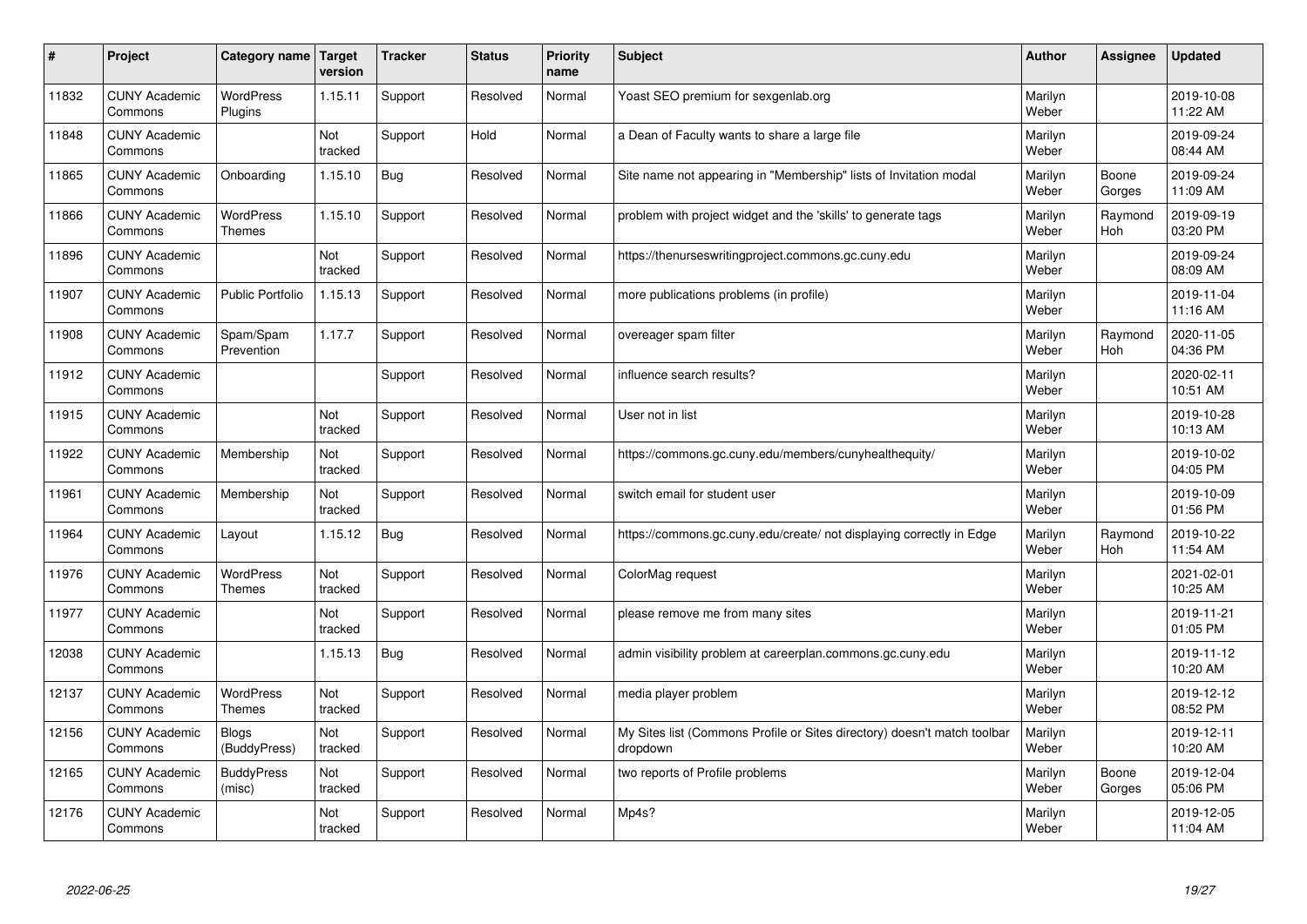| #     | Project                         | Category name   Target            | version        | <b>Tracker</b> | <b>Status</b>        | <b>Priority</b><br>name | <b>Subject</b>                                                                             | <b>Author</b>    | Assignee              | <b>Updated</b>         |
|-------|---------------------------------|-----------------------------------|----------------|----------------|----------------------|-------------------------|--------------------------------------------------------------------------------------------|------------------|-----------------------|------------------------|
| 12190 | <b>CUNY Academic</b><br>Commons | <b>Blogs</b><br>(BuddyPress)      | Not<br>tracked | Support        | Resolved             | Normal                  | Site avatar in directory is not what user expects                                          | Marilyn<br>Weber |                       | 2019-12-12<br>08:51 PM |
| 12205 | <b>CUNY Academic</b><br>Commons |                                   |                | Support        | Rejected             | Normal                  | possible update to the 2019 theme?                                                         | Marilyn<br>Weber |                       | 2020-01-14<br>12:08 PM |
| 12302 | <b>CUNY Academic</b><br>Commons | <b>WordPress</b><br><b>Themes</b> | 1.16.4         | Support        | Resolved             | Normal                  | Pictorio theme request                                                                     | Marilyn<br>Weber | Raymond<br>Hoh        | 2020-01-28<br>11:44 AM |
| 12334 | <b>CUNY Academic</b><br>Commons |                                   |                | Support        | Resolved             | Normal                  | request for a Redmine account                                                              | Marilyn<br>Weber | Matt Gold             | 2020-01-30<br>12:01 PM |
| 12346 | <b>CUNY Academic</b><br>Commons | Redmine                           |                | Support        | Resolved             | Normal                  | another Redmine request                                                                    | Marilyn<br>Weber | <b>Matt Gold</b>      | 2020-01-30<br>08:20 PM |
| 12350 | <b>CUNY Academic</b><br>Commons | <b>Blogs</b><br>(BuddyPress)      | Not<br>tracked | Support        | Reporter<br>Feedback | Normal                  | URL creation problem                                                                       | Marilyn<br>Weber |                       | 2020-02-03<br>11:27 AM |
| 12352 | <b>CUNY Academic</b><br>Commons |                                   | Not<br>tracked | Support        | <b>New</b>           | Normal                  | 'posts list" page builder block option                                                     | Marilyn<br>Weber |                       | 2020-02-03<br>01:29 PM |
| 12360 | <b>CUNY Academic</b><br>Commons | WordPress<br><b>Themes</b>        | Not<br>tracked | <b>Bug</b>     | Reporter<br>Feedback | Normal                  | site just says "DANTE We are currently in maintenance mode, please<br>check back shortly." | Marilyn<br>Weber |                       | 2020-02-04<br>12:13 PM |
| 12382 | <b>CUNY Academic</b><br>Commons | Membership                        | Not<br>tracked | Support        | New                  | Normal                  | Email request change                                                                       | Marilyn<br>Weber | Marilyn<br>Weber      | 2020-02-06<br>12:56 PM |
| 12395 | <b>CUNY Academic</b><br>Commons | Spam/Spam<br>Prevention           | Not<br>tracked | Support        | Resolved             | Normal                  | comments again being blocked                                                               | Marilyn<br>Weber | Raymond<br><b>Hoh</b> | 2020-03-10<br>11:13 AM |
| 12427 | <b>CUNY Academic</b><br>Commons |                                   | Not<br>tracked | Support        | Resolved             | Normal                  | organizing PDF on a site?                                                                  | Marilyn<br>Weber | scott voth            | 2020-03-10<br>11:11 AM |
| 12487 | <b>CUNY Academic</b><br>Commons | Group Forums                      | 1.16.7         | <b>Bug</b>     | Resolved             | Normal                  | group posting problems?                                                                    | Marilyn<br>Weber | Raymond<br>Hoh        | 2020-03-10<br>11:40 AM |
| 12515 | <b>CUNY Academic</b><br>Commons | cuny.is                           | 1.16.7         | Support        | Resolved             | Normal                  | AJAX actions on cuny is admin page are failing                                             | Marilyn<br>Weber |                       | 2020-03-10<br>11:57 AM |
| 12543 | <b>CUNY Academic</b><br>Commons | <b>Public Portfolio</b>           | Not<br>tracked | Support        | Resolved             | Normal                  | User cannot find profile edit button                                                       | Marilyn<br>Weber | scott voth            | 2020-03-22<br>02:49 PM |
| 12676 | <b>CUNY Academic</b><br>Commons | WordPress<br>Plugins              | 1.16.10        | Support        | Resolved             | Normal                  | request for Require Post Category plug-in                                                  | Marilyn<br>Weber |                       | 2020-04-28<br>11:03 AM |
| 12741 | <b>CUNY Academic</b><br>Commons | <b>WordPress</b><br>Plugins       | Not<br>tracked | Support        | Reporter<br>Feedback | Normal                  | Tableau Public Viz Block                                                                   | Marilyn<br>Weber | Raymond<br>Hoh        | 2020-05-12<br>11:00 AM |
| 12777 | <b>CUNY Academic</b><br>Commons |                                   | 1.16.14        | Support        | Resolved             | Normal                  | request to include custom javascript into a Commons-hosted site                            | Marilyn<br>Weber |                       | 2020-06-16<br>04:03 PM |
| 12861 | <b>CUNY Academic</b><br>Commons |                                   |                | Support        | Resolved             | Normal                  | trouble with YouTube                                                                       | Marilyn<br>Weber | Raymond<br>Hoh        | 2020-06-09<br>11:16 AM |
| 12905 | <b>CUNY Academic</b><br>Commons |                                   | 1.16.14        | Support        | Resolved             | Normal                  | trouble embedding a flipbook from Flipsnack                                                | Marilyn<br>Weber | Boone<br>Gorges       | 2020-06-23<br>10:53 AM |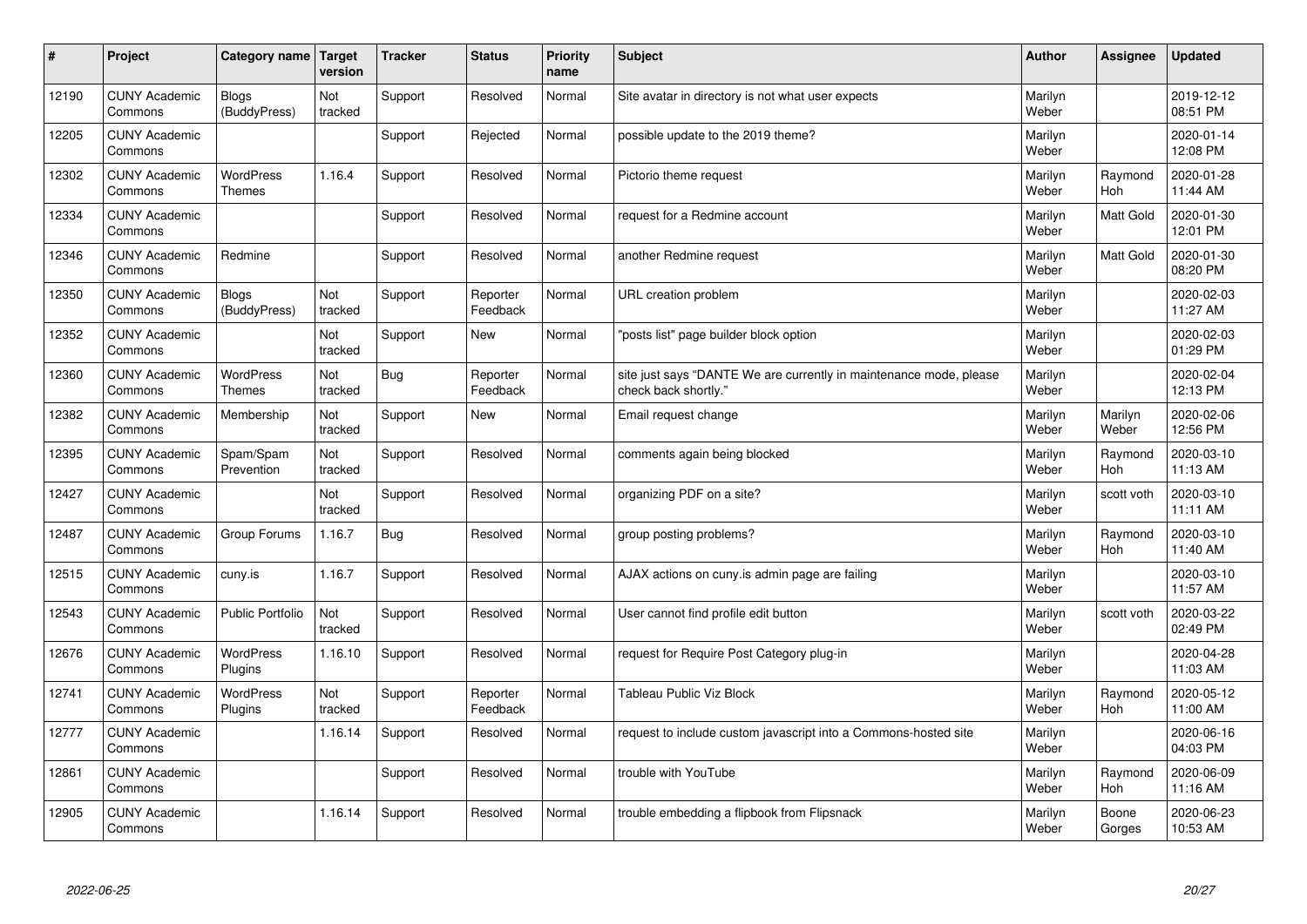| #     | Project                         | Category name   Target      | version        | <b>Tracker</b> | <b>Status</b>        | <b>Priority</b><br>name | <b>Subject</b>                                                                 | <b>Author</b>    | Assignee              | <b>Updated</b>         |
|-------|---------------------------------|-----------------------------|----------------|----------------|----------------------|-------------------------|--------------------------------------------------------------------------------|------------------|-----------------------|------------------------|
| 12960 | <b>CUNY Academic</b><br>Commons |                             | 1.16.14        | Support        | Resolved             | Normal                  | mutiple plugin in requests                                                     | Marilyn<br>Weber | Boone<br>Gorges       | 2020-06-23<br>10:53 AM |
| 12986 | <b>CUNY Academic</b><br>Commons |                             |                | Support        | Rejected             | Normal                  | Someone is trying to create accounts using random CUNY entity emails           | Marilyn<br>Weber |                       | 2020-07-02<br>09:47 PM |
| 12999 | <b>CUNY Academic</b><br>Commons |                             | 1.18.1         | Support        | Resolved             | Normal                  | request for Dentist theme                                                      | Marilyn<br>Weber | Boone<br>Gorges       | 2020-12-22<br>03:31 PM |
| 13012 | <b>CUNY Academic</b><br>Commons | <b>WordPress</b><br>(misc)  |                | Support        | Rejected             | Normal                  | icon image associated with the teaching template's Creative Commons<br>License | Marilyn<br>Weber | Raymond<br>Hoh        | 2020-08-25<br>10:56 AM |
| 13013 | <b>CUNY Academic</b><br>Commons |                             | Not<br>tracked | <b>Bug</b>     | Resolved             | Normal                  | an invite to Group Admins from Brian Foote?!                                   | Marilyn<br>Weber |                       | 2020-07-07<br>02:36 PM |
| 13016 | <b>CUNY Academic</b><br>Commons | Shortcodes and<br>embeds    | 1.16.15        | Support        | Resolved             | Normal                  | possible to run code examples, like in Jupyter Notebooks?                      | Marilyn<br>Weber |                       | 2020-07-16<br>11:52 AM |
| 13034 | <b>CUNY Academic</b><br>Commons |                             | Not<br>tracked | Support        | Reporter<br>Feedback | Normal                  | a site is asking people to join the Commons to get a download                  | Marilyn<br>Weber |                       | 2020-07-12<br>07:23 AM |
| 13065 | <b>CUNY Academic</b><br>Commons |                             | Not<br>tracked | Support        | Resolved             | Normal                  | can't invite new user to group                                                 | Marilyn<br>Weber |                       | 2020-07-22<br>04:24 PM |
| 13085 | <b>CUNY Academic</b><br>Commons | Domain<br>Mapping           | Not<br>tracked | Support        | Resolved             | Normal                  | domain mapping request                                                         | Marilyn<br>Weber | <b>Matt Gold</b>      | 2020-07-28<br>03:33 PM |
| 13091 | <b>CUNY Academic</b><br>Commons |                             | 1.17.0         | Support        | Resolved             | Normal                  | problem with latex (math equations)                                            | Marilyn<br>Weber |                       | 2020-07-28<br>11:09 AM |
| 13116 | <b>CUNY Academic</b><br>Commons | ZenDesk                     | 1.17.1         | Support        | Resolved             | Normal                  | support/send us a message link obscured                                        | Marilyn<br>Weber | Raymond<br><b>Hoh</b> | 2020-07-29<br>09:33 PM |
| 13121 | <b>CUNY Academic</b><br>Commons |                             |                | Support        | Rejected             | Normal                  | embed a DropBox Paper file                                                     | Marilyn<br>Weber |                       | 2020-08-25<br>10:56 AM |
| 13134 | <b>CUNY Academic</b><br>Commons | Site cloning                | 1.17.1         | Support        | Resolved             | Normal                  | New site (a clone) point to old dashboard                                      | Marilyn<br>Weber |                       | 2020-08-12<br>03:22 PM |
| 13138 | <b>CUNY Academic</b><br>Commons | Group Library               | Not<br>tracked | Support        | Resolved             | Normal                  | moving Library contents for Steve Brier                                        | Marilyn<br>Weber |                       | 2020-08-03<br>04:00 PM |
| 13159 | <b>CUNY Academic</b><br>Commons | Group Library               | Not<br>tracked | Support        | Resolved             | Normal                  | changing folder names?                                                         | Marilyn<br>Weber | Boone<br>Gorges       | 2020-08-27<br>08:59 AM |
| 13160 | <b>CUNY Academic</b><br>Commons |                             |                | Support        | Rejected             | Normal                  | site not working on iphone                                                     | Marilyn<br>Weber |                       | 2020-08-25<br>10:58 AM |
| 13169 | <b>CUNY Academic</b><br>Commons |                             | 1.17.4         | Support        | Rejected             | Normal                  | footer logo image has no alt-text                                              | Marilyn<br>Weber |                       | 2020-09-22<br>10:18 AM |
| 13184 | <b>CUNY Academic</b><br>Commons | <b>WordPress</b><br>Plugins | 1.17.2         | Support        | Resolved             | Normal                  | google translate plugin                                                        | Marilyn<br>Weber |                       | 2020-08-25<br>11:36 AM |
| 13185 | <b>CUNY Academic</b><br>Commons | WordPress<br><b>Themes</b>  | 1.17.2         | Support        | Resolved             | Normal                  | Less theme?                                                                    | Marilyn<br>Weber |                       | 2020-08-25<br>11:26 AM |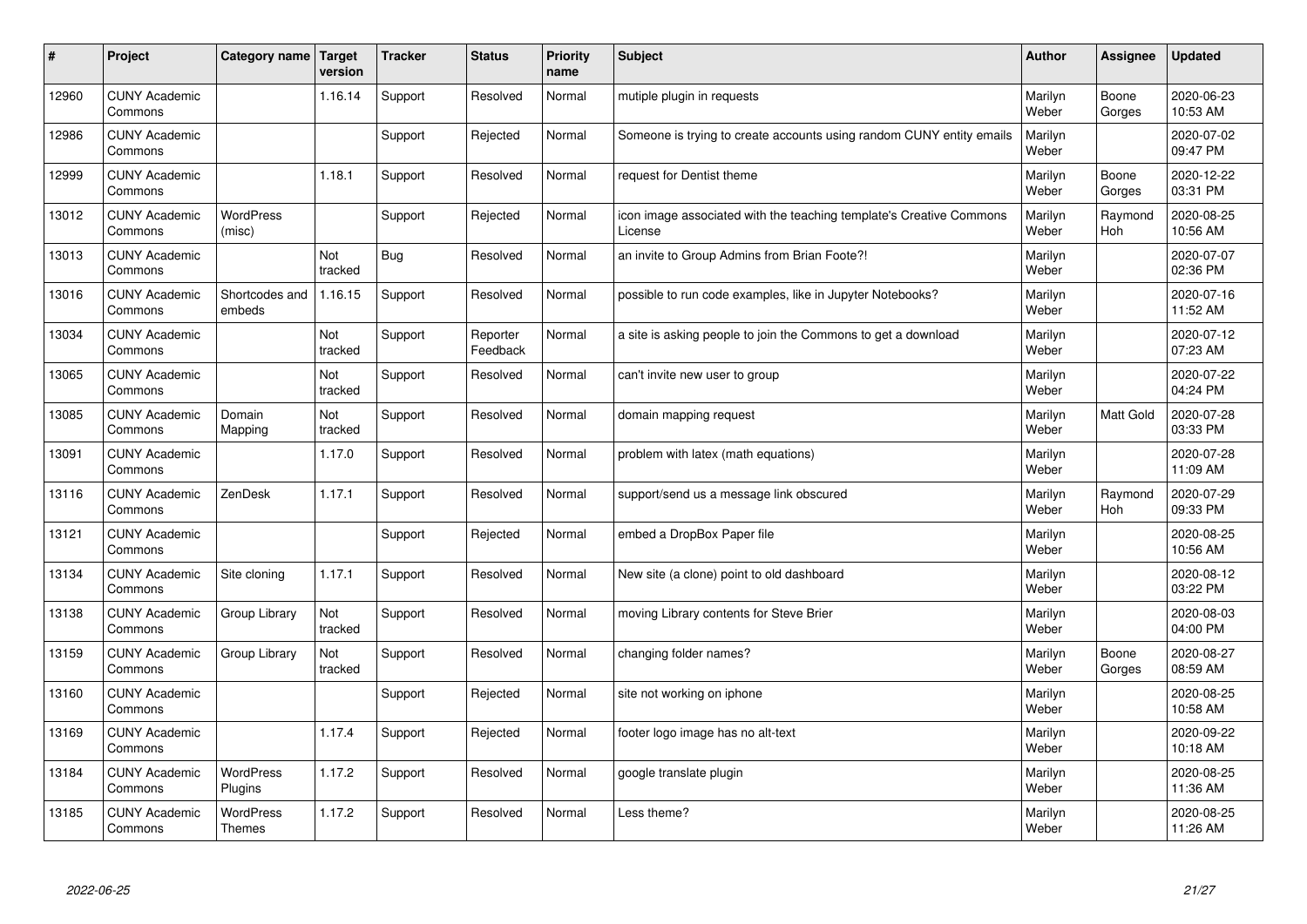| #     | Project                         | Category name   Target            | version        | <b>Tracker</b> | <b>Status</b>        | <b>Priority</b><br>name | <b>Subject</b>                            | <b>Author</b>    | Assignee              | <b>Updated</b>         |
|-------|---------------------------------|-----------------------------------|----------------|----------------|----------------------|-------------------------|-------------------------------------------|------------------|-----------------------|------------------------|
| 13217 | <b>CUNY Academic</b><br>Commons |                                   |                | Support        | Rejected             | Normal                  | upload recordings of our past webinars?   | Marilyn<br>Weber |                       | 2020-08-25<br>07:56 AM |
| 13238 | <b>CUNY Academic</b><br>Commons | WordPress -<br>Media              | 1.17.3         | Support        | Resolved             | Normal                  | allow ppsx file?                          | Marilyn<br>Weber | Raymond<br>Hoh        | 2020-09-10<br>11:46 AM |
| 13255 | <b>CUNY Academic</b><br>Commons |                                   | Not<br>tracked | Support        | Reporter<br>Feedback | Normal                  | Accessibility problems                    | Marilyn<br>Weber |                       | 2020-09-01<br>05:48 PM |
| 13286 | <b>CUNY Academic</b><br>Commons |                                   | Not<br>tracked | Support        | <b>New</b>           | Normal                  | problem connecting with WordPress app     | Marilyn<br>Weber | Raymond<br>Hoh        | 2020-09-08<br>11:16 AM |
| 13288 | <b>CUNY Academic</b><br>Commons |                                   |                | Support        | Abandoned            | Normal                  | log in problems on iPhone 6               | Marilyn<br>Weber |                       | 2020-10-27<br>10:26 AM |
| 13295 | <b>CUNY Academic</b><br>Commons |                                   | Not<br>tracked | Support        | Resolved             | Normal                  | can't find new user                       | Marilyn<br>Weber |                       | 2020-09-08<br>10:18 AM |
| 13328 | <b>CUNY Academic</b><br>Commons | Group Forums                      | Not<br>tracked | <b>Bug</b>     | Reporter<br>Feedback | Normal                  | cross-posting in two related groups       | Marilyn<br>Weber | Raymond<br>Hoh        | 2020-09-15<br>10:39 PM |
| 13341 | <b>CUNY Academic</b><br>Commons | Group Forums                      | 1.17.4         | Bug            | Resolved             | Normal                  | Forum reply problems                      | Marilyn<br>Weber | Raymond<br>Hoh        | 2020-09-22<br>12:08 PM |
| 13378 | <b>CUNY Academic</b><br>Commons |                                   | 1.17.5         | Bug            | Resolved             | Normal                  | problem on one of my sites                | Marilyn<br>Weber |                       | 2020-09-24<br>05:27 PM |
| 13441 | <b>CUNY Academic</b><br>Commons |                                   | 1.17.5         | Support        | Resolved             | Normal                  | ongoing user problems with daily digests  | Marilyn<br>Weber |                       | 2020-10-13<br>10:02 AM |
| 13512 | <b>CUNY Academic</b><br>Commons | <b>WordPress</b><br><b>Themes</b> | 1.17.7         | Support        | Resolved             | Normal                  | theme update                              | Marilyn<br>Weber |                       | 2020-11-16<br>04:46 PM |
| 13521 | <b>CUNY Academic</b><br>Commons | Onboarding                        | 1.17.7         | Support        | Resolved             | Normal                  | sent invitations page                     | Marilyn<br>Weber | Raymond<br><b>Hoh</b> | 2020-11-10<br>10:31 AM |
| 13541 | <b>CUNY Academic</b><br>Commons |                                   | Not<br>tracked | Support        | Resolved             | Normal                  | add a page template to OER site.          | Marilyn<br>Weber |                       | 2020-11-11<br>11:12 AM |
| 13584 | <b>CUNY Academic</b><br>Commons |                                   |                | Support        | Abandoned            | Normal                  | Graphy theme question                     | Marilyn<br>Weber |                       | 2021-09-14<br>10:41 AM |
| 13596 | <b>CUNY Academic</b><br>Commons |                                   |                | Support        | Abandoned            | Normal                  | invited as Author but show as Contributor | Marilyn<br>Weber |                       | 2021-09-14<br>10:41 AM |
| 13637 | <b>CUNY Academic</b><br>Commons |                                   |                | Support        | Abandoned            | Normal                  | All-in-One Migration plugin request       | Marilyn<br>Weber |                       | 2020-12-08<br>10:46 AM |
| 13641 | <b>CUNY Academic</b><br>Commons |                                   | 1.18.2         | Support        | Resolved             | Normal                  | follow up to migration request            | Marilyn<br>Weber | Boone<br>Gorges       | 2021-01-12<br>10:59 AM |
| 13699 | <b>CUNY Academic</b><br>Commons |                                   | Not<br>tracked | Support        | Resolved             | Normal                  | Martin Segal Center site down             | Marilyn<br>Weber | Raymond<br>Hoh        | 2020-12-22<br>03:03 PM |
| 13710 | <b>CUNY Academic</b><br>Commons |                                   | Not<br>tracked | Support        | Resolved             | Normal                  | small change to Hosting Partner Handbook  | Marilyn<br>Weber |                       | 2020-12-16<br>04:29 PM |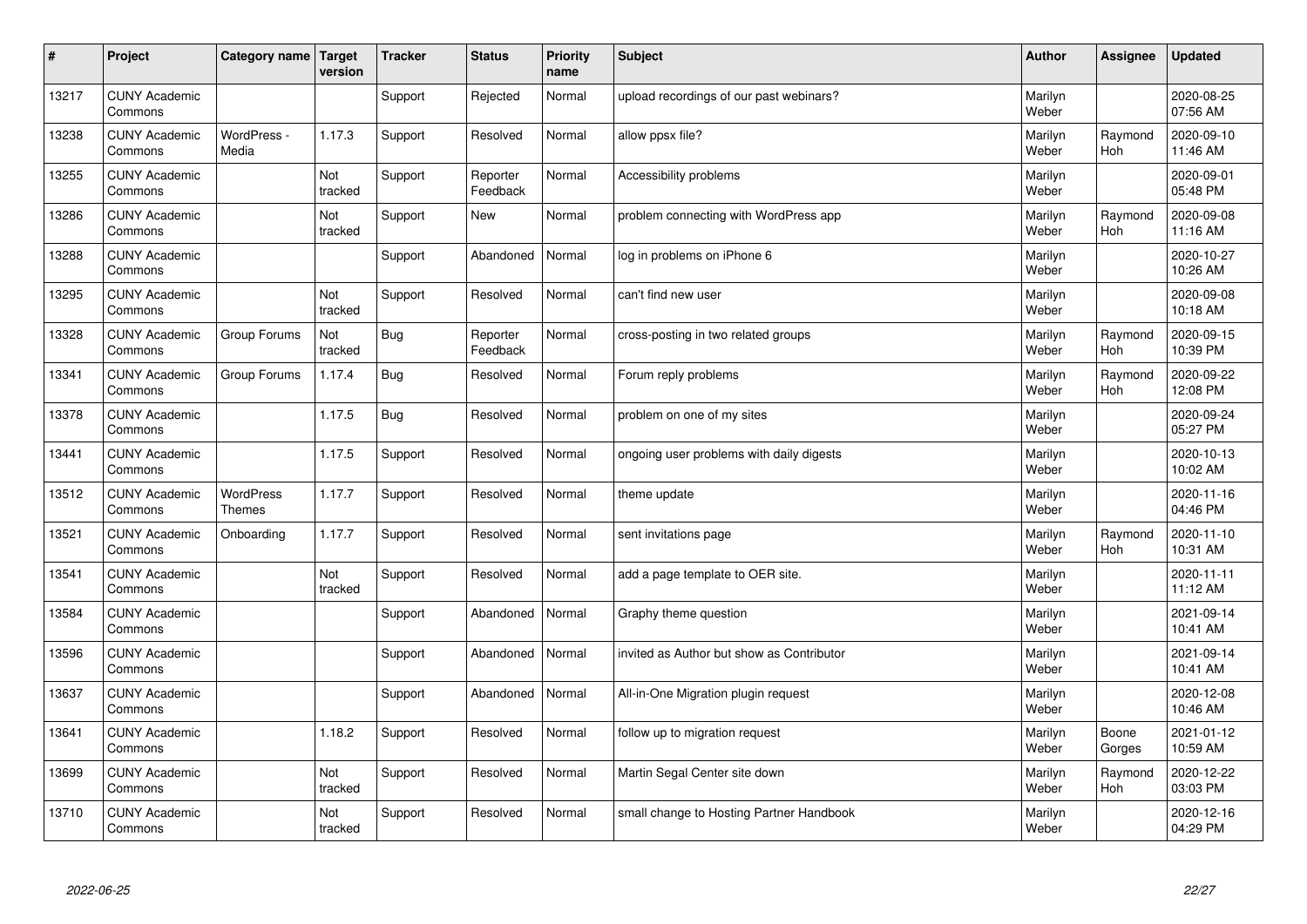| #     | Project                         | Category name               | Target<br>version | <b>Tracker</b> | <b>Status</b>        | <b>Priority</b><br>name | <b>Subject</b>                               | <b>Author</b>    | Assignee              | <b>Updated</b>         |
|-------|---------------------------------|-----------------------------|-------------------|----------------|----------------------|-------------------------|----------------------------------------------|------------------|-----------------------|------------------------|
| 13738 | <b>CUNY Academic</b><br>Commons |                             | 1.18.1            | Support        | Resolved             | Normal                  | theme requests from a non-CUY person         | Marilyn<br>Weber |                       | 2020-12-23<br>11:34 AM |
| 13741 | <b>CUNY Academic</b><br>Commons | <b>WordPress</b><br>Plugins | 1.18.3            | Support        | Resolved             | Normal                  | Ensemble Video Plugin                        | Marilyn<br>Weber |                       | 2021-01-26<br>04:43 PM |
| 13768 | <b>CUNY Academic</b><br>Commons | Domain<br>Mapping           | Not<br>tracked    | <b>Bug</b>     | Resolved             | Normal                  | patricksweeney.commons.gc.cuny.edu down      | Marilyn<br>Weber | Raymond<br><b>Hoh</b> | 2021-01-12<br>10:47 AM |
| 13783 | <b>CUNY Academic</b><br>Commons |                             | 1.18.2            | Support        | Resolved             | Normal                  | new CUNY OneSearch url                       | Marilyn<br>Weber |                       | 2021-01-14<br>04:53 PM |
| 13826 | <b>CUNY Academic</b><br>Commons |                             |                   | Support        | Resolved             | Normal                  | January 14th                                 | Marilyn<br>Weber |                       | 2021-01-26<br>04:26 PM |
| 13827 | <b>CUNY Academic</b><br>Commons | Group Forums                | 1.18.3            | Bug            | Resolved             | Normal                  | more forum post problems                     | Marilyn<br>Weber | Raymond<br>Hoh        | 2021-01-22<br>08:19 PM |
| 13841 | <b>CUNY Academic</b><br>Commons | <b>WordPress</b><br>Plugins | 1.18.3            | Support        | Resolved             | Normal                  | Folders plugin request                       | Marilyn<br>Weber | Boone<br>Gorges       | 2021-01-26<br>04:43 PM |
| 13846 | <b>CUNY Academic</b><br>Commons | <b>WordPress</b><br>Plugins | 1.18.3            | Support        | Resolved             | Normal                  | Yoast SEO plugin problem                     | Marilyn<br>Weber |                       | 2021-01-19<br>05:34 PM |
| 13916 | <b>CUNY Academic</b><br>Commons |                             |                   | Support        | Rejected             | Normal                  | <b>Custom Sidebars</b>                       | Marilyn<br>Weber |                       | 2021-02-23<br>10:45 AM |
| 13918 | <b>CUNY Academic</b><br>Commons |                             | Not<br>tracked    | Support        | Rejected             | Normal                  | MailPoet Newsletters Premium plugin          | Marilyn<br>Weber |                       | 2021-02-09<br>11:01 AM |
| 13929 | <b>CUNY Academic</b><br>Commons |                             | 1.18.4            | Support        | Resolved             | Normal                  | update error message                         | Marilyn<br>Weber | Boone<br>Gorges       | 2021-02-09<br>11:05 AM |
| 13944 | <b>CUNY Academic</b><br>Commons | <b>WordPress</b><br>Plugins | 1.18.4            | Support        | Resolved             | Normal                  | 3D FlipBook request                          | Marilyn<br>Weber |                       | 2021-02-09<br>11:05 AM |
| 13947 | <b>CUNY Academic</b><br>Commons | <b>WordPress</b><br>Plugins | 1.18.4            | Bug            | Resolved             | Normal                  | Elementor plugin problem                     | Marilyn<br>Weber | Raymond<br>Hoh        | 2021-02-08<br>09:34 PM |
| 13958 | <b>CUNY Academic</b><br>Commons |                             | 1.18.4            | Support        | Resolved             | Normal                  | calendar widget problem                      | Marilyn<br>Weber |                       | 2021-02-09<br>11:05 AM |
| 13975 | <b>CUNY Academic</b><br>Commons | Social Paper                | Not<br>tracked    | Support        | Reporter<br>Feedback | Normal                  | can't approve comments on Social Paper paper | Marilyn<br>Weber |                       | 2021-02-12<br>09:33 AM |
| 14012 | <b>CUNY Academic</b><br>Commons | <b>WordPress</b><br>Plugins | 1.18.5            | Support        | Resolved             | Normal                  | Open External Links in a New Window plugin?  | Marilyn<br>Weber | Boone<br>Gorges       | 2021-03-02<br>02:07 PM |
| 14016 | <b>CUNY Academic</b><br>Commons |                             |                   | Support        | Rejected             | Normal                  | PDFs not downloading                         | Marilyn<br>Weber |                       | 2021-02-22<br>11:00 AM |
| 14019 | <b>CUNY Academic</b><br>Commons | <b>WordPress</b><br>Plugins | 1.18.5            | <b>Bug</b>     | Resolved             | Normal                  | smorales.commons.gc.cuny.edu                 | Marilyn<br>Weber | Boone<br>Gorges       | 2021-02-23<br>11:06 AM |
| 14074 | <b>CUNY Academic</b><br>Commons | <b>WordPress</b><br>(misc)  | Not<br>tracked    | Support        | Reporter<br>Feedback | Normal                  | page password protection problem             | Marilyn<br>Weber |                       | 2021-03-02<br>11:03 AM |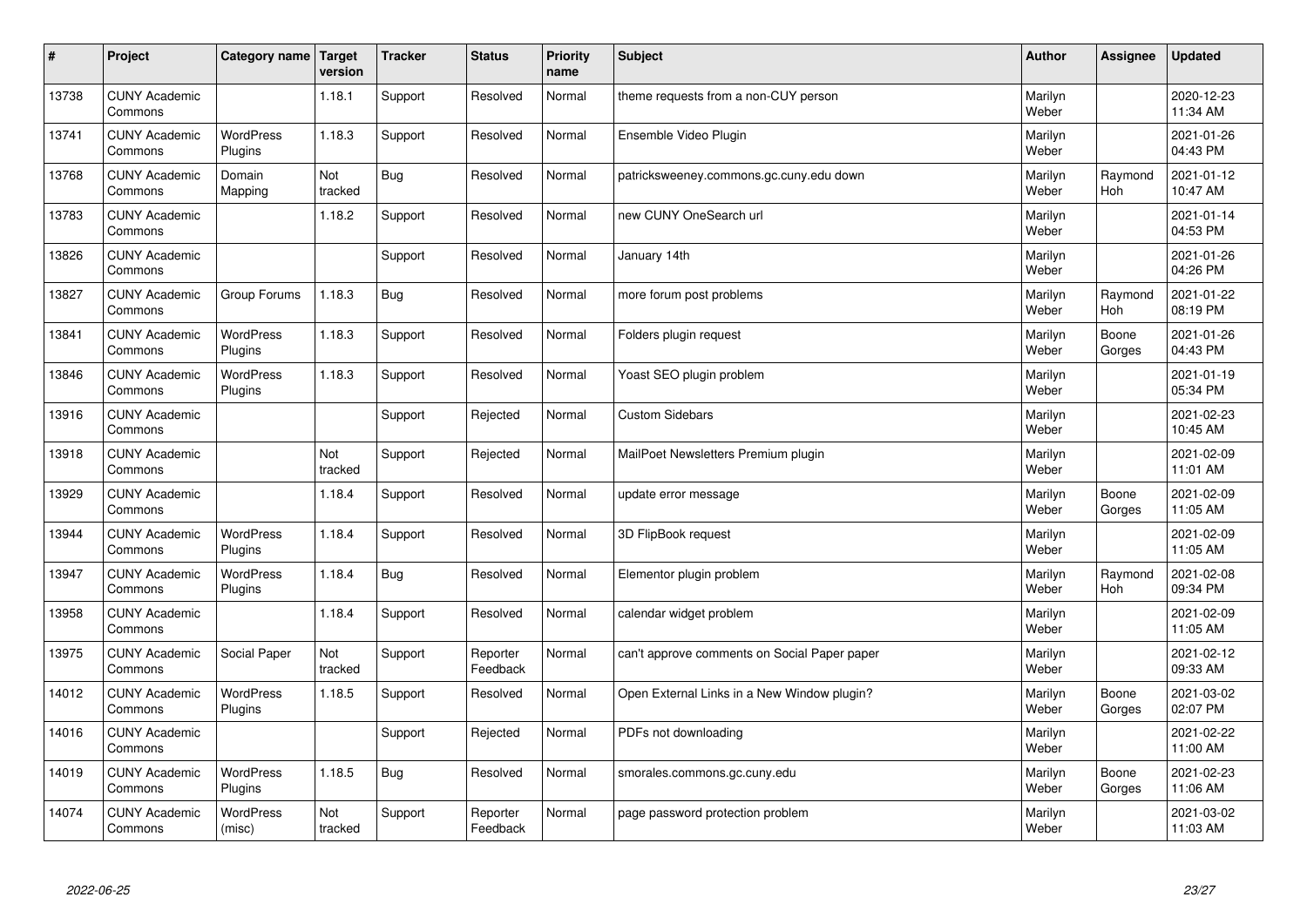| $\sharp$ | Project                         | Category name   Target      | version        | <b>Tracker</b> | <b>Status</b>        | <b>Priority</b><br>name | <b>Subject</b>                                                              | <b>Author</b>    | Assignee              | <b>Updated</b>         |
|----------|---------------------------------|-----------------------------|----------------|----------------|----------------------|-------------------------|-----------------------------------------------------------------------------|------------------|-----------------------|------------------------|
| 14075    | <b>CUNY Academic</b><br>Commons | <b>WordPress</b><br>Plugins | Not<br>tracked | Bug            | Resolved             | Normal                  | sludigitalportfolios.commons.gc.cuny.edu                                    | Marilyn<br>Weber | Boone<br>Gorges       | 2021-03-01<br>10:46 AM |
| 14077    | <b>CUNY Academic</b><br>Commons | <b>WordPress</b><br>Plugins | 1.18.7         | Support        | Resolved             | Normal                  | Elementor Pro plugin for the slider                                         | Marilyn<br>Weber | Raymond<br>Hoh        | 2021-03-23<br>11:43 AM |
| 14129    | <b>CUNY Academic</b><br>Commons | Onboarding                  | 1.18.6         | Support        | Resolved             | Normal                  | can only see some invites sent                                              | Marilyn<br>Weber | Raymond<br><b>Hoh</b> | 2021-04-09<br>09:00 AM |
| 14148    | <b>CUNY Academic</b><br>Commons |                             |                | Support        | Abandoned            | Normal                  | post notification problem                                                   | Marilyn<br>Weber |                       | 2021-09-14<br>10:43 AM |
| 14242    | <b>CUNY Academic</b><br>Commons |                             |                | Support        | Resolved             | Normal                  | LAILAC site missing content                                                 | Marilyn<br>Weber |                       | 2021-03-27<br>08:40 AM |
| 14246    | <b>CUNY Academic</b><br>Commons |                             | 1.18.8         | Support        | Resolved             | Normal                  | 'Weekly jQuery Migrate Status Update"                                       | Marilyn<br>Weber |                       | 2021-04-13<br>11:08 AM |
| 14265    | <b>CUNY Academic</b><br>Commons | <b>WordPress</b><br>Plugins | 1.18.10        | Support        | Resolved             | Normal                  | separate the tag cloud in the blog sidebar                                  | Marilyn<br>Weber | Boone<br>Gorges       | 2021-05-12<br>05:19 PM |
| 14270    | <b>CUNY Academic</b><br>Commons | <b>WordPress</b><br>Themes  | 1.18.8         | Support        | Resolved             | Normal                  | grid theme?                                                                 | Marilyn<br>Weber |                       | 2021-04-13<br>11:20 AM |
| 14304    | <b>CUNY Academic</b><br>Commons | Group Library               | 1.18.8         | Bug            | Resolved             | Normal                  | Library items change folders when adding subsequent items in new<br>folders | Marilyn<br>Weber | Boone<br>Gorges       | 2021-04-13<br>11:21 AM |
| 14344    | <b>CUNY Academic</b><br>Commons | Domain<br>Mapping           | Not<br>tracked | Support        | Resolved             | Normal                  | arabstages.org site down                                                    | Marilyn<br>Weber | Raymond<br>Hoh        | 2021-04-19<br>01:42 PM |
| 14360    | <b>CUNY Academic</b><br>Commons |                             |                | Support        | Rejected             | Normal                  | danielgerouldarchives.org?                                                  | Marilyn<br>Weber |                       | 2021-04-27<br>10:42 AM |
| 14369    | <b>CUNY Academic</b><br>Commons | WordPress -<br>Media        | Not<br>tracked | Support        | Resolved             | Normal                  | renewed problem with ppsx files                                             | Marilyn<br>Weber |                       | 2021-04-27<br>12:44 PM |
| 14378    | <b>CUNY Academic</b><br>Commons |                             | Not<br>tracked | Support        | Resolved             | Normal                  | PPTX files unfetchable                                                      | Marilyn<br>Weber |                       | 2021-05-11<br>11:25 AM |
| 14389    | <b>CUNY Academic</b><br>Commons |                             |                | Support        | Abandoned            | Normal                  | WebflowIO?                                                                  | Marilyn<br>Weber |                       | 2021-09-14<br>10:45 AM |
| 14398    | <b>CUNY Academic</b><br>Commons |                             | Not<br>tracked | Support        | Reporter<br>Feedback | Normal                  | Events plug-in notification problem                                         | Marilyn<br>Weber |                       | 2021-05-11<br>11:21 AM |
| 14404    | <b>CUNY Academic</b><br>Commons |                             | Not<br>tracked | Support        | Resolved             | Normal                  | blocked IP of user?                                                         | Marilyn<br>Weber |                       | 2021-05-10<br>01:00 PM |
| 14410    | <b>CUNY Academic</b><br>Commons |                             | 1.18.10        | <b>Bug</b>     | Resolved             | Normal                  | events calendar problem?                                                    | Marilyn<br>Weber |                       | 2021-05-10<br>04:45 PM |
| 14411    | <b>CUNY Academic</b><br>Commons | WordPress<br><b>Themes</b>  | 1.18.10        | <b>Bug</b>     | Resolved             | Normal                  | logo problems                                                               | Marilyn<br>Weber |                       | 2021-05-03<br>04:37 PM |
| 14448    | <b>CUNY Academic</b><br>Commons | Password<br>Reset           | Not<br>tracked | Bug            | Rejected             | Normal                  | password reset weirdness                                                    | Marilyn<br>Weber | Raymond<br>Hoh        | 2021-05-12<br>01:34 PM |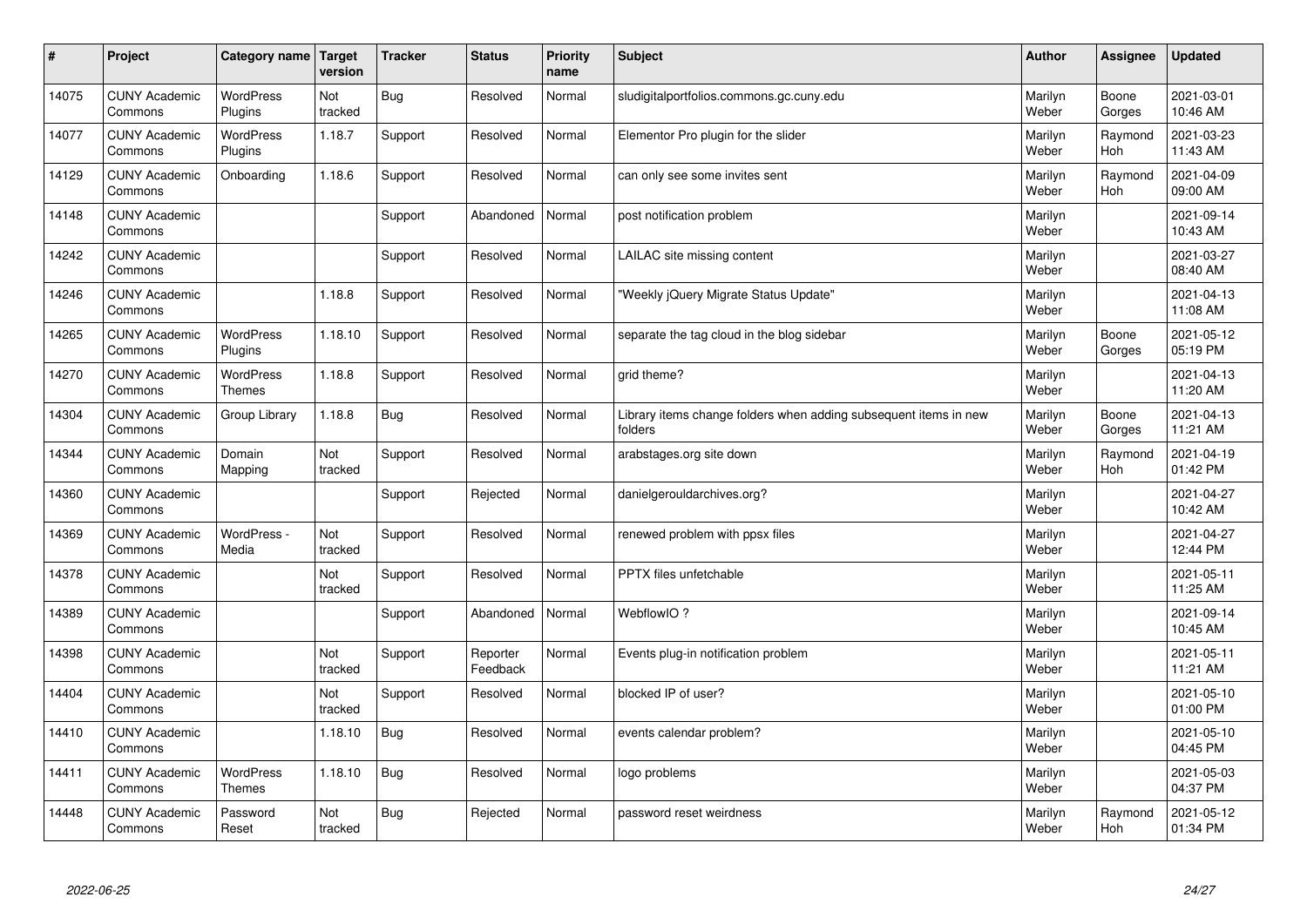| $\vert$ # | Project                         | Category name   Target            | version        | <b>Tracker</b> | <b>Status</b>        | <b>Priority</b><br>name | <b>Subject</b>                                          | <b>Author</b>    | Assignee       | <b>Updated</b>         |
|-----------|---------------------------------|-----------------------------------|----------------|----------------|----------------------|-------------------------|---------------------------------------------------------|------------------|----------------|------------------------|
| 14509     | <b>CUNY Academic</b><br>Commons | <b>WordPress</b><br>Plugins       | 1.18.12        | Bug            | Resolved             | Normal                  | Elementor Editor problem                                | Marilyn<br>Weber |                | 2021-06-08<br>09:55 AM |
| 14534     | <b>CUNY Academic</b><br>Commons | <b>WordPress</b><br>Plugins       | 1.18.12        | Support        | Resolved             | Normal                  | Share This Image plugin?                                | Marilyn<br>Weber |                | 2021-06-08<br>11:50 AM |
| 14594     | <b>CUNY Academic</b><br>Commons |                                   | Not<br>tracked | Support        | Resolved             | Normal                  | Administration email verification?                      | Marilyn<br>Weber |                | 2021-07-12<br>11:40 AM |
| 14606     | <b>CUNY Academic</b><br>Commons | <b>WordPress</b><br>(misc)        | Not<br>tracked | Support        | Rejected             | Normal                  | calendar wrong month                                    | Marilyn<br>Weber |                | 2021-07-23<br>12:11 PM |
| 14625     | <b>CUNY Academic</b><br>Commons |                                   | Not<br>tracked | Support        | Rejected             | Normal                  | image won't appear in slideshow.                        | Marilyn<br>Weber |                | 2021-07-27<br>10:33 AM |
| 14711     | <b>CUNY Academic</b><br>Commons |                                   |                | Support        | Rejected             | Normal                  | Custom Facebook Feed plugin problem                     | Marilyn<br>Weber |                | 2022-04-27<br>04:29 PM |
| 14718     | <b>CUNY Academic</b><br>Commons |                                   | Not<br>tracked | Support        | Resolved             | Normal                  | User wants to recover deleted account                   | Marilyn<br>Weber |                | 2021-08-30<br>02:46 PM |
| 14734     | <b>CUNY Academic</b><br>Commons | <b>WordPress</b><br><b>Themes</b> | 1.18.18        | Support        | Resolved             | Normal                  | missing section of Sujatha Fernandes' site              | Marilyn<br>Weber | Raymond<br>Hoh | 2021-09-06<br>04:15 PM |
| 14784     | <b>CUNY Academic</b><br>Commons |                                   |                | Support        | Reporter<br>Feedback | Normal                  | User report of logo problem when using Customizer theme | Marilyn<br>Weber |                | 2021-09-17<br>10:25 AM |
| 14812     | <b>CUNY Academic</b><br>Commons |                                   | Not<br>tracked | Support        | Resolved             | Normal                  | Custom Sidebars and Wordpress 5.6                       | Marilyn<br>Weber |                | 2021-09-30<br>10:43 AM |
| 14813     | <b>CUNY Academic</b><br>Commons |                                   | Not<br>tracked | Support        | Resolved             | Normal                  | raise the file size limit                               | Marilyn<br>Weber |                | 2021-09-30<br>12:02 PM |
| 14850     | <b>CUNY Academic</b><br>Commons |                                   |                | Support        | Abandoned            | Normal                  | brooklyn waterfront site "connection not secure"        | Marilyn<br>Weber |                | 2022-04-27<br>04:56 PM |
| 14885     | <b>CUNY Academic</b><br>Commons | WordPress<br>Plugins              | 1.18.22        | Bug            | Resolved             | Normal                  | Long Loading Times -- Wordpress Admin Site              | Marilyn<br>Weber | Raymond<br>Hoh | 2021-10-26<br>12:28 PM |
| 14889     | <b>CUNY Academic</b><br>Commons | Events                            | 1.19.0         | Support        | Resolved             | Normal                  | events in group - can they be edited by all admins?     | Marilyn<br>Weber | Raymond<br>Hoh | 2021-12-13<br>03:31 PM |
| 14891     | <b>CUNY Academic</b><br>Commons |                                   | Not<br>tracked | Support        | Resolved             | Normal                  | changing site template after creation?                  | Marilyn<br>Weber |                | 2022-04-27<br>04:58 PM |
| 14900     | <b>CUNY Academic</b><br>Commons |                                   | Not<br>tracked | Support        | Reporter<br>Feedback | Normal                  | previous theme?                                         | Marilyn<br>Weber |                | 2021-10-25<br>10:31 AM |
| 14911     | <b>CUNY Academic</b><br>Commons | WordPress<br><b>Themes</b>        | Not<br>tracked | Support        | <b>New</b>           | Normal                  | Twentytwentyone theme                                   | Marilyn<br>Weber |                | 2021-10-28<br>10:37 AM |
| 14972     | <b>CUNY Academic</b><br>Commons |                                   |                | Support        | Rejected             | Normal                  | Mailchimp plugin                                        | Marilyn<br>Weber |                | 2021-11-17<br>02:13 PM |
| 14973     | <b>CUNY Academic</b><br>Commons |                                   |                | Support        | Resolved             | Normal                  | <b>Mail Poet</b>                                        | Marilyn<br>Weber |                | 2021-12-06<br>10:20 AM |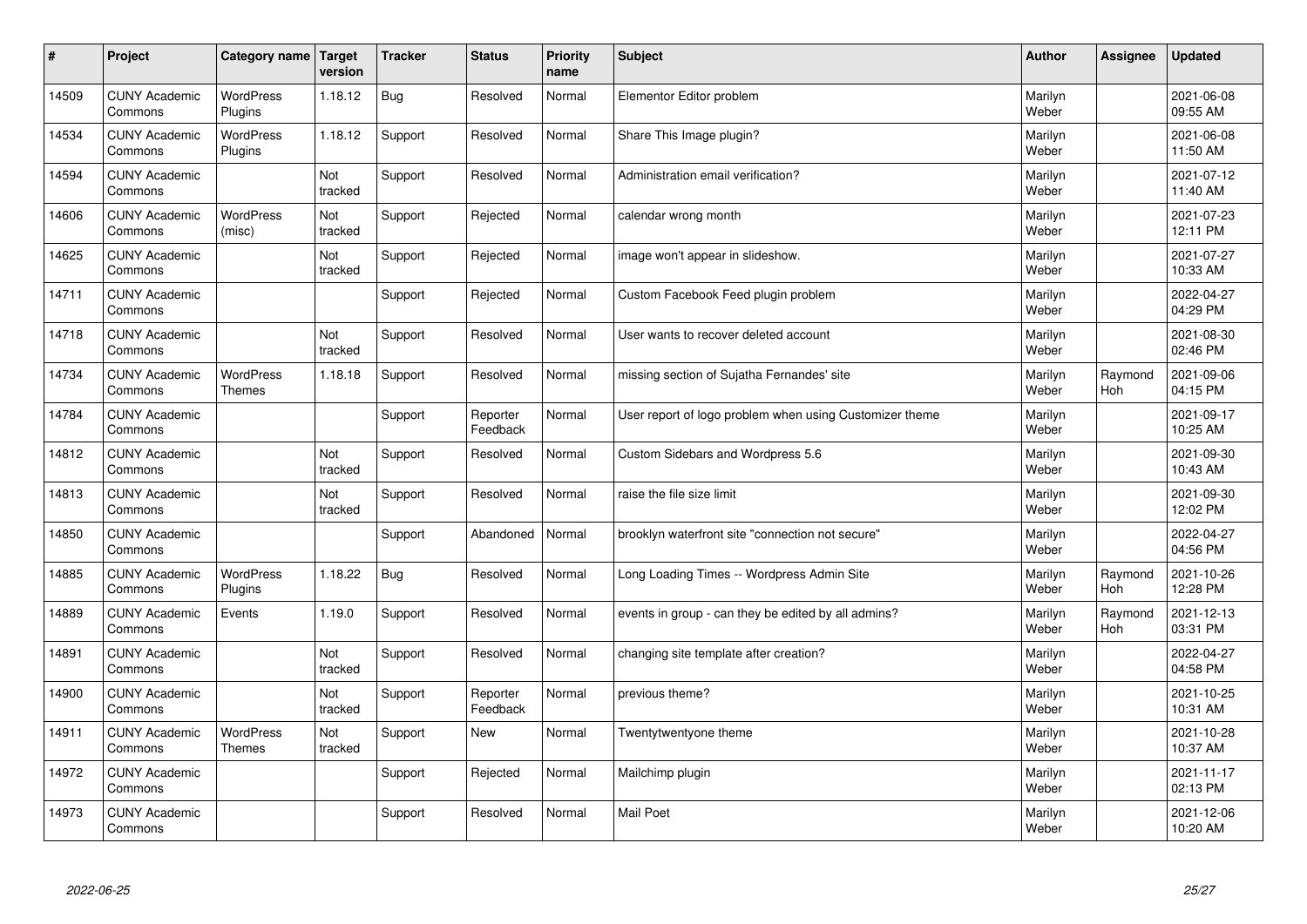| #     | Project                         | Category name   Target       | version        | <b>Tracker</b> | <b>Status</b>        | <b>Priority</b><br>name | <b>Subject</b>                                                                          | <b>Author</b>    | Assignee              | <b>Updated</b>         |
|-------|---------------------------------|------------------------------|----------------|----------------|----------------------|-------------------------|-----------------------------------------------------------------------------------------|------------------|-----------------------|------------------------|
| 15025 | <b>CUNY Academic</b><br>Commons |                              |                | Support        | Duplicate            | Normal                  | emails for all the papers on the commons that have been changed                         | Marilyn<br>Weber |                       | 2021-12-02<br>11:57 AM |
| 15045 | <b>CUNY Academic</b><br>Commons |                              |                | Support        | <b>New</b>           | Normal                  | no result for KCeL in the search box on the commons                                     | Marilyn<br>Weber |                       | 2021-12-10<br>11:29 AM |
| 15120 | <b>CUNY Academic</b><br>Commons |                              |                | Support        | Resolved             | Normal                  | embed Zoom recordings in a post?                                                        | Marilyn<br>Weber |                       | 2021-12-29<br>08:15 AM |
| 15169 | <b>CUNY Academic</b><br>Commons |                              | 2.0.2          | Support        | Reporter<br>Feedback | Normal                  | new Prelude website zipfiles for custom theme and other files.                          | Marilyn<br>Weber |                       | 2022-06-14<br>11:36 AM |
| 15211 | <b>CUNY Academic</b><br>Commons | <b>Blogs</b><br>(BuddyPress) | 1.19.2         | Support        | Resolved             | Normal                  | No good error reporting for already-used domain name when creating a<br>site in Firefox | Marilyn<br>Weber | Boone<br>Gorges       | 2022-01-25<br>11:33 AM |
| 15241 | <b>CUNY Academic</b><br>Commons | Onboarding                   | 1.19.3         | Design/UX      | Resolved             | Normal                  | white on gray                                                                           | Marilyn<br>Weber | Boone<br>Gorges       | 2022-02-08<br>02:38 PM |
| 15252 | <b>CUNY Academic</b><br>Commons | Layout                       | Not<br>tracked | Bug            | Resolved             | Normal                  | visual glitch with the Segal Center webpage                                             | Marilyn<br>Weber | Raymond<br>Hoh        | 2022-02-03<br>04:56 PM |
| 15260 | <b>CUNY Academic</b><br>Commons |                              |                | Support        | Reporter<br>Feedback | Normal                  | Diacritical markings   European Stages                                                  | Marilyn<br>Weber |                       | 2022-02-04<br>08:16 AM |
| 15266 | <b>CUNY Academic</b><br>Commons |                              |                | Support        | Resolved             | Normal                  | Just an appreciation                                                                    | Marilyn<br>Weber |                       | 2022-02-07<br>10:42 AM |
| 15269 | <b>CUNY Academic</b><br>Commons | Redmine                      | Not<br>tracked | Support        | Resolved             | Normal                  | Segal Theater sites                                                                     | Marilyn<br>Weber |                       | 2022-02-07<br>04:11 PM |
| 15279 | <b>CUNY Academic</b><br>Commons |                              |                | <b>Bug</b>     | Rejected             | Normal                  | big delay - cloning the history site                                                    | Marilyn<br>Weber |                       | 2022-02-09<br>01:49 PM |
| 15370 | <b>CUNY Academic</b><br>Commons |                              |                | Support        | Reporter<br>Feedback | Normal                  | All-in-One Event Calendar?                                                              | Marilyn<br>Weber |                       | 2022-02-17<br>11:03 AM |
| 15545 | <b>CUNY Academic</b><br>Commons | <b>WordPress</b><br>Plugins  | 1.19.5         | Feature        | Resolved             | Normal                  | "ZI Hide Featured Image" plugin request                                                 | Marilyn<br>Weber | Boone<br>Gorges       | 2022-03-09<br>10:09 AM |
| 15565 | <b>CUNY Academic</b><br>Commons |                              |                | Support        | <b>New</b>           | Normal                  | Events - send updates to an email listserv                                              | Marilyn<br>Weber |                       | 2022-03-10<br>01:06 PM |
| 15610 | <b>CUNY Academic</b><br>Commons | WordPress<br>Plugins         | Not<br>tracked | Support        | Rejected             | Normal                  | Loops & Logic plugin                                                                    | Marilyn<br>Weber | Raymond<br><b>Hoh</b> | 2022-03-19<br>11:16 AM |
| 15654 | <b>CUNY Academic</b><br>Commons | <b>WordPress</b><br>Plugins  | 1.19.6         | Support        | Resolved             | Normal                  | Numerous Copies of Events showing up                                                    | Marilyn<br>Weber | Boone<br>Gorges       | 2022-03-22<br>11:30 AM |
| 15655 | <b>CUNY Academic</b><br>Commons |                              | 2.0.2          | Support        | Reporter<br>Feedback | Normal                  | Event Aggregator plugin?                                                                | Marilyn<br>Weber |                       | 2022-06-14<br>11:36 AM |
| 15816 | <b>CUNY Academic</b><br>Commons |                              | Not<br>tracked | Support        | <b>New</b>           | Normal                  | slow loading at SPS                                                                     | Marilyn<br>Weber |                       | 2022-04-05<br>01:26 PM |
| 15978 | <b>CUNY Academic</b><br>Commons | WordPress -<br>Media         | 2.0.2          | Support        | Reporter<br>Feedback | Normal                  | tex files?                                                                              | Marilyn<br>Weber | Raymond<br>Hoh        | 2022-06-14<br>11:36 AM |